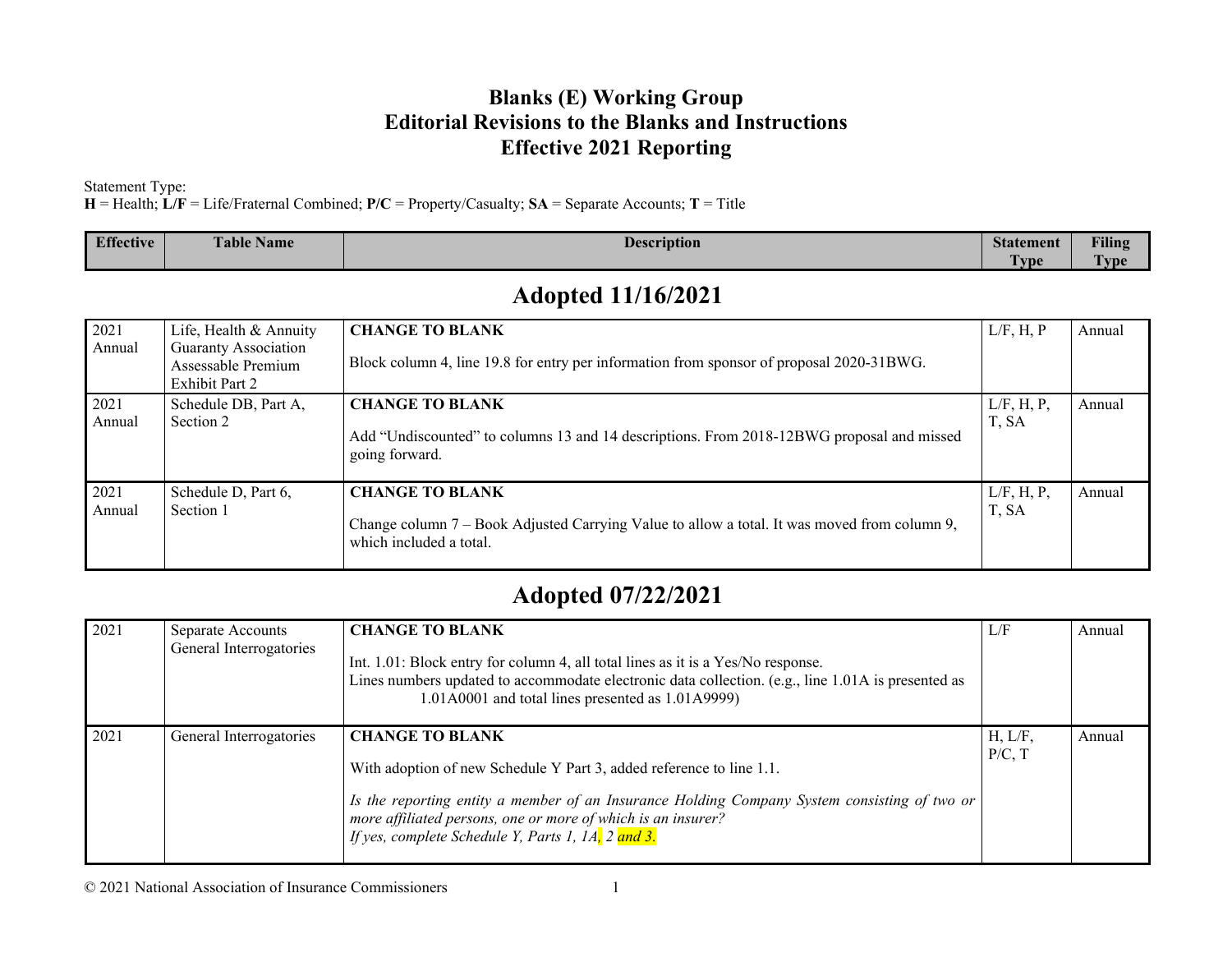| <b>Effective</b> | <b>Table Name</b>                                                                | <b>Description</b>                                                                                                                                                                                                                                                         | <b>Statement</b><br><b>Type</b> | <b>Filing</b><br><b>Type</b> |
|------------------|----------------------------------------------------------------------------------|----------------------------------------------------------------------------------------------------------------------------------------------------------------------------------------------------------------------------------------------------------------------------|---------------------------------|------------------------------|
| 2021             | Mortgage Guaranty<br>Insurance Exhibit Part 1<br>Summary                         | <b>CHANGE TO BLANK</b><br>Change column heading for column 19 to Ceded and column 20 to Direct. These were changed<br>erroneously. This corrects them to align with Parts 1A and 1B.                                                                                       | P                               | Annual                       |
| 2021             | Mortgage Guaranty<br>Insurance Exhibit Part 1<br>Summary, Part 1A and<br>Part 1B | <b>CHANGE TO BLANK</b><br>Block entry for columns 30 through 32, line 12. No need to sum ratio columns.                                                                                                                                                                    | $\mathbf{P}$                    | Annual                       |
| 2021             | Mortgage Guaranty<br>Insurance Exhibit Part 1<br>Summary, Part 1A and<br>Part 1B | <b>CHANGE TO BLANK</b><br>Column 23 reads "Total net adjusting and other expenses unpaid". The word "Total" is being<br>removed so that it simply reads "net adjusting and other expenses unpaid"                                                                          | P                               | Annual                       |
| 2021             | Mortgage Guaranty<br>Insurance Exhibit Part 1<br>Summary, Part 1A and<br>Part 1B | <b>CHANGE TO BLANK</b><br>Clarify the data being requested for Column 32. the title of that column is "Net Loss and LAE<br>Coverage" to make it clear what is being requested the title is being changed to "Net Loss and LAE<br>as a % of Original Risk in Force".        | P                               | Annual                       |
| 2021             | Mortgage Guaranty<br>Insurance Exhibit Part 1<br>Summary, Part 1A and<br>Part 1B | <b>CHANGE TO BLANK</b><br>Duplication in the data is being requested. Columns 24 asks for "Total net losses and LAE unpaid"<br>and Column 33 which asks for "Net Reserves", Column 33 is being removed.                                                                    | P                               | Annual                       |
| 2021             | Mortgage Guaranty<br>Insurance Exhibit Part 1<br>Summary, Part 1A and<br>Part 1B | <b>CHANGE TO INSTRUCTIONS</b><br>Clarify the data being requested for Column 32. the title of that column is "Net Loss and LAE<br>Coverage" to make it clear what is being requested the title is being changed to "Net Loss and LAE<br>as a % of Original Risk in Force". | P                               | Annual                       |
| 2021             | Mortgage Guaranty<br>Insurance Exhibit Part 1<br>Summary, Part 1A and<br>Part 1B | <b>CHANGE TO INSTRUCTIONS</b><br>Duplication in the data is being requested. Columns 24 asks for "Total net losses and LAE unpaid"<br>and Column 33 which asks for "Net Reserves", Column 33 is being removed.                                                             | $\mathbf{P}$                    | Annual                       |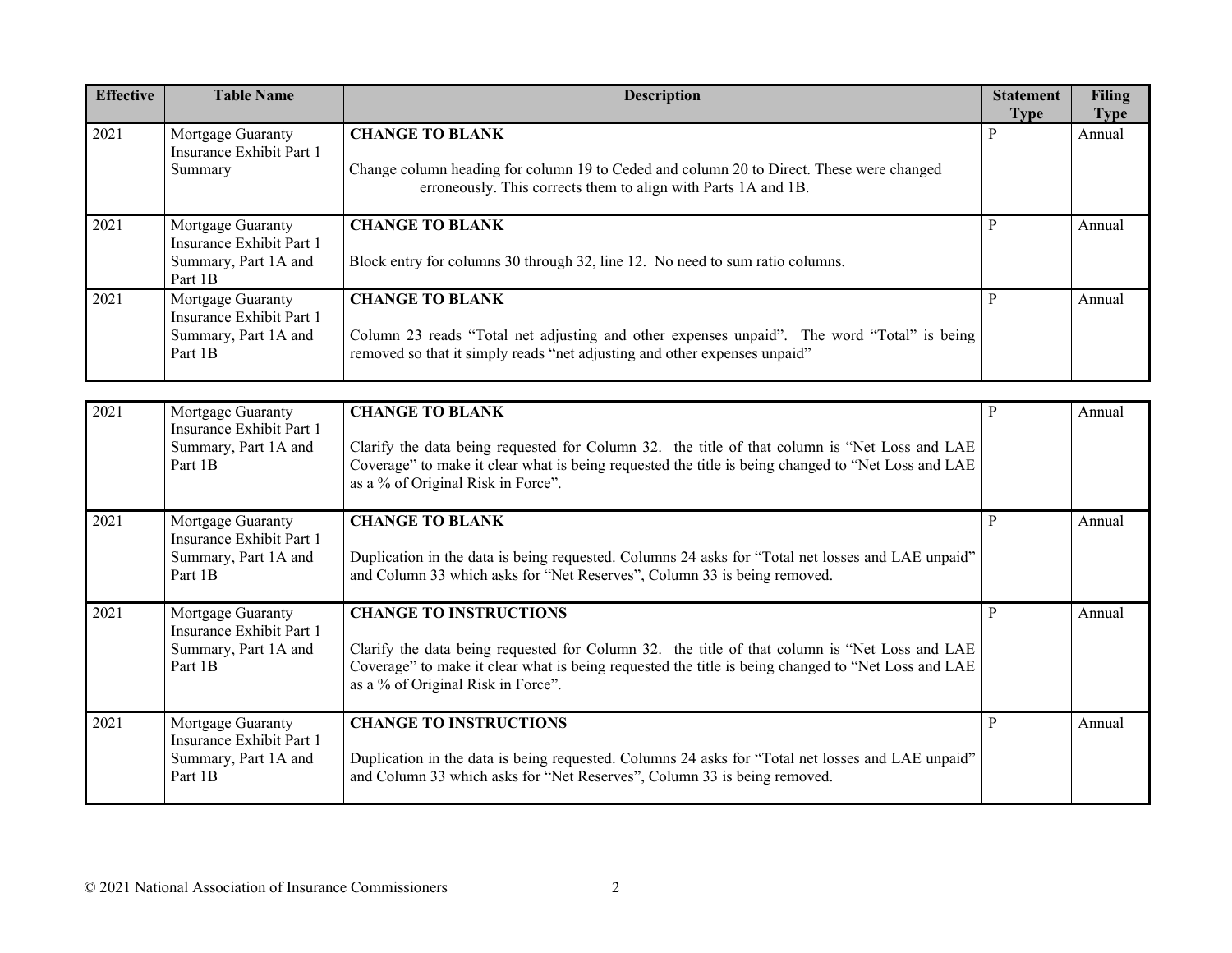| Effective | $-1$<br>'able<br><b>Name</b> | <b>Description</b> | Statement        | Filing   |
|-----------|------------------------------|--------------------|------------------|----------|
|           |                              |                    | <b>VD</b><br>. . | -<br>VD6 |

# **Adopted 05/26/2021**

| 2021 | Accident and Health<br>Policy Experience Exhibit                                                                                                                                     | <b>CHANGE TO BLANK</b><br>Removed United States Policy Forms from header as alien amounts were to be included on line D1<br>and will need to be included for validations to tie.<br>Deleted line 19 in the Individual section and renumbered as it was a duplication of line 20.                                                                                                                                                                                                                                                                                                                                                                                                        | H, L/F, P/C              | Annual |
|------|--------------------------------------------------------------------------------------------------------------------------------------------------------------------------------------|-----------------------------------------------------------------------------------------------------------------------------------------------------------------------------------------------------------------------------------------------------------------------------------------------------------------------------------------------------------------------------------------------------------------------------------------------------------------------------------------------------------------------------------------------------------------------------------------------------------------------------------------------------------------------------------------|--------------------------|--------|
| 2021 | Schedule BA, Part 1 FN<br>Schedule D, Part 1 FN<br>Schedule D, Part 2, Sn 1<br><b>FN</b><br>Schedule D, Part 2, Sn 2<br><b>FN</b><br>Schedule DA, Part 1 FN<br>Schedule E, Part 2 FN | <b>CHANGE TO BLANK</b><br>Insert line numbers at beginning of footnote rows to distinguish between line numbers and<br>designation categories.<br>Book/Adjusted Carrying Value by NAIC Designation Category Footnote:<br>1A \$ $\frac{1}{16}$ S $\frac{1}{16}$ $\frac{1}{5}$ $\frac{1}{16}$ $\frac{1}{5}$ $\frac{1}{16}$ $\frac{1}{5}$ $\frac{1}{16}$ $\frac{1}{5}$ $\frac{1}{16}$ $\frac{1}{5}$ $\frac{1}{16}$ $\frac{1}{5}$ $\frac{1}{16}$ $\frac{1}{5}$ $\frac{1}{16}$ $\frac{1}{5}$ $\frac{1}{16}$ $\frac{1}{5}$ $\frac{1}{16}$ $\frac$<br>2C \$ ----------------------<br>IB<br>1 <sub>C</sub><br>ID<br>5C \$ ---------------------<br>1E<br>$6 \quad S \quad \ldots$<br><b>IF</b> | H, L/F,<br>$P/C$ , T, SA | Annual |
| 2021 | Schedule DL, Part 1 FN                                                                                                                                                               | <b>CHANGE TO BLANK</b><br>Insert line numbers at beginning of footnote rows to distinguish between line numbers and<br>designation categories.<br>Book/Adjusted Carrying Value by NAIC Designation Category Footnote:<br>2C \$ ----------------------<br>3B<br>3D<br>5C \$ ----------------------<br>6 S -----------------------------                                                                                                                                                                                                                                                                                                                                                  | H, L/F,<br>$P/C$ , T, SA | Annual |
| 2021 | General Instructions                                                                                                                                                                 | <b>CHANGE TO INSTRUCTION</b><br>Modify the instruction on minimum font size to read as shown.<br>No font smaller than 86-point type for the annual statement or 6 point type for the Long Term<br>b.<br>Care Experience Reporting Forms 1 through 5 and all investment schedules-may be used.<br>Ornate fonts may not be used.                                                                                                                                                                                                                                                                                                                                                          | H                        | Annual |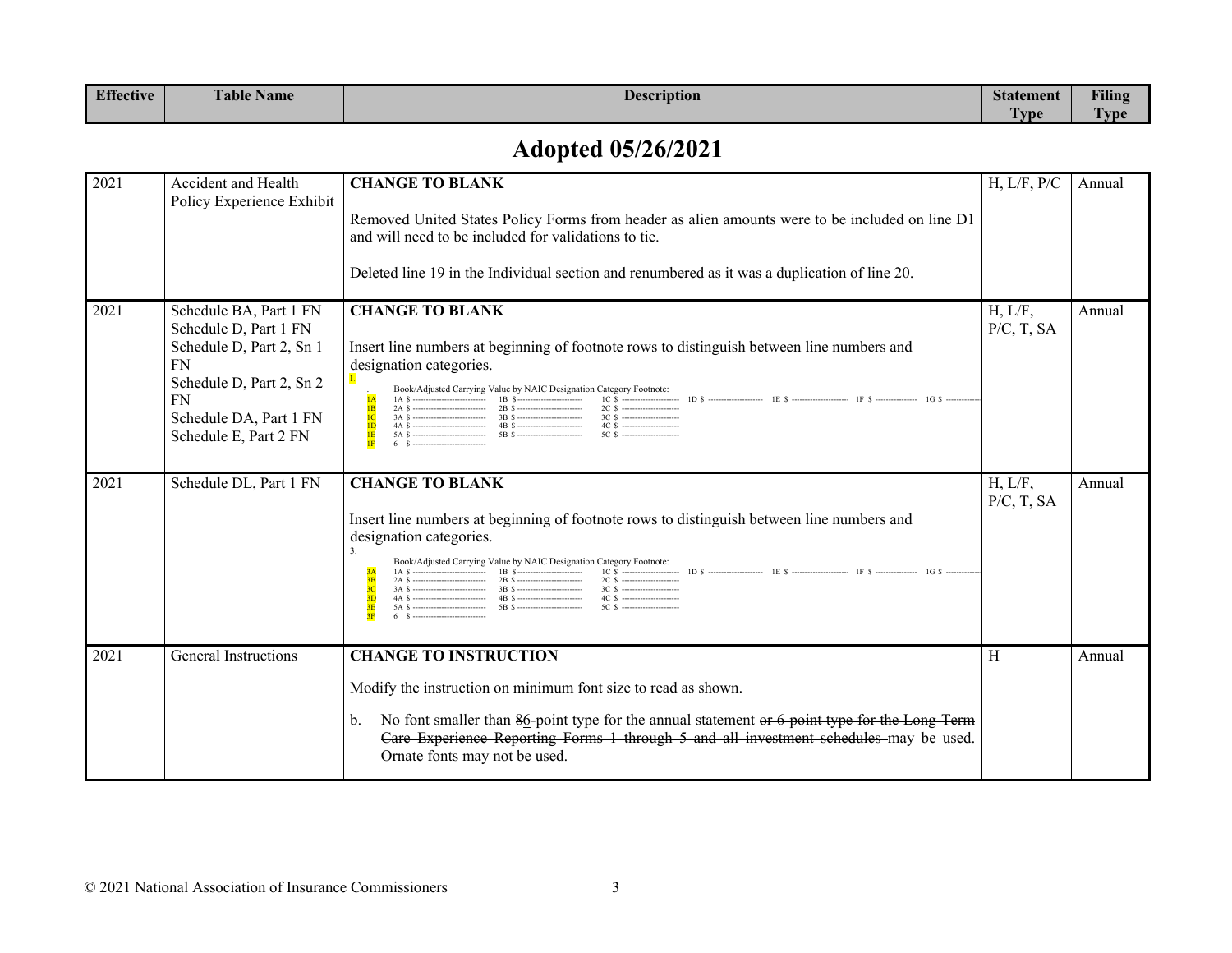| <b>Effective</b> | <b>Table Name</b>    | <b>Description</b>                                                                                                                                                                                                                                                                                                                                                                       | <b>Statement</b><br><b>Type</b> | <b>Filing</b><br><b>Type</b> |
|------------------|----------------------|------------------------------------------------------------------------------------------------------------------------------------------------------------------------------------------------------------------------------------------------------------------------------------------------------------------------------------------------------------------------------------------|---------------------------------|------------------------------|
| 2021             | General Instructions | <b>CHANGE TO INSTRUCTION</b><br>Modify the instruction on minimum font size to read as shown.<br>No font smaller than 86-point type for the annual statement or 6-point type for the Long-Term<br>b.<br>Care Experience Reporting Forms 1 through 5 and all investment schedules may be used.<br>Ornate fonts may not be used.                                                           | L/F                             | Annual                       |
| 2021             | General Instructions | <b>CHANGE TO INSTRUCTION</b><br>Modify the instruction on minimum font size to read as shown.<br>b. No font smaller than $86$ -point type for the annual statement or $6$ -point type for the<br>Long Term Care Experience Reporting Forms 1 through 5, Exhibit of Premiums and<br>Losses (Statutory Page 14) and all investment schedules may be used. Ornate fonts<br>may not be used. | P/C                             | Annual                       |
| 2021             | General Instructions | <b>CHANGE TO INSTRUCTION</b><br>Modify the instruction on minimum font size to read as shown.<br>No font smaller than $86$ -point type for the annual statement or 6 point type for all investment<br>b.<br>schedules may be used. Ornate fonts may not be used.                                                                                                                         | T                               | Annual                       |
| 2021             | Schedule A, Part 1   | <b>CHANGE TO INSTRUCTION</b><br>Modify the instructions as shown below<br>Column 8<br><b>Amount of Encumbrances</b><br>Properties may be mortgaged and the outstanding principal balance,<br>excluding accrued interest, of all liens at December 31 of the current year<br>should be reported in this column.<br>Amount reported for encumbrances should not be less than zero.         | H, L/F,<br>P/C, T               | Annual                       |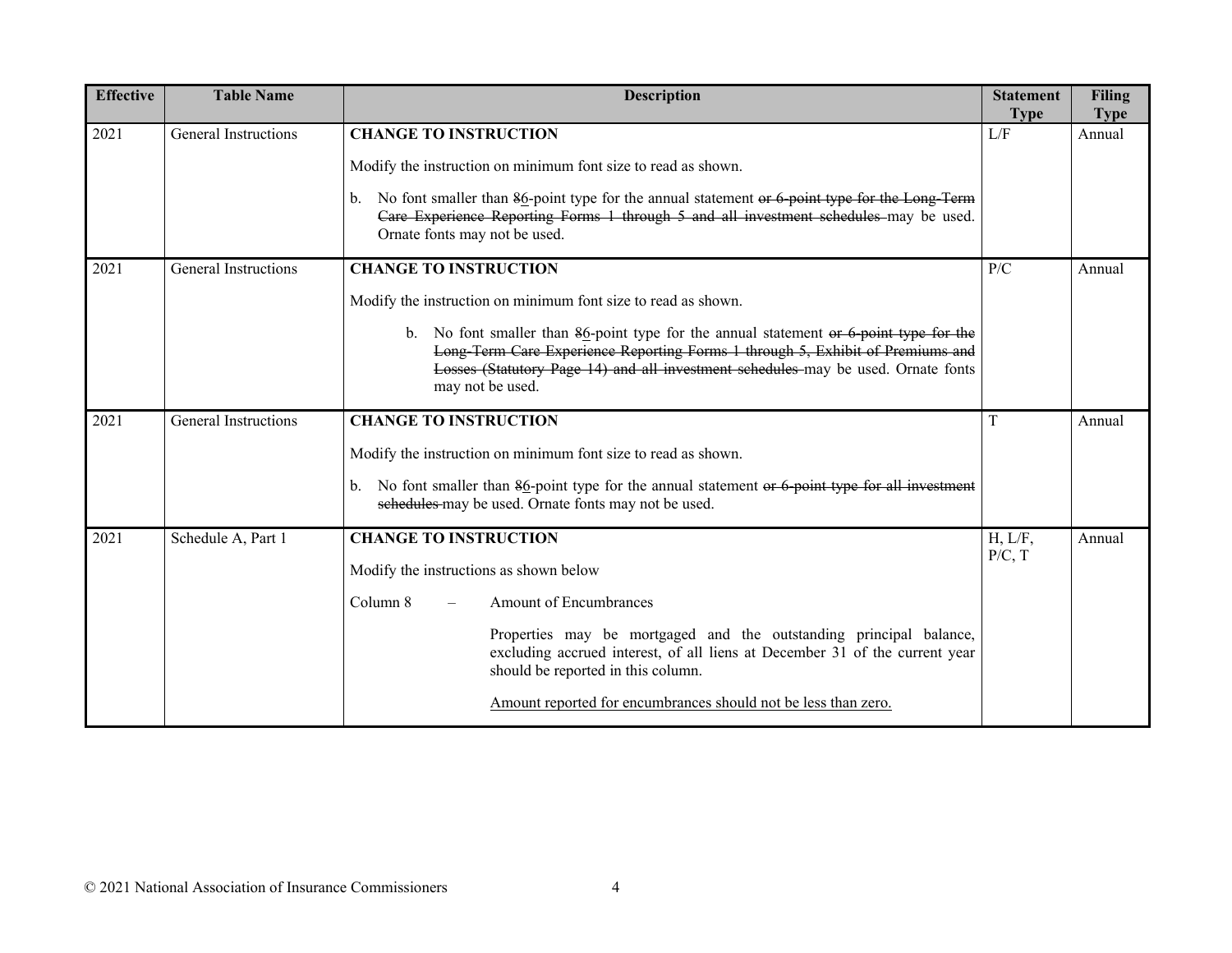| <b>Effective</b> | <b>Table Name</b>                                                                                                                                                                                                                                                                                                                                          | <b>Description</b>                                                                                                                                                                                                                                                                                                                                   | <b>Statement</b><br><b>Type</b> | <b>Filing</b><br><b>Type</b> |  |  |  |
|------------------|------------------------------------------------------------------------------------------------------------------------------------------------------------------------------------------------------------------------------------------------------------------------------------------------------------------------------------------------------------|------------------------------------------------------------------------------------------------------------------------------------------------------------------------------------------------------------------------------------------------------------------------------------------------------------------------------------------------------|---------------------------------|------------------------------|--|--|--|
| 2021             | Accident and Health<br>Policy Experience Exhibit                                                                                                                                                                                                                                                                                                           | <b>CHANGE TO INSTRUCTION</b>                                                                                                                                                                                                                                                                                                                         | H, L/F, P/C                     | Annual                       |  |  |  |
|                  |                                                                                                                                                                                                                                                                                                                                                            | Add clarifying instruction on transitioning to by state reporting of the exhibit in 2022.                                                                                                                                                                                                                                                            |                                 |                              |  |  |  |
|                  |                                                                                                                                                                                                                                                                                                                                                            | <b>ACCIDENT AND HEALTH POLICY EXPERIENCE EXHIBIT</b>                                                                                                                                                                                                                                                                                                 |                                 |                              |  |  |  |
|                  |                                                                                                                                                                                                                                                                                                                                                            | This exhibit is required to be filed no later than April 1.                                                                                                                                                                                                                                                                                          |                                 |                              |  |  |  |
|                  | A schedule must be prepared and submitted to the state of domicile-for each jurisdiction in which<br>the company has Written Premium (Direct), Earned Premium (Direct, Assumed and Ceded) or<br>Incurred Claims (Direct, Assumed and Ceded). In addition, a schedule must be prepared and<br>submitted that contains the grand total (GT) for the company. |                                                                                                                                                                                                                                                                                                                                                      |                                 |                              |  |  |  |
|                  |                                                                                                                                                                                                                                                                                                                                                            |                                                                                                                                                                                                                                                                                                                                                      |                                 |                              |  |  |  |
|                  |                                                                                                                                                                                                                                                                                                                                                            |                                                                                                                                                                                                                                                                                                                                                      |                                 |                              |  |  |  |
|                  |                                                                                                                                                                                                                                                                                                                                                            | <b>For 2021 Reporting Only</b>                                                                                                                                                                                                                                                                                                                       |                                 |                              |  |  |  |
|                  |                                                                                                                                                                                                                                                                                                                                                            | For 2021, the reporting entity can choose to complete a separate page for each jurisdiction (plus an                                                                                                                                                                                                                                                 |                                 |                              |  |  |  |
|                  |                                                                                                                                                                                                                                                                                                                                                            | OT for other than US) and the Grand Total (GT) page or the reporting entity can submit a page for<br>their state of domicile and the Grand Total (GT) page.                                                                                                                                                                                          |                                 |                              |  |  |  |
|                  |                                                                                                                                                                                                                                                                                                                                                            |                                                                                                                                                                                                                                                                                                                                                      |                                 |                              |  |  |  |
|                  |                                                                                                                                                                                                                                                                                                                                                            |                                                                                                                                                                                                                                                                                                                                                      |                                 |                              |  |  |  |
| 2021             | Notes to Financial<br><b>Statements</b>                                                                                                                                                                                                                                                                                                                    | <b>CHANGE TO INSTRUCTION</b>                                                                                                                                                                                                                                                                                                                         | H, L/F,<br>P/C, T               | Annual                       |  |  |  |
|                  |                                                                                                                                                                                                                                                                                                                                                            | Modify the column description for Column 6 of Note 10O as shown below to match update to<br>instructions.                                                                                                                                                                                                                                            |                                 |                              |  |  |  |
|                  |                                                                                                                                                                                                                                                                                                                                                            | $\overline{2}$<br>5<br>6<br>$\mathbf{1}$<br>3<br>$\overline{\mathbf{4}}$<br>Guaranteed<br>Amount of the                                                                                                                                                                                                                                              |                                 |                              |  |  |  |
|                  |                                                                                                                                                                                                                                                                                                                                                            | Reporting<br>Obligation /<br>Recognized<br>Entity's Share<br>Commitment<br>Accumulated<br>Guarantee<br>Reporting<br>Entity's Share<br>Share of Net<br>of Equity,<br>for Financial<br><b>Under SSAP</b><br>of Net Income<br>Income<br>Including<br>No. 5R<br>Support<br>Negative Equity<br>(Yes/No)<br>Reported Value<br>(Losses)<br>Entity<br>(Loss) |                                 |                              |  |  |  |
|                  |                                                                                                                                                                                                                                                                                                                                                            |                                                                                                                                                                                                                                                                                                                                                      |                                 |                              |  |  |  |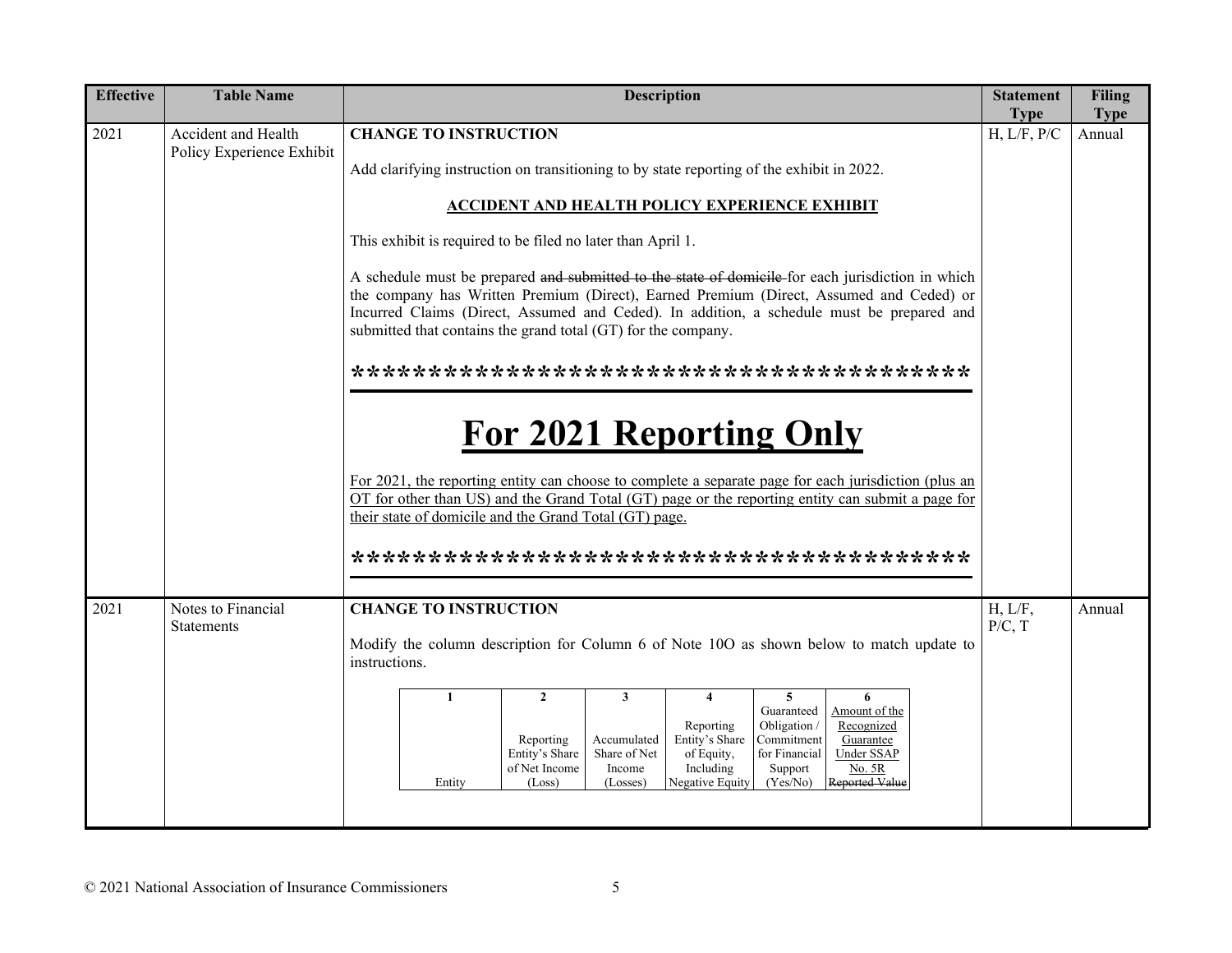| <b>Effective</b> | <b>Table Name</b>  |                                                                                                                 |                                                        |                    | <b>Description</b> |                |                                           |                                                                                                                                                                                                                                                                                                                                                                                                                                                                                                                                                                                                                                                                                                                                                                                                                                                                                                                                                                                                                                | <b>Statement</b><br><b>Type</b> | <b>Filing</b><br><b>Type</b> |
|------------------|--------------------|-----------------------------------------------------------------------------------------------------------------|--------------------------------------------------------|--------------------|--------------------|----------------|-------------------------------------------|--------------------------------------------------------------------------------------------------------------------------------------------------------------------------------------------------------------------------------------------------------------------------------------------------------------------------------------------------------------------------------------------------------------------------------------------------------------------------------------------------------------------------------------------------------------------------------------------------------------------------------------------------------------------------------------------------------------------------------------------------------------------------------------------------------------------------------------------------------------------------------------------------------------------------------------------------------------------------------------------------------------------------------|---------------------------------|------------------------------|
| 2021             | Schedule F, Part 3 | <b>CHANGE TO INSTRUCTION</b>                                                                                    |                                                        |                    |                    |                |                                           |                                                                                                                                                                                                                                                                                                                                                                                                                                                                                                                                                                                                                                                                                                                                                                                                                                                                                                                                                                                                                                | P/C                             | Annual                       |
|                  |                    | Make the following changes to Column 34 to be consistent with changes made in the Property RBC<br>Instructions. |                                                        |                    |                    |                |                                           |                                                                                                                                                                                                                                                                                                                                                                                                                                                                                                                                                                                                                                                                                                                                                                                                                                                                                                                                                                                                                                |                                 |                              |
|                  |                    | Column 34 – Reinsurer Designation Equivalent                                                                    |                                                        |                    |                    |                |                                           |                                                                                                                                                                                                                                                                                                                                                                                                                                                                                                                                                                                                                                                                                                                                                                                                                                                                                                                                                                                                                                |                                 |                              |
|                  |                    |                                                                                                                 | Following is a listing of the valid codes.             |                    |                    |                |                                           |                                                                                                                                                                                                                                                                                                                                                                                                                                                                                                                                                                                                                                                                                                                                                                                                                                                                                                                                                                                                                                |                                 |                              |
|                  |                    |                                                                                                                 | $\overline{2}$                                         | $\overline{3}$     | 4                  | 5              | 6                                         |                                                                                                                                                                                                                                                                                                                                                                                                                                                                                                                                                                                                                                                                                                                                                                                                                                                                                                                                                                                                                                |                                 |                              |
|                  |                    |                                                                                                                 |                                                        |                    |                    |                |                                           | The equivalent designation category assigned will correspond to a current financial<br>strength rating received from an one of the approved-rating agency agencies as<br>outlined in the table below. Ratings shall be based on interactive communication<br>between the rating agency and the assuming-reinsurer and shall not be based solely<br>on publicly available information. If the reinsurer does not have at least one<br>financial strength rating, it should be assigned the "Vulnerable 6 or Unrated<br>Reinsurers" equivalent rating. Amounts recoverable from unrated voluntary pools<br>should be assigned the "reinsurer equivalent code of Secure 3-" equivalent rating.<br>An-For authorized associations including incorporated and individual<br>unincorporated underwriters or a member thereof (e.g. individual authorized<br>syndicates of Lloyds' of London that are backed by the Central Fund), may utilize<br>the lowest financial strength group rating received from an approved rating agency. |                                 |                              |
|                  |                    |                                                                                                                 |                                                        |                    |                    |                | Reinsurer Designation Equivalent Category |                                                                                                                                                                                                                                                                                                                                                                                                                                                                                                                                                                                                                                                                                                                                                                                                                                                                                                                                                                                                                                |                                 |                              |
|                  |                    | Code                                                                                                            | $\overline{1}$                                         | $\sqrt{2}$         | $\mathbf{3}$       | $\overline{4}$ | 5                                         | 6                                                                                                                                                                                                                                                                                                                                                                                                                                                                                                                                                                                                                                                                                                                                                                                                                                                                                                                                                                                                                              |                                 |                              |
|                  |                    | Description                                                                                                     | Secure 1                                               | Secure 2           | Secure 3           | Secure 4       | Secure 5                                  | Vulnerable 6 or<br>Unrated<br>Reinsurers                                                                                                                                                                                                                                                                                                                                                                                                                                                                                                                                                                                                                                                                                                                                                                                                                                                                                                                                                                                       |                                 |                              |
|                  |                    | A.M. Best                                                                                                       | $A++$                                                  | $A+$               | A                  | $A-$           | $B++, B+$                                 | $B, B-, C++, C+, C,$<br>$C$ -, $D, E, F$                                                                                                                                                                                                                                                                                                                                                                                                                                                                                                                                                                                                                                                                                                                                                                                                                                                                                                                                                                                       |                                 |                              |
|                  |                    | Standard &<br>Poor's                                                                                            | AAA                                                    | $AA^+,$<br>AA, AA- | $A^+, A$           | $A-$           | BBB+, BBB,<br>BBB-                        | BB+, BB, BB-,<br>$B+$ , $B$ , $B-$ , CCC,<br>CC, C, D, R                                                                                                                                                                                                                                                                                                                                                                                                                                                                                                                                                                                                                                                                                                                                                                                                                                                                                                                                                                       |                                 |                              |
|                  |                    | Moody's                                                                                                         | Aaa                                                    | Aal, Aa2,<br>Aa3   | A1, A2             | A3             | Baa1, Baa2,<br>Baa3                       | Ba1, Ba2, Ba3,<br>B1, B2, B3, Caa,<br>Ca, C                                                                                                                                                                                                                                                                                                                                                                                                                                                                                                                                                                                                                                                                                                                                                                                                                                                                                                                                                                                    |                                 |                              |
|                  |                    | Fitch                                                                                                           | AAA                                                    | AA+,<br>AA, AA-    | $A^+$ , $A$        | $A-$           | BBB+, BBB,<br>BBB-                        | BB+, BB, BB-,<br>B+, B, B-, CCC,<br>CC, C, D, R                                                                                                                                                                                                                                                                                                                                                                                                                                                                                                                                                                                                                                                                                                                                                                                                                                                                                                                                                                                |                                 |                              |
|                  |                    |                                                                                                                 | determination of the Reinsurer Designation Equivalent. |                    |                    |                |                                           | See the Property Risk-Based Capital instructions for examples of use and                                                                                                                                                                                                                                                                                                                                                                                                                                                                                                                                                                                                                                                                                                                                                                                                                                                                                                                                                       |                                 |                              |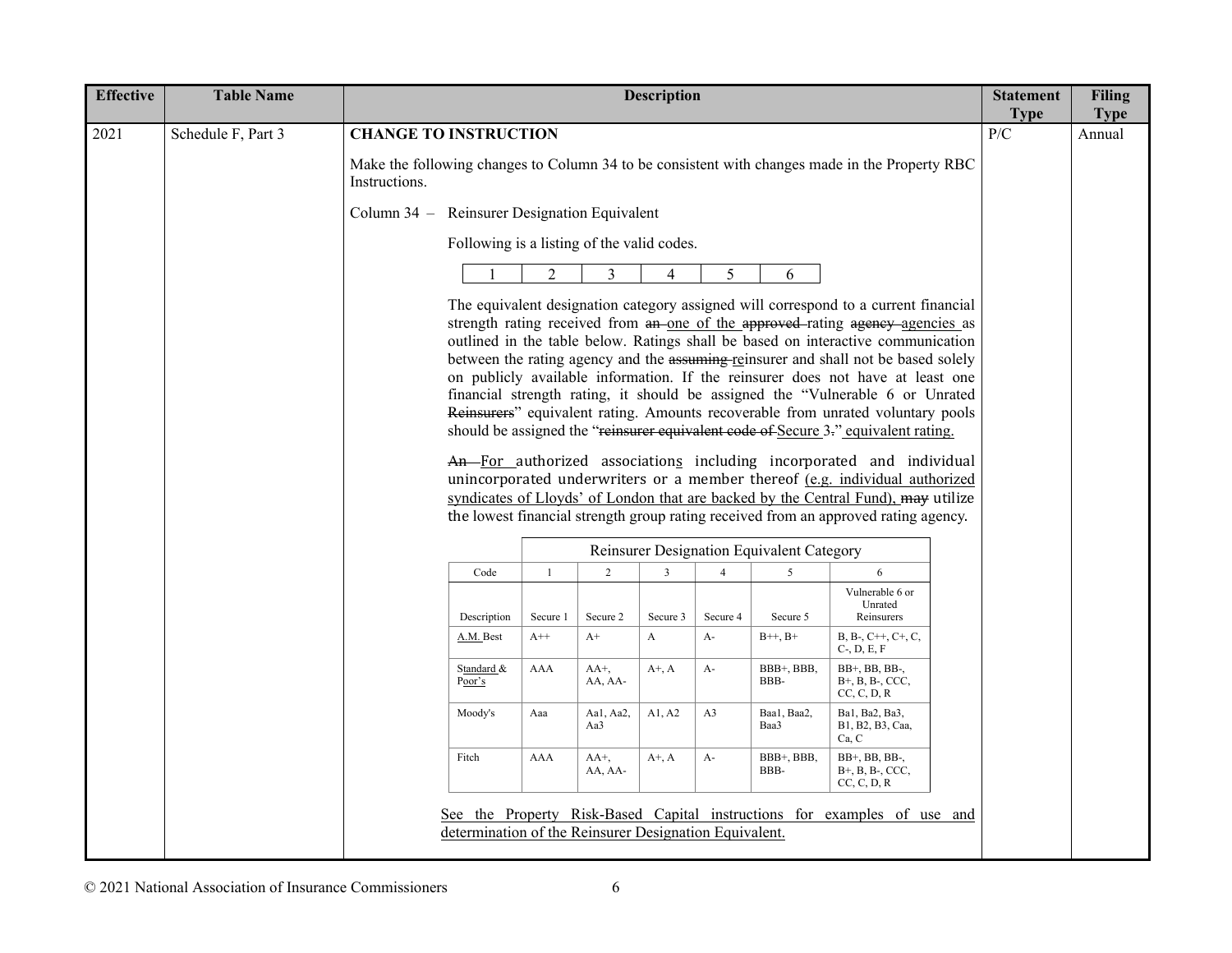| <b>Effective</b> | <b>Table Name</b>                            | <b>Description</b>                                                                                                                                                                                                                                                                                                                                                                                                                                                                                                                                                                        | <b>Statement</b>           | <b>Filing</b>         |
|------------------|----------------------------------------------|-------------------------------------------------------------------------------------------------------------------------------------------------------------------------------------------------------------------------------------------------------------------------------------------------------------------------------------------------------------------------------------------------------------------------------------------------------------------------------------------------------------------------------------------------------------------------------------------|----------------------------|-----------------------|
| 2021             | Supplemental Health Care<br>Exhibit - Part 2 | <b>CHANGE TO INSTRUCTION</b>                                                                                                                                                                                                                                                                                                                                                                                                                                                                                                                                                              | <b>Type</b><br>H, L/F, P/C | <b>Type</b><br>Annual |
|                  |                                              | Remove crosscheck because Accident and Health Policy Experience Exhibit, Part 4 has been<br>eliminated.                                                                                                                                                                                                                                                                                                                                                                                                                                                                                   |                            |                       |
|                  |                                              | Column 13 - Total                                                                                                                                                                                                                                                                                                                                                                                                                                                                                                                                                                         |                            |                       |
|                  |                                              | For Part 2, the GT (Grand Total) page:                                                                                                                                                                                                                                                                                                                                                                                                                                                                                                                                                    |                            |                       |
|                  |                                              | Column 13, Line 1.16 (Net Premiums Earned) should equal the Accident<br>$\bullet$<br>and Health Policy Experience Exhibit, Part 4, Column 1, Line D26<br>(Grand Total Individual, Group and Other Business) minus Line D12<br>(Other-Total Non-U.S. Policy Forms-Direct Business).                                                                                                                                                                                                                                                                                                        |                            |                       |
|                  |                                              | Column 13, Line 1.11 (Total Direct Premiums Earned) minus Line 1.5<br>$\bullet$<br>(Paid Rate Credits) minus Line 1.8 (Change in Reserve for Rate Credits)<br>plus Line 1.15 (Other Adjustments Due to MLR Calculation – Premiums)<br>should equal the Accident and Health Policy Experience Exhibit, Part 4,<br>Column 24, Line D2 (Grand Total Individual, Group and Other Business)<br>minus Line D1 (U.S. Total Non-U.S. Policy Forms Direct Business).                                                                                                                               |                            |                       |
|                  |                                              | Column 13, Line 2.20 (Net Incurred Claims) minus Line 2.11 (Incurred<br>$\bullet$<br>Medical Incentive Pools and Bonuses) should equal the Accident and<br>Health Policy Experience Exhibit, Part 4, Columns 92 plus 103, Line D26<br>(Grand Total Individual, Group and Other Business) minus Line D12<br>(Other-Total Non-U.S. Policy Forms-Direct Business).                                                                                                                                                                                                                           |                            |                       |
|                  |                                              | Column 13, Line 2.15 (Total Incurred Claims) minus Line 2.8 (Paid Rate<br>$\bullet$<br>Credits) minus Line 2.9 (Reserve for Rate Credits Current Year) plus Line<br>2.10 (Reserve for Rate Credits Prior Year) minus Line 2.11 (Incurred<br>Medical Incentive Pools and Bonuses) plus Line 2.19 (Other Adjustments<br>Due to MLR Calculation – Claims) should equal the Accident and Health<br>Policy Experience Exhibit, Part 4, Columns 62 plus 103, Line D2 (Grand<br>Total Individual, Group and Other Business) minus Line D1 (U.S. Total<br>Non-U.S. Policy Forms-Direct Business). |                            |                       |
|                  |                                              | NOTE: If the reporting entity has a Premium Deficiency Reserve, they will fail<br>the crosschecks above due to the Accident and Health Policy Experience<br>Exhibit excluding Premium Deficiency Reserve. The reporting entity<br>should provide that explanation for the crosscheck failure.                                                                                                                                                                                                                                                                                             |                            |                       |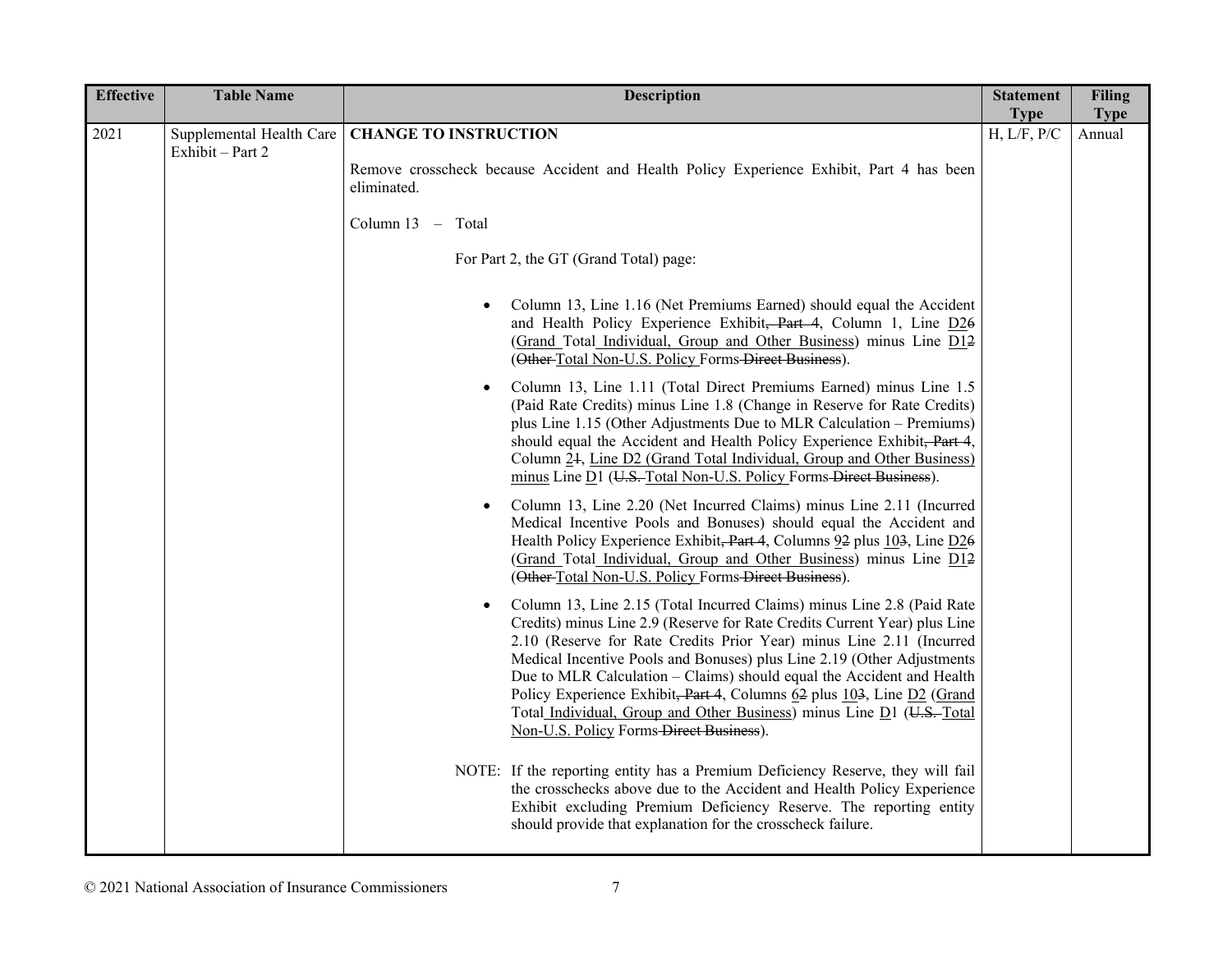| <b>Effective</b> | <b>Table Name</b>                                | <b>Description</b>                                                                                                                                                                                                                                                                                                                                                                                                                                                             | <b>Statement</b><br><b>Type</b> | <b>Filing</b><br><b>Type</b> |
|------------------|--------------------------------------------------|--------------------------------------------------------------------------------------------------------------------------------------------------------------------------------------------------------------------------------------------------------------------------------------------------------------------------------------------------------------------------------------------------------------------------------------------------------------------------------|---------------------------------|------------------------------|
| 2021             | Supplemental Investment<br>Risks Interrogatories | <b>CHANGE TO INSTRUCTION</b>                                                                                                                                                                                                                                                                                                                                                                                                                                                   | H, L/F,<br>P/C, T               | Annual                       |
|                  |                                                  | Modify the instructions as shown below to clarify preferred stock reporting for Line 3.                                                                                                                                                                                                                                                                                                                                                                                        |                                 |                              |
|                  |                                                  | Line 3<br>Report by NAIC designation, the amounts and percentages of the reporting entity's<br>total admitted assets held in bonds and preferred stocks (perpetual preferred and<br>redeemable preferred).                                                                                                                                                                                                                                                                     |                                 |                              |
|                  |                                                  | Report the total amount for each subcategory. The amounts reported in the bond<br>subcategories should be consistent with the amounts reported in Schedule D, Part<br>1A, Section 1, Column 7, Lines 11.1 - 11.6. Schedule D, Part 1A, Section 1 is<br>reported gross and will not tie to this line if any amounts are reported and<br>nonadmitted for bonds and preferred stocks on the asset page.                                                                           |                                 |                              |
|                  |                                                  | The amounts reported in the preferred stock subcategories should be consistent with<br>the amounts reported in Asset Page, Column 3, Lines 2.1.                                                                                                                                                                                                                                                                                                                                |                                 |                              |
| 2021             | Schedule Y, Part 3                               | <b>CHANGE TO INSTRUCTION</b>                                                                                                                                                                                                                                                                                                                                                                                                                                                   | H, L/F,<br>P/C, T               | Annual                       |
|                  |                                                  | Make the modification for Columns 5 and 6 shown below. These edit to proposal 2020-37BWG<br>were made to the wrong column.                                                                                                                                                                                                                                                                                                                                                     |                                 |                              |
|                  |                                                  | Column 5 - Ultimate Controlling Party                                                                                                                                                                                                                                                                                                                                                                                                                                          |                                 |                              |
|                  |                                                  | Provide the name of the ultimate controlling party all U.S. insurance groups (which<br>is consistent with the 'Group Name' on Schedule Y Part 1A) controlled by of the<br>entity reported in Column 2. If an entity reported in Column 5 is not part of an<br>insurance group, provide the name of the individual insurance entity. Within<br>Schedule Y, the terms "Ultimate Controlling Party" and "Ultimate Controlling<br>Entity(ies)/Person(s)" are used interchangeably. |                                 |                              |
|                  |                                                  | Column 6 – U.S. Insurance Groups or Entities Controlled by Column 5                                                                                                                                                                                                                                                                                                                                                                                                            |                                 |                              |
|                  |                                                  | Provide the names of all U.S. insurance groups (which is consistent with the 'Group<br>Name' on Schedule Y-Part 1A) or entities controlled by the entity reported in<br>Column 5. If an entity reported in Column 5 is not part of an insurance group,<br>provide the name of the individual insurance entity.                                                                                                                                                                 |                                 |                              |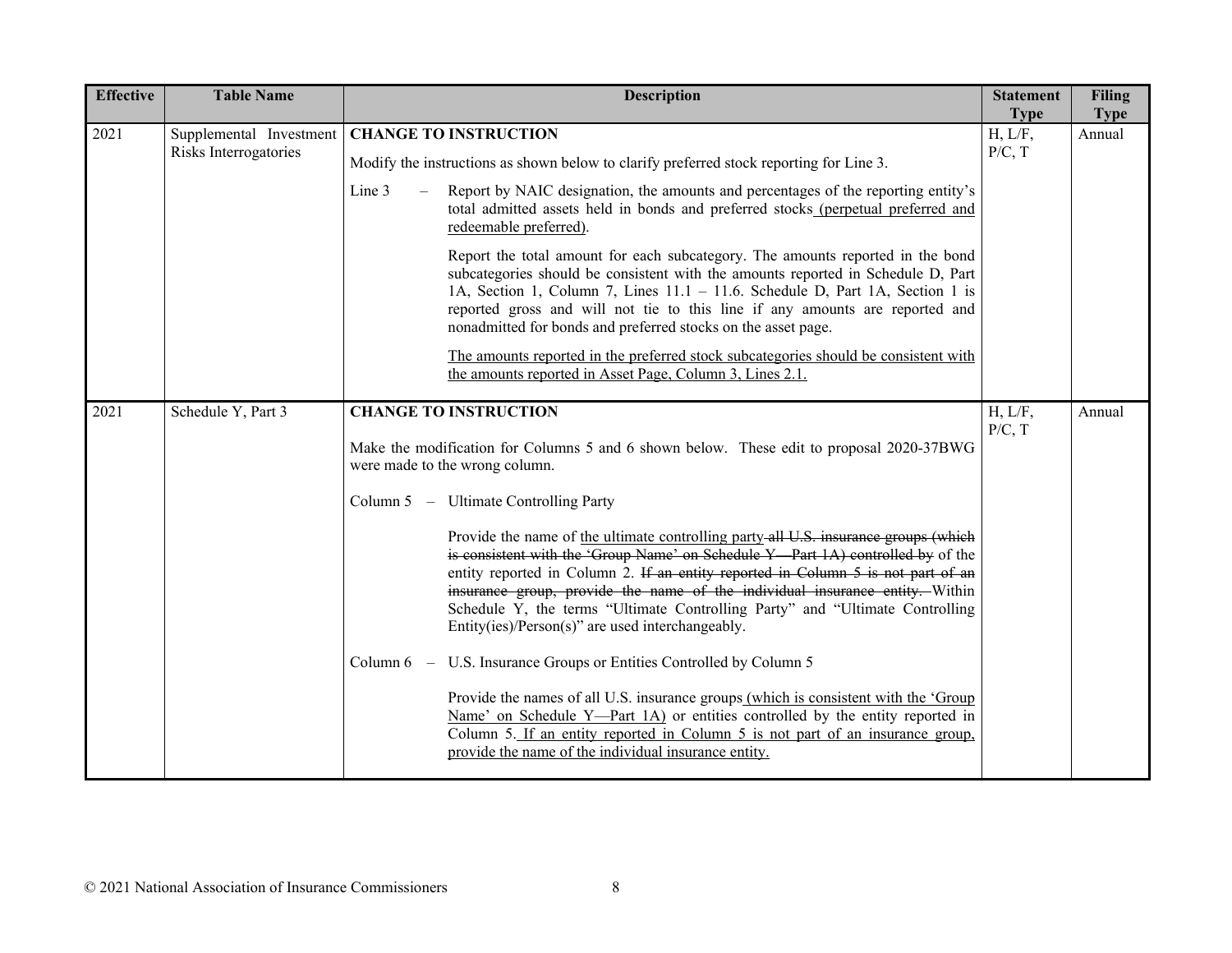| <b>Effective</b> | $\mathbf{r}$<br>$\overline{\phantom{a}}$<br>l'able Name | Description | <b>Statement</b>     | <b>Filing</b>      |
|------------------|---------------------------------------------------------|-------------|----------------------|--------------------|
|                  |                                                         |             | <b>Track</b><br>Lvpe | <b>COLO</b><br>vpe |

# **Adopted 03/16/2021**

| 2021 | Schedule Y, Part 1A                                                                                | <b>CHANGE TO BLANK</b>                                                                                                                                                                                                                                                                                                                                                             | H, L/F,           | Annual |
|------|----------------------------------------------------------------------------------------------------|------------------------------------------------------------------------------------------------------------------------------------------------------------------------------------------------------------------------------------------------------------------------------------------------------------------------------------------------------------------------------------|-------------------|--------|
|      |                                                                                                    | Change Column 15 header description as shown below.<br>Is an SCA Filing Required? ( $Y_{\text{CS}}/N_{\Omega}$ )                                                                                                                                                                                                                                                                   | P/C, T            |        |
| 2021 | Life, Health and Annuity<br><b>Guaranty Association</b><br>Assessable Premium<br>Exhibit - Parts 1 | <b>CHANGE TO BLANK</b><br>Put XXX in Columns 1 and 3 for line 4.99 and modify the section header between Line 5 and Line<br>6 as shown below.<br>DEVELOPMENT OF AMOUNTS INCLUDED IN LINES 1 THROUGH 5 THAT SHOULD BE<br>DEDUCTED IN DETERMINING THE BASE PRIOR TO ADDITIONAL ADJUSTMENTS IN<br>PART <sub>2</sub><br>Do not include any amounts more than once in Lines 6 through 9 | H, L/F, P/C       | Annual |
| 2021 | Life, Health and Annuity<br><b>Guaranty Association</b><br>Assessable Premium<br>Exhibit - Part 2  | <b>CHANGE TO BLANK</b><br>Made Premium plural in column headers 1 and 3 to agree with Part 1.<br>Life Insurance Premiums<br>Accident & Health Premiums                                                                                                                                                                                                                             | H, L/F, P/C       | Annual |
| 2021 | Life, Health and Annuity<br><b>Guaranty Association</b><br>Assessable Premium<br>Exhibit - Parts 1 | <b>CHANGE TO INSTRUCTION</b><br>Modify the instruction from Part 1 as shown below.<br>Development of Amounts Included in Lines 1 Through 5 That Should Be Deducted in Determining<br>the Gross Premium-Base Prior to Additional Adjustments in Part 2                                                                                                                              | H, L/F, P/C       | Annual |
| 2021 | Notes to Financial<br><b>Statements</b>                                                            | <b>CHANGE TO INSTRUCTION</b><br>Modify the instruction for Note 10O as shown below. Modify the illustration for Not 10O to<br>replace the column header "Reported Value" with "Amount of Guarantee Recognized Under SSAP<br>No. 5R".<br>The SCA or SSAP No. 48 entity's reported value The amount of the recognized guarantee<br>under SSAP No. 5R.                                | H, L/F,<br>P/C, T | Annual |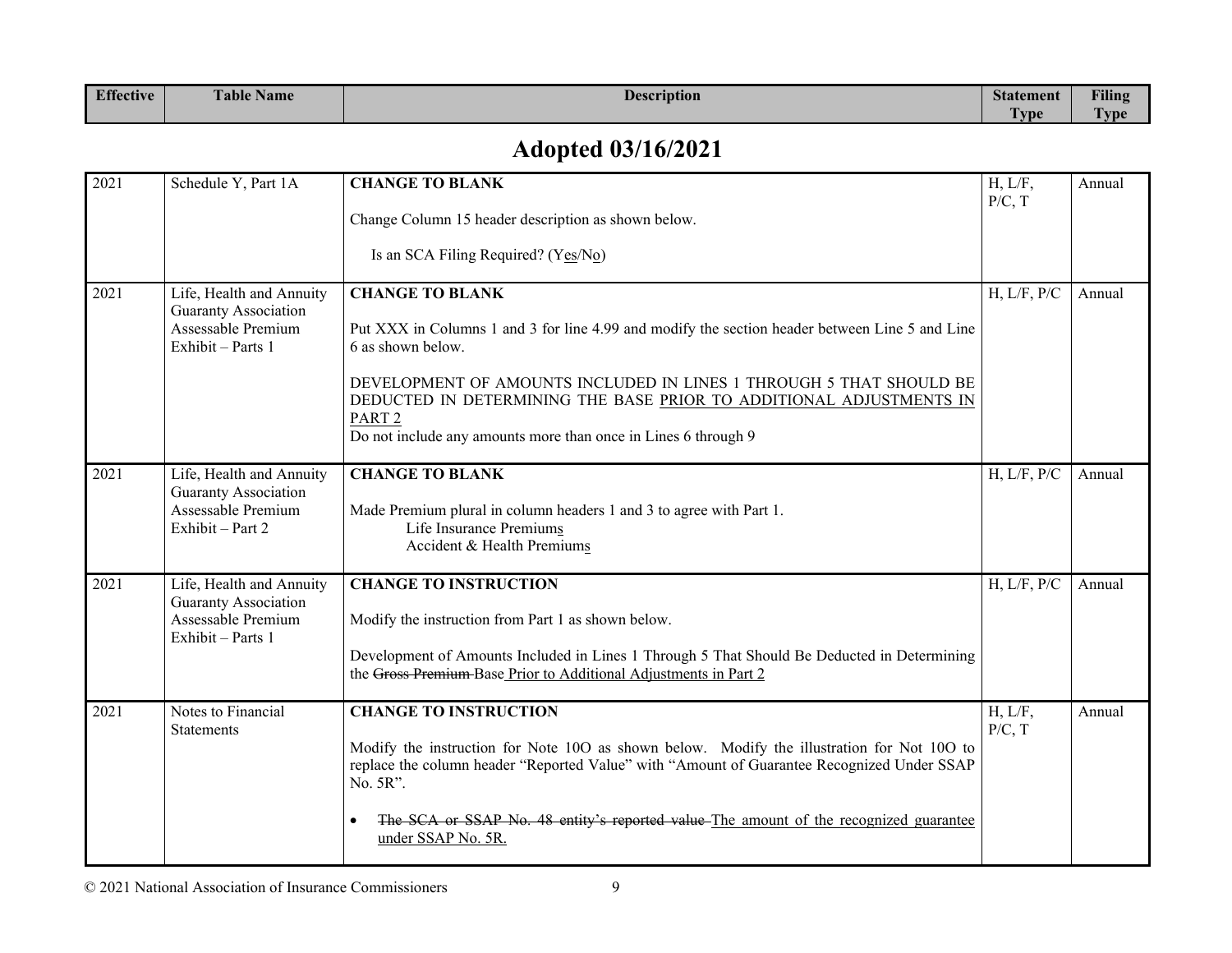| <b>Effective</b> | <b>Table Name</b>                                                           | <b>Description</b>                                                                                                                                                                                                                                                                                                                                                                                                                                                                                                                  | <b>Statement</b><br><b>Type</b> | <b>Filing</b><br><b>Type</b> |
|------------------|-----------------------------------------------------------------------------|-------------------------------------------------------------------------------------------------------------------------------------------------------------------------------------------------------------------------------------------------------------------------------------------------------------------------------------------------------------------------------------------------------------------------------------------------------------------------------------------------------------------------------------|---------------------------------|------------------------------|
| 2021             | Analysis of Operations by<br>Lines of Business<br>Individual Life Insurance | <b>CHANGE TO INSTRUCTION</b><br>The instruction for Column 5 is in conflict with adopted guidance for the Valuation Manual for<br>PBR and the VM-20 Supplement. The change below removes that conflict.<br>Column $5 -$<br>Indexed Life<br>ExcludeInelude: Indexed universal life with secondary guarantees.<br>Universal Life with Secondary Guarantees<br>Column $7 -$<br>Include:<br>Indexed universal life with secondary guarantees.                                                                                           | L/F                             | Annual                       |
| 2021             | Analysis of Operations by<br>Lines of Business<br>Summary                   | <b>CHANGE TO INSTRUCTION</b><br>Remove the crosscheck below. The count for group policies on the Life Insurance (state page) is<br>policies not certificates as should be reported on the Analysis of Operations by Lines of Business -<br>Summary page.<br>Line 34 - Policies/Certificates in Force End of Year<br>The number provided should be count of direct written policies/certificates in force at<br>the end of the year.<br>The sum of Columns 2 and 3 should equal Line 23, Column 9 of Life Insurance (state<br>page). | L/F                             | Annual                       |
| 2021             | Schedule Y, Part 1A                                                         | <b>CHANGE TO INSTRUCTION</b><br>Change Column 15 instructions as shown below.<br>Column 15<br>Is an SCA Filing Required? (Yes/No)<br>$\overline{\phantom{m}}$<br>Answer $yY$ es (Y) or $nNo$ (N) if an SCA (Subsidiary, Controlled and<br>Affiliated) SUB 1 (initial) or SUB 2 (annual) filing with the NAIC is required<br>per SSAP No. 97-Investments in Subsidiary, Controlled and Affiliated<br>Entities for the entity in Column 8.                                                                                            | H, L/F,<br>P/C, T               | Annual                       |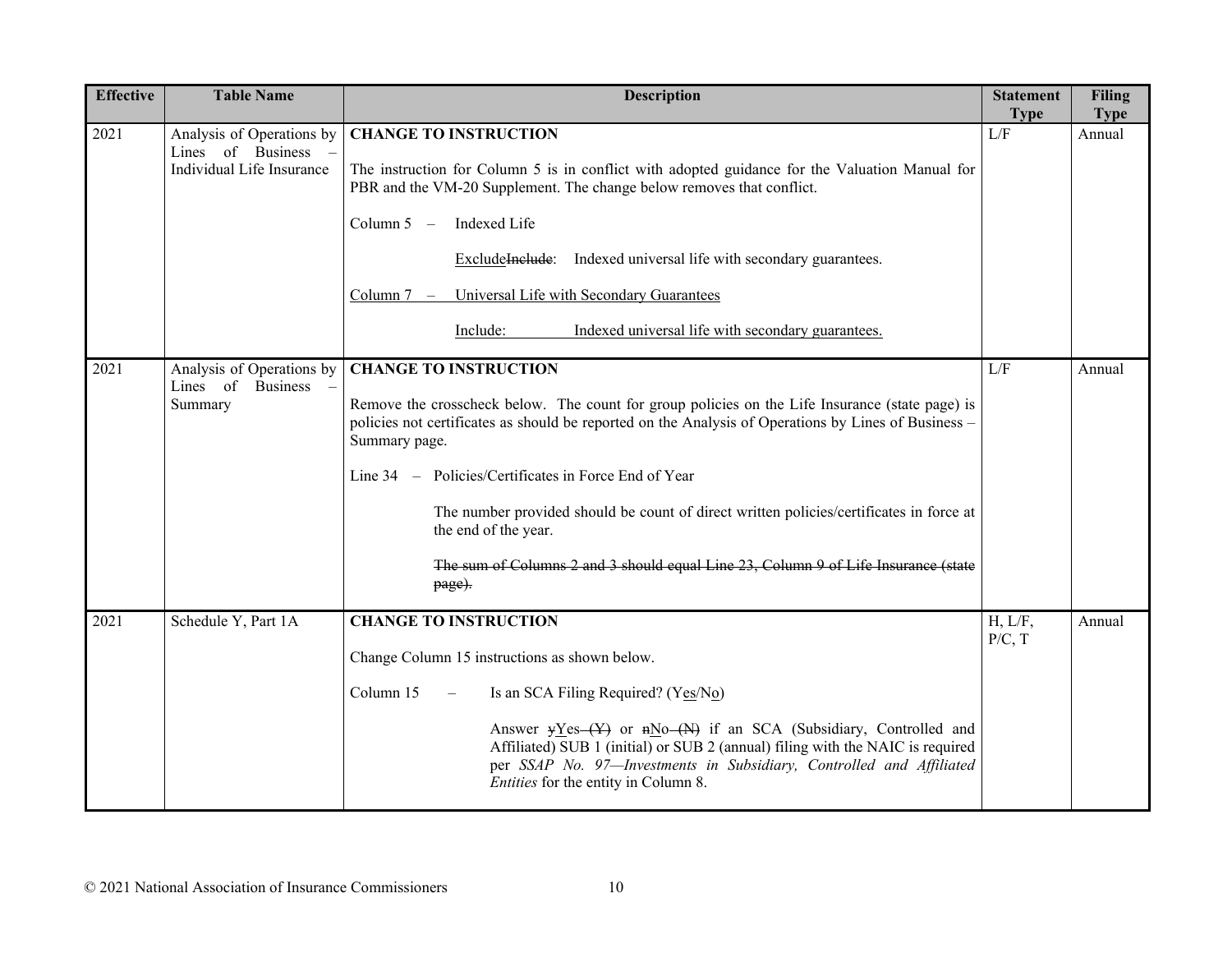| <b>Effective</b> | <b>Table Name</b>   | <b>Description</b>                                                                                                                                                                                                                                                                                                                                   | <b>Statement</b><br><b>Type</b> | <b>Filing</b>            |
|------------------|---------------------|------------------------------------------------------------------------------------------------------------------------------------------------------------------------------------------------------------------------------------------------------------------------------------------------------------------------------------------------------|---------------------------------|--------------------------|
| 2021             | Schedule BA, Part 2 | <b>CHANGE TO INSTRUCTION</b>                                                                                                                                                                                                                                                                                                                         | H, L/F,<br>P/C, T               | <b>Type</b><br>Quarterly |
|                  |                     | Make the following edits to the Column 6 instructions to clarify lines where NAIC Designation,<br>NAIC Designation Modifier and SVO Administrative Symbol are made.                                                                                                                                                                                  |                                 |                          |
|                  |                     | Column 6 – NAIC Designation, NAIC Designation Modifier and SVO Administrative Symbol                                                                                                                                                                                                                                                                 |                                 |                          |
|                  |                     | This column must be completed for those investments included on Lines 0799999,<br>0899999, 1599999, 1699999 and <del>164599999</del> . For all other lines the column may be<br>completed if the investment has an NAIC Designation received from the SVO or<br>from an NAIC CRP.                                                                    |                                 |                          |
|                  |                     | For Schedule BA the investments noted above with the underlying characteristics of<br>a bond or a preferred stock instrument, insert the appropriate combination of the<br>NAIC Designation (1 through 6), NAIC Designation Modifier (A through G) and<br>SVO Administrative Symbol. The list of valid SVO Administrative Symbols is<br>shown below. |                                 |                          |
|                  |                     | *******Detail Eliminated to Conserve Space******                                                                                                                                                                                                                                                                                                     |                                 |                          |
|                  |                     | NAIC Designation Modifier:                                                                                                                                                                                                                                                                                                                           |                                 |                          |
|                  |                     | The NAIC Designation Modifier should only be used for securities reported on<br>the lines below if eligible to receive one, as defined in the Purposes and<br>Procedures Manual of the NAIC Investment Analysis Office (P&P Manual),<br>otherwise, the field should be left blank.                                                                   |                                 |                          |
|                  |                     | • Underlying Characteristics of Bonds<br><b>Lines 0799999</b><br>through 0899999                                                                                                                                                                                                                                                                     |                                 |                          |
|                  |                     | Underlying Characteristics of Preferred Stocks<br>Lines 1599999<br>through 1699999                                                                                                                                                                                                                                                                   |                                 |                          |
|                  |                     | As defined in the P&P Manual, there is not an NAIC Designation Modifier for<br>investments reporting an NAIC Designation 6, therefore, the NAIC Designation<br>Modifier field should be left blank.                                                                                                                                                  |                                 |                          |
|                  |                     | Refer to the P&P Manual for the application of these modifiers.                                                                                                                                                                                                                                                                                      |                                 |                          |
|                  |                     | SVO Administrative Symbol:                                                                                                                                                                                                                                                                                                                           |                                 |                          |
|                  |                     | *******Detail Eliminated to Conserve Space******                                                                                                                                                                                                                                                                                                     |                                 |                          |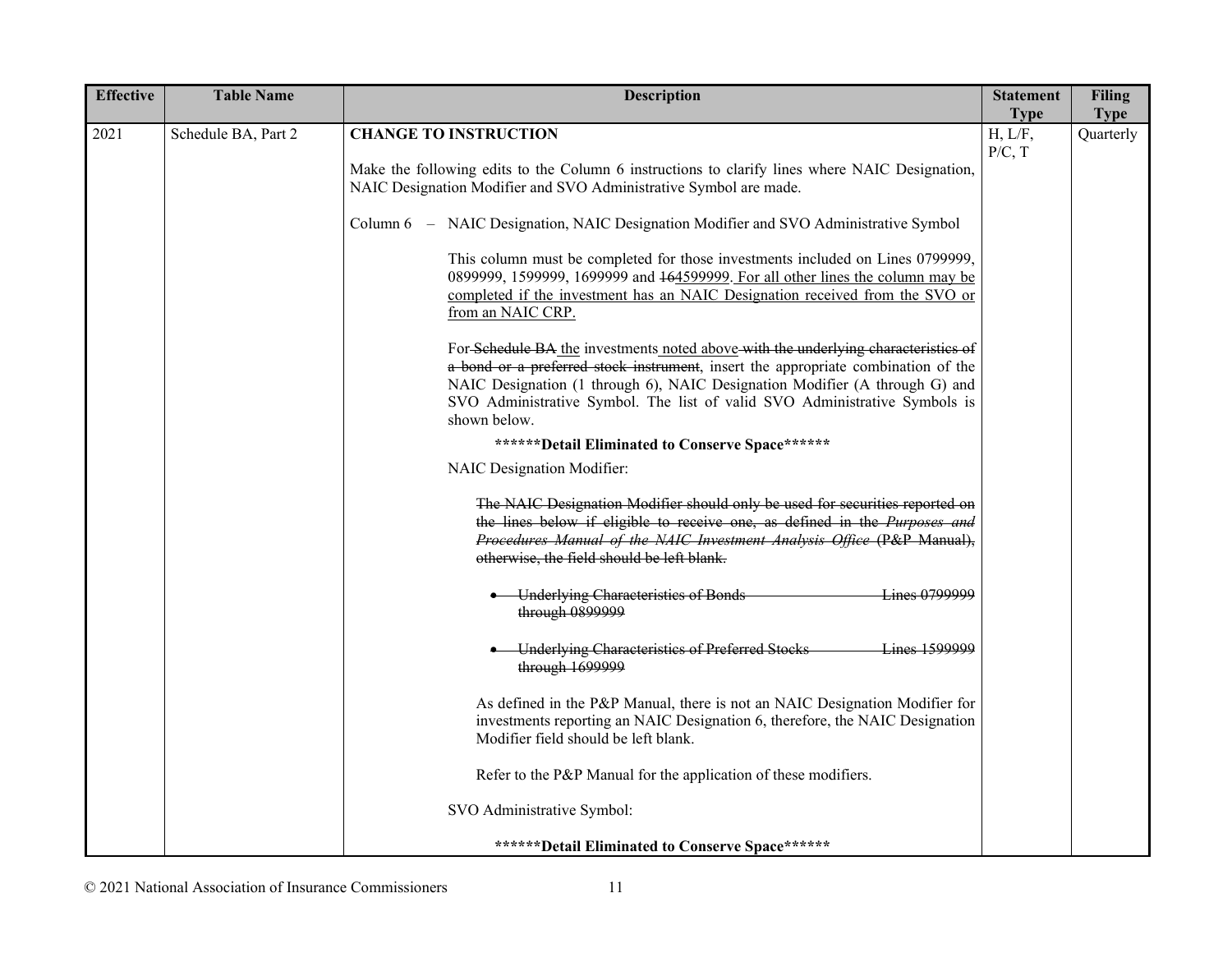| <b>Effective</b> | <b>Table Name</b>   | <b>Description</b>                                                                                                                                                                                                                                                                                                                                                                                                                                                                                                                                                                                                                                                                                                                                                                                                                                                                                                                                                                                                                                                                                                                                                                                                                                                                                                                                                                                 | <b>Statement</b><br><b>Type</b> | <b>Filing</b><br><b>Type</b> |
|------------------|---------------------|----------------------------------------------------------------------------------------------------------------------------------------------------------------------------------------------------------------------------------------------------------------------------------------------------------------------------------------------------------------------------------------------------------------------------------------------------------------------------------------------------------------------------------------------------------------------------------------------------------------------------------------------------------------------------------------------------------------------------------------------------------------------------------------------------------------------------------------------------------------------------------------------------------------------------------------------------------------------------------------------------------------------------------------------------------------------------------------------------------------------------------------------------------------------------------------------------------------------------------------------------------------------------------------------------------------------------------------------------------------------------------------------------|---------------------------------|------------------------------|
|                  |                     | The NAIC designation NAIC Designation Modifier and SVO Administrative<br>Symbol field should be left blank for those Schedule BA investments that have not<br>been assigned an NAIC designation by the Securities Valuation Office (SVO)<br>pursuant to the policies in the Purposes and Procedures Manual of the NAIC<br><b>Investment Analysis Office.</b><br>The NAIC Designation Category is the combination of NAIC Designation and<br>NAIC Designation Modifier. Valid combinations of NAIC Designation and NAIC<br>Designation Modifier for NAIC Designation Category are shown below:                                                                                                                                                                                                                                                                                                                                                                                                                                                                                                                                                                                                                                                                                                                                                                                                      |                                 |                              |
| 2021             | Schedule BA, Part 1 | <b>CHANGE TO INSTRUCTION</b><br>Make the following edits to the Column 7 instructions to clarify lines where NAIC Designation,<br>NAIC Designation Modifier and SVO Administrative Symbol are made.<br>Column 7 – NAIC Designation, NAIC Designation Modifier and SVO Administrative Symbol<br>This column must be completed for those investments included on Lines 0799999,<br>0899999, 1599999, 1699999 and <del>164599999</del> . For all other lines the column may be<br>completed if the investment has an NAIC Designation received from the SVO or<br>from an NAIC CRP.<br>For Schedule BA the investments noted above with the underlying characteristics of<br>a bond or a preferred stock instrument, insert the appropriate combination of the<br>NAIC Designation (1 through 6), NAIC Designation Modifier (A through G) and<br>SVO Administrative Symbol. The list of valid SVO Administrative Symbols is<br>shown below.<br>*******Detail Eliminated to Conserve Space******<br>NAIC Designation Modifier:<br>The NAIC Designation Modifier should only be used for securities reported on<br>the lines below if eligible to receive one, as defined in the Purposes and<br>Procedures Manual of the NAIC Investment Analysis Office (P&P Manual),<br>otherwise, the field should be left blank.<br>Lines 0799999<br><b>Underlying Characteristics of Bonds</b><br>through 0899999 | H, L/F,<br>P/C, T               | Annual                       |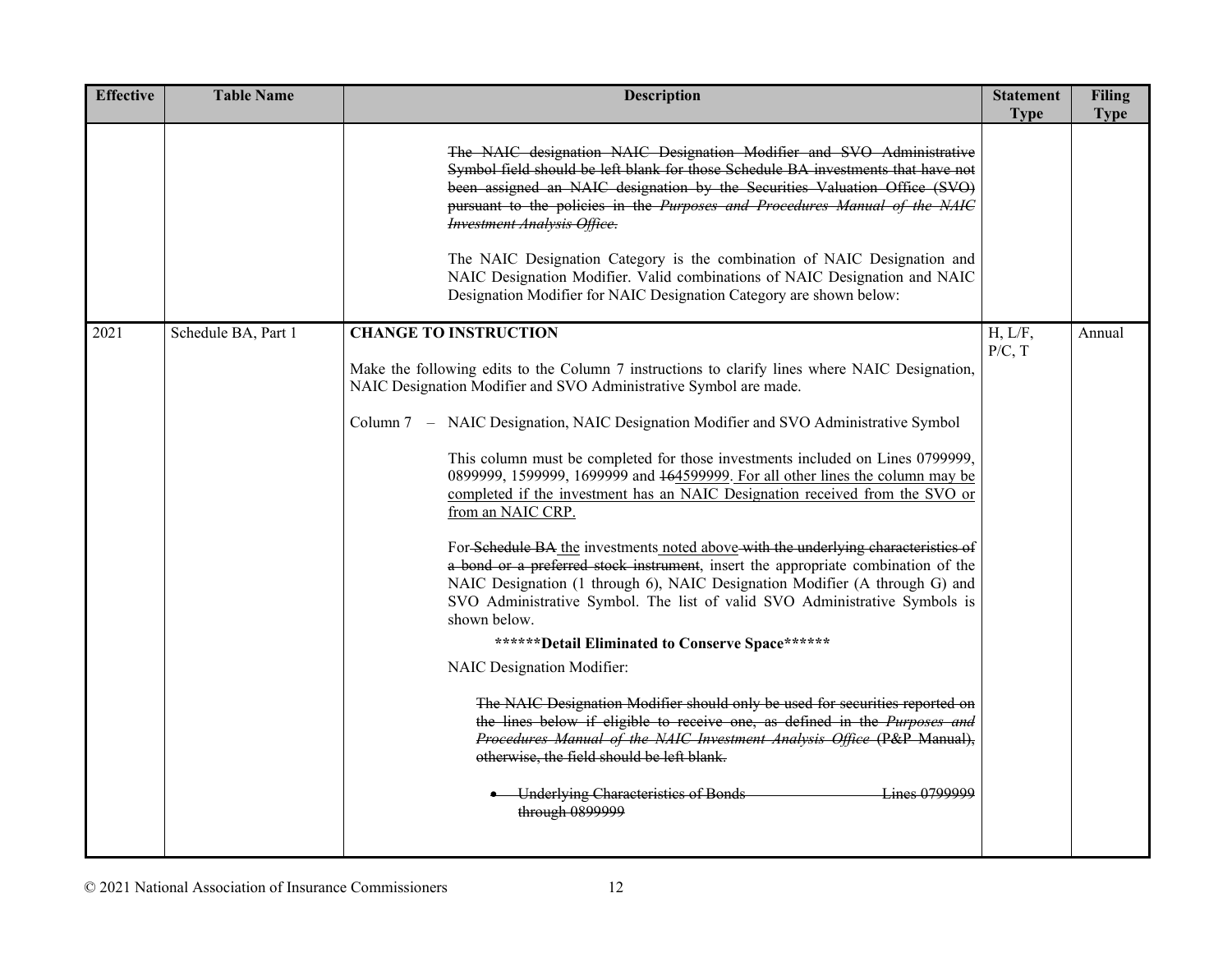| <b>Effective</b> | <b>Table Name</b>  | <b>Description</b>                                                                                                                                                                                                                                                                                                                                           | <b>Statement</b><br><b>Type</b> | <b>Filing</b><br><b>Type</b> |
|------------------|--------------------|--------------------------------------------------------------------------------------------------------------------------------------------------------------------------------------------------------------------------------------------------------------------------------------------------------------------------------------------------------------|---------------------------------|------------------------------|
|                  |                    | <b>Underlying Characteristics of Preferred Stocks</b><br>Lines 1599999<br>through 1699999                                                                                                                                                                                                                                                                    |                                 |                              |
|                  |                    | As defined in the P&P Manual, there is not an NAIC Designation Modifier for<br>investments reporting an NAIC Designation 6, therefore, the NAIC Designation<br>Modifier field should be left blank.                                                                                                                                                          |                                 |                              |
|                  |                    | Refer to the P&P Manual for the application of these modifiers.                                                                                                                                                                                                                                                                                              |                                 |                              |
|                  |                    | SVO Administrative Symbol:                                                                                                                                                                                                                                                                                                                                   |                                 |                              |
|                  |                    | *******Detail Eliminated to Conserve Space*******                                                                                                                                                                                                                                                                                                            |                                 |                              |
|                  |                    | The NAIC designation NAIC Designation Modifier and SVO Administrative<br>Symbol field should be left blank for those Schedule BA investments that have not<br>been assigned an NAIC designation by the Securities Valuation Office (SVO)<br>pursuant to the policies in the Purposes and Procedures Manual of the NAIC<br><b>Investment Analysis Office.</b> |                                 |                              |
|                  |                    | The NAIC Designation Category is the combination of NAIC Designation and<br>NAIC Designation Modifier. Valid combinations of NAIC Designation and NAIC<br>Designation Modifier for NAIC Designation Category are shown below:                                                                                                                                |                                 |                              |
| 2021             | Schedule D, Part 1 | <b>CHANGE TO INSTRUCTION</b>                                                                                                                                                                                                                                                                                                                                 | H, L/F,<br>P/C, T               | Annual                       |
|                  |                    | Make the following addition to the instructions to Columns 27 and 28.                                                                                                                                                                                                                                                                                        |                                 |                              |
|                  |                    | Call Date<br>Column 27 -                                                                                                                                                                                                                                                                                                                                     |                                 |                              |
|                  |                    | Report the call date used to calculate the Effective Date of Maturity. If call date<br>does not affect the Effective Date of Maturity field but exists, report the next call<br>date. If there is no call date, leave blank.                                                                                                                                 |                                 |                              |
|                  |                    | Column $28 -$<br>Call Price                                                                                                                                                                                                                                                                                                                                  |                                 |                              |
|                  |                    | Report the call price used to calculate the Effective Date of Maturity. If call price<br>does not affect the Effective Date of Maturity field but exists, report the next call<br>price. If there is no call price, leave blank.                                                                                                                             |                                 |                              |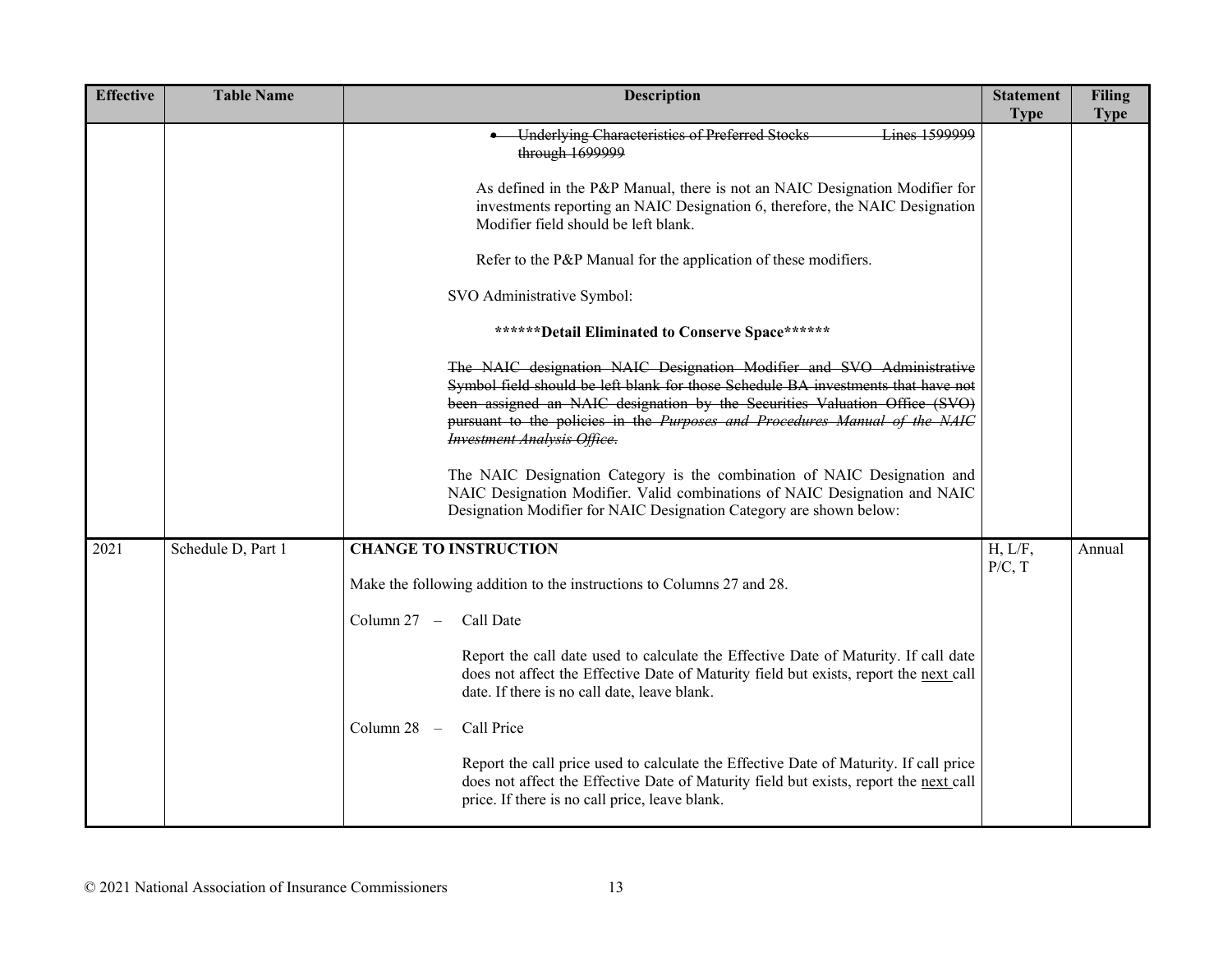| <b>Effective</b> | $\mathbf{r}$<br><b>Table Name</b> | <b>Description</b> | <b>Statement</b>           | <b>Filing</b>        |
|------------------|-----------------------------------|--------------------|----------------------------|----------------------|
|                  |                                   |                    | <b>CONTRACTOR</b><br>l vpe | <b>CENT</b><br>l vpe |

# **Adopted 12/16/2020**

| 2021 | Schedule D, Part 4<br><b>CHANGE TO INSTRUCTION</b> |           |  | H, L/F,<br>P/C, T                                                                                                                                                                                                                                                                                                    | Annual |  |
|------|----------------------------------------------------|-----------|--|----------------------------------------------------------------------------------------------------------------------------------------------------------------------------------------------------------------------------------------------------------------------------------------------------------------------|--------|--|
|      |                                                    |           |  | Add the word "tendered" to reference of called bonds and prepayment penalty.                                                                                                                                                                                                                                         |        |  |
|      |                                                    | Column 18 |  | Realized Gain (Loss) on Disposal                                                                                                                                                                                                                                                                                     |        |  |
|      |                                                    |           |  | This should be the difference between the Consideration column amount and<br>the Book/Adjusted Carrying Value at Disposal Date, excluding any portion<br>that is attributable to foreign exchange differences.                                                                                                       |        |  |
|      |                                                    |           |  | For SVO Identified Funds (Bond Mutual Funds and Exchange Traded<br>Funds), enter the difference between the consideration, Column 7 and actual<br>cost Column 9 at date of sale.                                                                                                                                     |        |  |
|      |                                                    |           |  | Bonds called or tendered where consideration received exceeds par:                                                                                                                                                                                                                                                   |        |  |
|      |                                                    |           |  | For securities sold, redeemed or otherwise disposed of, which generate<br>investment income as a result of a prepayment penalty and/or<br>acceleration fee, the amount of realized gain (loss) reported is equal to<br>the Par value of the investment (Column 8) less the BACV at the<br>Disposal Date (Column 16). |        |  |
|      |                                                    |           |  | Bonds called or tendered where consideration received is less than par:                                                                                                                                                                                                                                              |        |  |
|      |                                                    |           |  | For securities sold, redeemed or otherwise disposed of, the amount of<br>investment income and realized gain reported shall be calculated in<br>accordance with SSAP No. 26R-Bonds.                                                                                                                                  |        |  |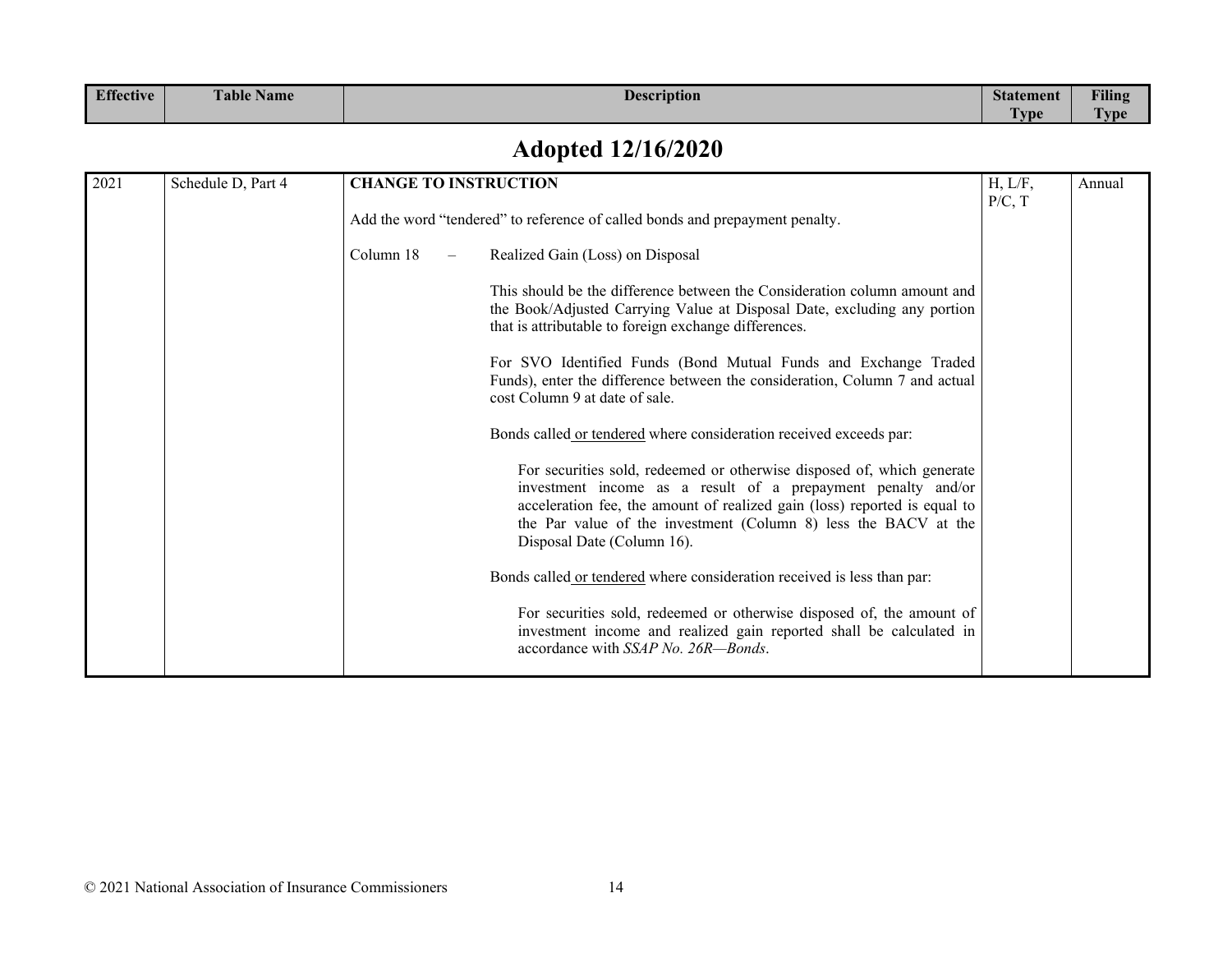| <b>Effective</b> | <b>Table Name</b>  | <b>Description</b> |                                                                                                                                                                                                                                                                                                                     |  | <b>Statement</b><br><b>Type</b> | <b>Filing</b><br><b>Type</b> |  |
|------------------|--------------------|--------------------|---------------------------------------------------------------------------------------------------------------------------------------------------------------------------------------------------------------------------------------------------------------------------------------------------------------------|--|---------------------------------|------------------------------|--|
| 2021             | Schedule D, Part 4 |                    | <b>CHANGE TO INSTRUCTION</b><br>H, L/F,<br>P/C, T                                                                                                                                                                                                                                                                   |  |                                 | Annual                       |  |
|                  |                    |                    | Add the word "tendered" to reference of called bonds and prepayment penalty.                                                                                                                                                                                                                                        |  |                                 |                              |  |
|                  |                    | Column 20          | Bond Interest/Stock Dividends Received During Year                                                                                                                                                                                                                                                                  |  |                                 |                              |  |
|                  |                    |                    | For Mutual Funds (including Bond Mutual Funds – as Identified by the SVO<br>and Exchange Traded Funds - as Identified by the SVO), enter the amount of<br>distributions received in cash or reinvested in additional shares.                                                                                        |  |                                 |                              |  |
|                  |                    |                    | The proportionate share of investment income directly<br>Include:<br>related to the securities reported in this schedule.                                                                                                                                                                                           |  |                                 |                              |  |
|                  |                    |                    | Report amounts net of foreign withholding tax.<br>Bonds called or tendered where consideration received exceeds par:                                                                                                                                                                                                |  |                                 |                              |  |
|                  |                    |                    |                                                                                                                                                                                                                                                                                                                     |  |                                 |                              |  |
|                  |                    |                    | For securities sold, redeemed or otherwise disposed of, which generate<br>investment income as a result of a prepayment penalty and/or<br>acceleration fee; the amount of investment income reported is equal to<br>the total consideration received (Column 7) less the Par value of the<br>investment (Column 8). |  |                                 |                              |  |
|                  |                    |                    | Bonds or tendered called where consideration received is less than par:                                                                                                                                                                                                                                             |  |                                 |                              |  |
|                  |                    |                    | For securities sold, redeemed or otherwise disposed of, the amount of<br>investment income and realized gain reported shall be calculated in<br>accordance with SSAP No. 26R-Bonds.                                                                                                                                 |  |                                 |                              |  |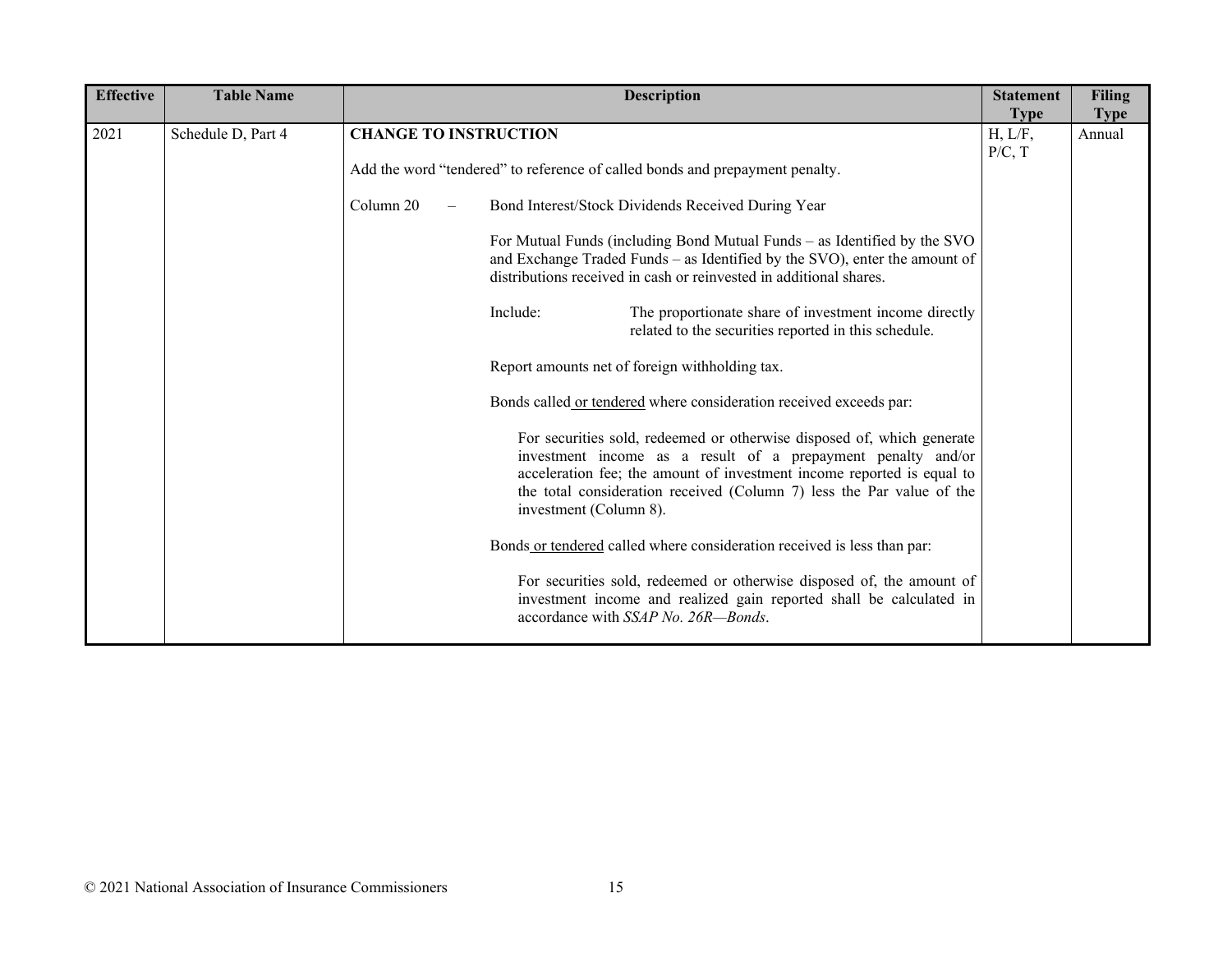| <b>Effective</b> | <b>Table Name</b>  | <b>Description</b>                                                                                                                                                                                                                                                                                                   | <b>Statement</b>                 | <b>Filing</b>         |
|------------------|--------------------|----------------------------------------------------------------------------------------------------------------------------------------------------------------------------------------------------------------------------------------------------------------------------------------------------------------------|----------------------------------|-----------------------|
| 2021             | Schedule D, Part 5 | <b>CHANGE TO INSTRUCTION</b>                                                                                                                                                                                                                                                                                         | <b>Type</b><br>H, L/F,<br>P/C, T | <b>Type</b><br>Annual |
|                  |                    | Add the word "tendered" to reference of called bonds and prepayment penalty.                                                                                                                                                                                                                                         |                                  |                       |
|                  |                    | Column 18<br>Realized Gain (Loss) on Disposal                                                                                                                                                                                                                                                                        |                                  |                       |
|                  |                    | This should be the difference between the Consideration column amount and<br>the Book/Adjusted Carrying Value at Disposal Date, excluding any portion<br>that is attributable to foreign exchange differences.                                                                                                       |                                  |                       |
|                  |                    | Bonds called or tendered where consideration received exceeds par:                                                                                                                                                                                                                                                   |                                  |                       |
|                  |                    | For securities sold, redeemed or otherwise disposed of, which generate<br>investment income as a result of a prepayment penalty and/or<br>acceleration fee; the amount of realized gain (loss) reported is equal to<br>the Par value of the investment (Column 8) less the BACV at the<br>Disposal Date (Column 11). |                                  |                       |
|                  |                    | Bonds called or tendered where consideration received is less than par:                                                                                                                                                                                                                                              |                                  |                       |
|                  |                    | For securities sold, redeemed or otherwise disposed of, the amount of<br>investment income and realized gain reported shall be calculated in<br>accordance with SSAP No. 26R—Bonds.                                                                                                                                  |                                  |                       |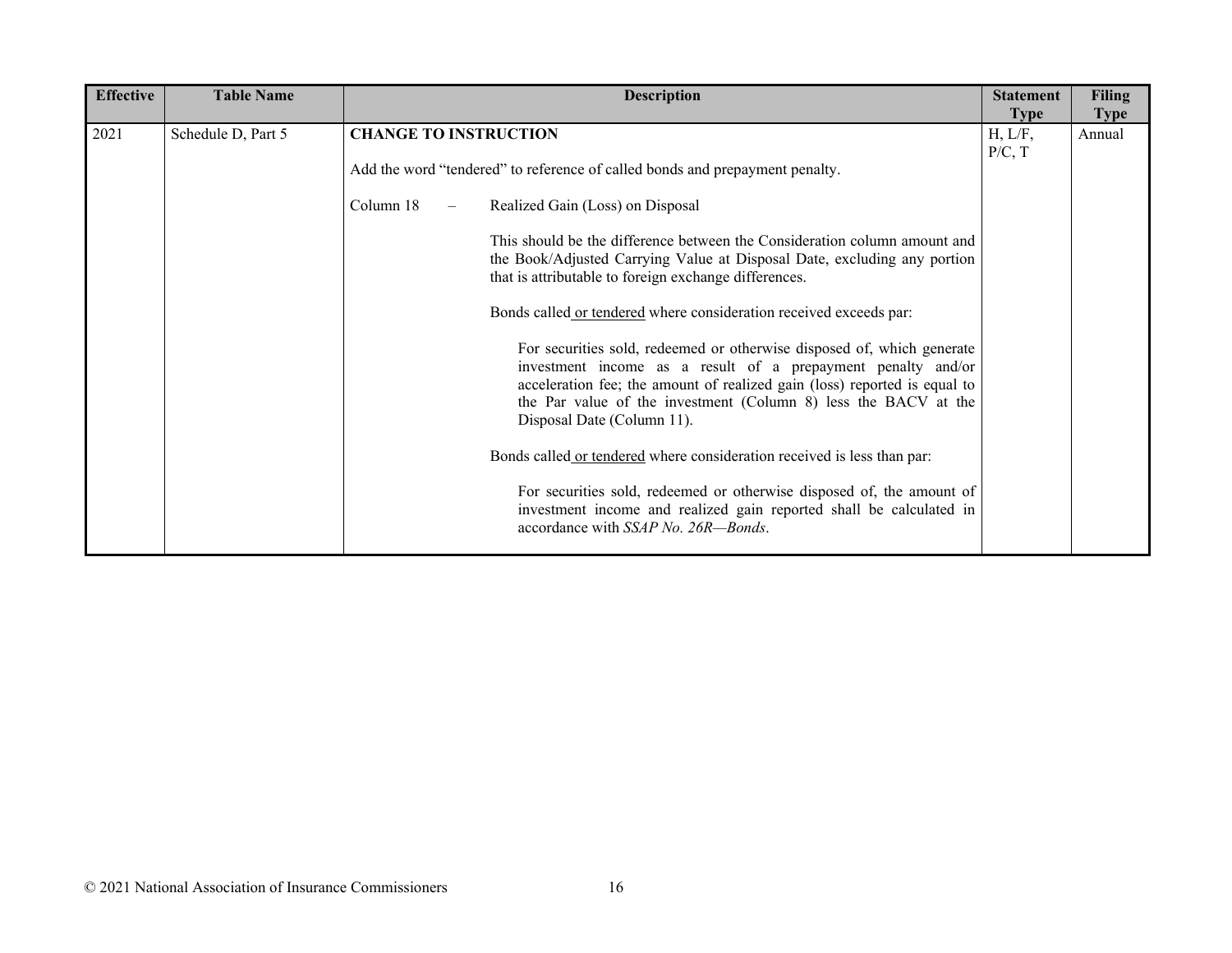| <b>Effective</b> | <b>Table Name</b>  | <b>Description</b>             |                                                                                                                      |                                                                                                                                                                                                                                                                                            | <b>Statement</b><br><b>Type</b> | <b>Filing</b><br><b>Type</b> |  |
|------------------|--------------------|--------------------------------|----------------------------------------------------------------------------------------------------------------------|--------------------------------------------------------------------------------------------------------------------------------------------------------------------------------------------------------------------------------------------------------------------------------------------|---------------------------------|------------------------------|--|
| 2021             | Schedule D, Part 5 |                                | <b>CHANGE TO INSTRUCTION</b>                                                                                         |                                                                                                                                                                                                                                                                                            | H, L/F,<br>P/C, T               | Annual                       |  |
|                  |                    |                                | Add the word "tendered" to reference of called bonds and prepayment penalty.                                         |                                                                                                                                                                                                                                                                                            |                                 |                              |  |
|                  |                    | Column 20<br>$\qquad \qquad -$ | Interest and Dividends Received During Year                                                                          |                                                                                                                                                                                                                                                                                            |                                 |                              |  |
|                  |                    |                                |                                                                                                                      | For Mutual Funds (including Bond Mutual Funds – as Identified by the SVO<br>and Exchange Traded Funds - as Identified by the SVO), enter the amount of<br>distributions received in cash or reinvested in additional shares.                                                               |                                 |                              |  |
|                  |                    |                                | Include:                                                                                                             | The proportionate share of investment income directly<br>related to the securities reported in this schedule.                                                                                                                                                                              |                                 |                              |  |
|                  |                    |                                | Report amounts net of foreign withholding tax.<br>Bonds called or tendered where consideration received exceeds par: |                                                                                                                                                                                                                                                                                            |                                 |                              |  |
|                  |                    |                                |                                                                                                                      |                                                                                                                                                                                                                                                                                            |                                 |                              |  |
|                  |                    |                                | investment (Column 8).                                                                                               | For securities sold, redeemed or otherwise disposed of, which generate<br>investment income as a result of a prepayment penalty and/or<br>acceleration fee, the amount of investment income reported is equal to<br>the total consideration received (Column 10) less the Par value of the |                                 |                              |  |
|                  |                    |                                |                                                                                                                      | Bonds called or tendered where consideration received is less than par:                                                                                                                                                                                                                    |                                 |                              |  |
|                  |                    |                                |                                                                                                                      | For securities sold, redeemed or otherwise disposed of, the amount of<br>investment income and realized gain reported shall be calculated in<br>accordance with SSAP No. 26R-Bonds.                                                                                                        |                                 |                              |  |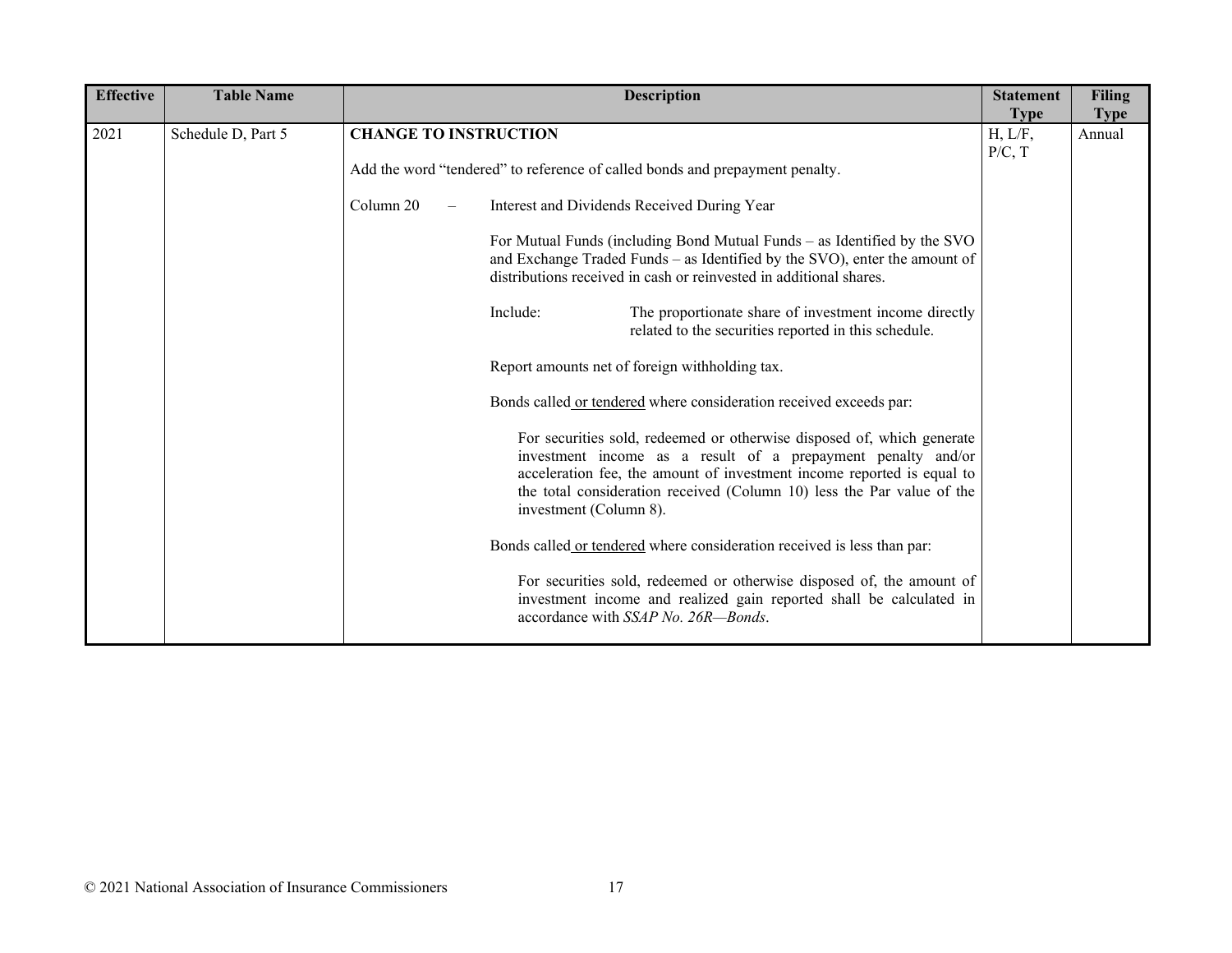| <b>Effective</b> | <b>Table Name</b>  | <b>Description</b>                                                                                                                                                                                                                                                                                                   | <b>Statement</b><br><b>Type</b> | <b>Filing</b><br><b>Type</b> |
|------------------|--------------------|----------------------------------------------------------------------------------------------------------------------------------------------------------------------------------------------------------------------------------------------------------------------------------------------------------------------|---------------------------------|------------------------------|
| 2021             | Schedule D, Part 4 | <b>CHANGE TO INSTRUCTION</b><br>H, L/F,<br>P/C, T                                                                                                                                                                                                                                                                    |                                 | Quarterly                    |
|                  |                    | Add the word "tendered" to reference of called bonds and prepayment penalty.                                                                                                                                                                                                                                         |                                 |                              |
|                  |                    | Column 18<br>Realized Gain or (Loss) on Disposal<br>$\overline{\phantom{0}}$                                                                                                                                                                                                                                         |                                 |                              |
|                  |                    | This should be the difference between the Consideration column amount and<br>the Book/Adjusted Carrying Value at Disposal Date, excluding any portion<br>that is attributable to foreign exchange differences.                                                                                                       |                                 |                              |
|                  |                    | For Bond Mutual Funds – as Identified by the SVO and Exchange Traded<br>Funds - as Identified by the SVO, enter the difference between the<br>consideration, Column 7 and actual cost Column 9 at date of sale.                                                                                                      |                                 |                              |
|                  |                    | Bonds called or tendered where consideration received exceeds par:                                                                                                                                                                                                                                                   |                                 |                              |
|                  |                    | For securities sold, redeemed or otherwise disposed of, which generate<br>investment income as a result of a prepayment penalty and/or<br>acceleration fee; the amount of realized gain (loss) reported is equal to<br>the Par value of the investment (Column 8) less the BACV at the<br>Disposal Date (Column 16). |                                 |                              |
|                  |                    | Bonds called or tendered where consideration received is less than par:                                                                                                                                                                                                                                              |                                 |                              |
|                  |                    | For securities sold, redeemed or otherwise disposed of, the amount of<br>investment income and realized gain reported shall be calculated in<br>accordance with SSAP No. 26R-Bonds.                                                                                                                                  |                                 |                              |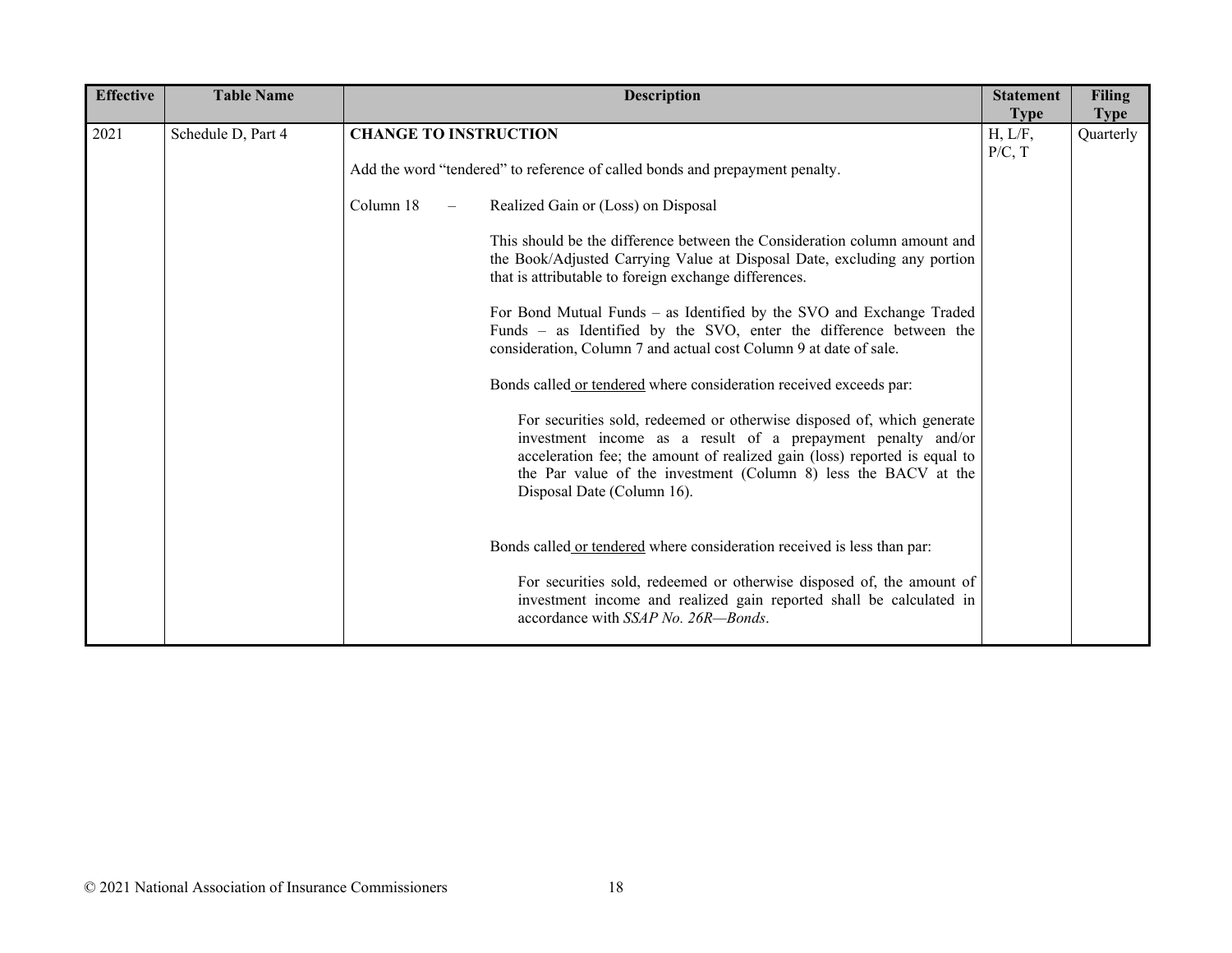| <b>Effective</b> | <b>Table Name</b>  | <b>Description</b>           |                                                                                                                      |                                                                                                                                                                                                                                                                                           |                                  | <b>Filing</b><br><b>Type</b> |  |
|------------------|--------------------|------------------------------|----------------------------------------------------------------------------------------------------------------------|-------------------------------------------------------------------------------------------------------------------------------------------------------------------------------------------------------------------------------------------------------------------------------------------|----------------------------------|------------------------------|--|
| 2021             | Schedule D, Part 4 | <b>CHANGE TO INSTRUCTION</b> |                                                                                                                      |                                                                                                                                                                                                                                                                                           | <b>Type</b><br>H, L/F,<br>P/C, T | Quarterly                    |  |
|                  |                    |                              | Add the word "tendered" to reference of called bonds and prepayment penalty.                                         |                                                                                                                                                                                                                                                                                           |                                  |                              |  |
|                  |                    | Column 20                    |                                                                                                                      | Bond Interest/Stock Dividends Received During Year                                                                                                                                                                                                                                        |                                  |                              |  |
|                  |                    |                              |                                                                                                                      | For Mutual Funds (including Bond Mutual Funds – as Identified by the SVO<br>and Exchange Traded Funds - as Identified by the SVO), enter the amount of<br>distributions received in cash or reinvested in additional shares.                                                              |                                  |                              |  |
|                  |                    |                              | Include:                                                                                                             | The proportionate share of investment income directly<br>related to the securities reported in this schedule.                                                                                                                                                                             |                                  |                              |  |
|                  |                    |                              | Report amounts net of foreign withholding tax.<br>Bonds called or tendered where consideration received exceeds par: |                                                                                                                                                                                                                                                                                           |                                  |                              |  |
|                  |                    |                              |                                                                                                                      |                                                                                                                                                                                                                                                                                           |                                  |                              |  |
|                  |                    |                              | investment (Column 8).                                                                                               | For securities sold, redeemed or otherwise disposed of, which generate<br>investment income as a result of a prepayment penalty and/or<br>acceleration fee; the amount of investment income reported is equal to<br>the total consideration received (Column 7) less the Par value of the |                                  |                              |  |
|                  |                    |                              |                                                                                                                      | Bonds called or tendered where consideration received is less than par:                                                                                                                                                                                                                   |                                  |                              |  |
|                  |                    |                              |                                                                                                                      | For securities sold, redeemed or otherwise disposed of, the amount of<br>investment income and realized gain reported shall be calculated in<br>accordance with SSAP No. 26R-Bonds.                                                                                                       |                                  |                              |  |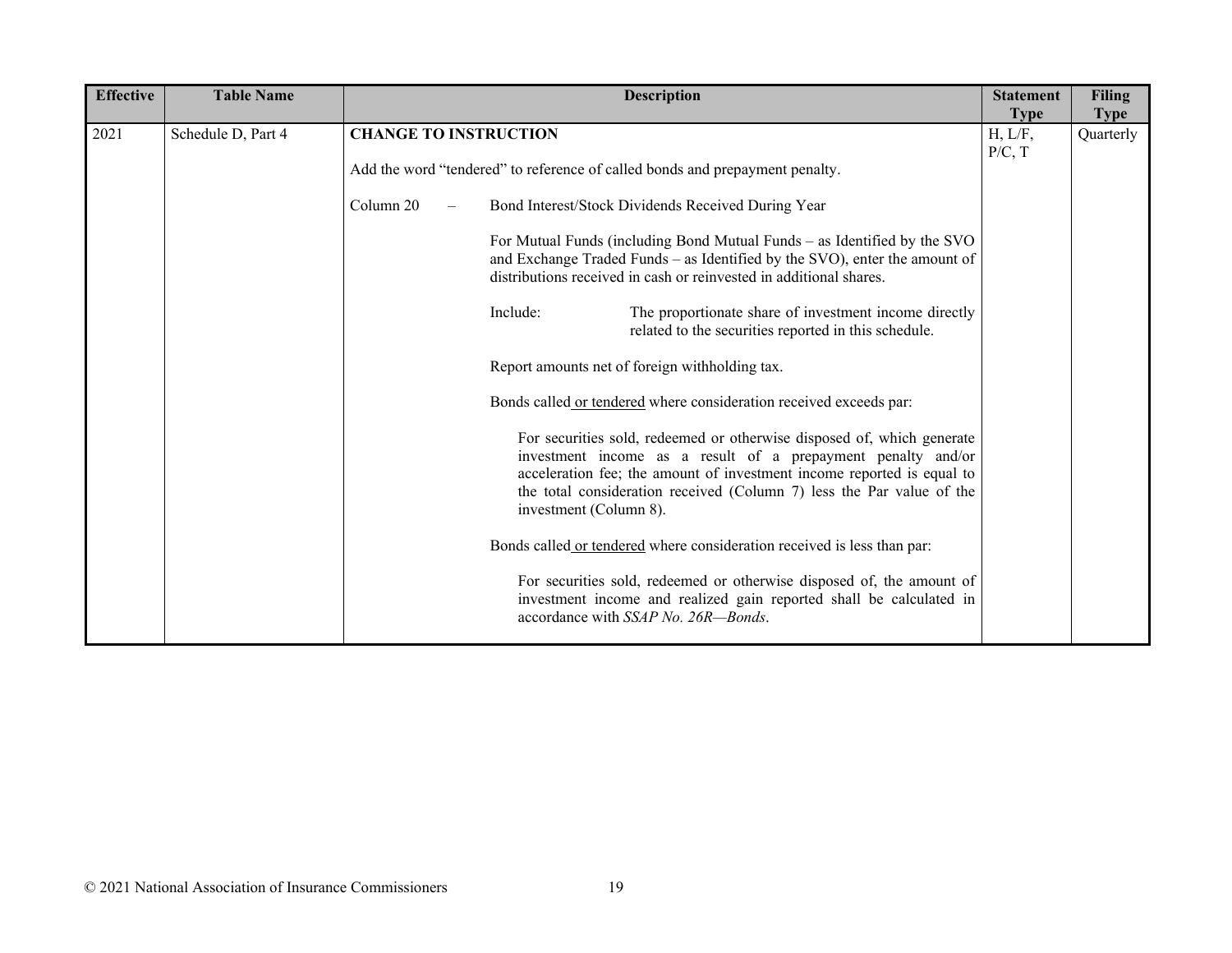| <b>Effective</b> | <b>Table Name</b>                       | <b>Description</b>                                                                                                                                                                                                                                                                                                                                                                                                                                                                                                                                                                                                                                                                                                                                                                                                                                                                                                                                                                                                                                                                                                                                                                                                                                                                                                                                                                                                                                                                                                                                                                                                                                                                                                        | <b>Statement</b><br><b>Type</b> | <b>Filing</b><br><b>Type</b> |
|------------------|-----------------------------------------|---------------------------------------------------------------------------------------------------------------------------------------------------------------------------------------------------------------------------------------------------------------------------------------------------------------------------------------------------------------------------------------------------------------------------------------------------------------------------------------------------------------------------------------------------------------------------------------------------------------------------------------------------------------------------------------------------------------------------------------------------------------------------------------------------------------------------------------------------------------------------------------------------------------------------------------------------------------------------------------------------------------------------------------------------------------------------------------------------------------------------------------------------------------------------------------------------------------------------------------------------------------------------------------------------------------------------------------------------------------------------------------------------------------------------------------------------------------------------------------------------------------------------------------------------------------------------------------------------------------------------------------------------------------------------------------------------------------------------|---------------------------------|------------------------------|
| 2021             | Notes to Financial<br><b>Statements</b> | <b>CHANGE TO INSTRUCTION</b><br>Add reference to tendered bonds to Note 5Q.<br>Q.<br>Prepayment Penalty and Acceleration Fees<br>For securities sold, redeemed or otherwise disposed as a result of a callable or<br>tender offer feature (including make whole call provisions), disclose the number<br>of CUSIPs sold, disposed or otherwise redeemed and the aggregate amount of<br>investment income generated as a result of a prepayment penalty and/or<br>acceleration fee for the General Account and Separate Account.                                                                                                                                                                                                                                                                                                                                                                                                                                                                                                                                                                                                                                                                                                                                                                                                                                                                                                                                                                                                                                                                                                                                                                                           | H, L/F,<br>P/C, T               | Annal                        |
| 2021             | Jurat                                   | <b>CHANGE TO INSTRUCTION</b><br>Add the clarification below for signatures.<br>Signatures<br>Complete the Jurat signature requirements in accordance with the requirements of the<br>domiciliary state. Direct any questions concerning signature requirements to that state. At<br>least one statement filed with Consult the requirements of the domiciliary state regarding<br>filing of the statement with must have original signatures and must be manually signed by<br>the appropriate corporate officers_with, have the corporate seal affixed thereon where<br>appropriate, and be-properly notarized. For statements filed in non-domestic states,<br>facsimile signatures or reproductions of original signatures may be used except where<br>otherwise mandated. If the appropriate corporate officers are incapacitated or otherwise not<br>available due to a personal emergency, the reporting entity should contact the domiciliary<br>state for direction as to who may sign the statement.<br>NOTE: If the United States Manager of a U.S. Branch or the Attorney-in-Fact of a<br>Reciprocal Exchange or Lloyds Underwriters is a corporation, the affidavit should<br>be signed by two (or three) principal officers of the corporation; or, if a<br>partnership, by two (or three) of the principal members of the partnership.<br>For domiciliary jurisdictions that require the reporting entity to submit signatures on the<br>Jurat page as part of the PDF filed with the NAIC see the instructions for submitting a<br>signed Jurat in the General Electronic Filing Directive. The link to that directive can be<br>found at the following Web address:<br>www.naic.org/cmte e app blanks.htm | H, L/F,<br>P/C, T               | Annual                       |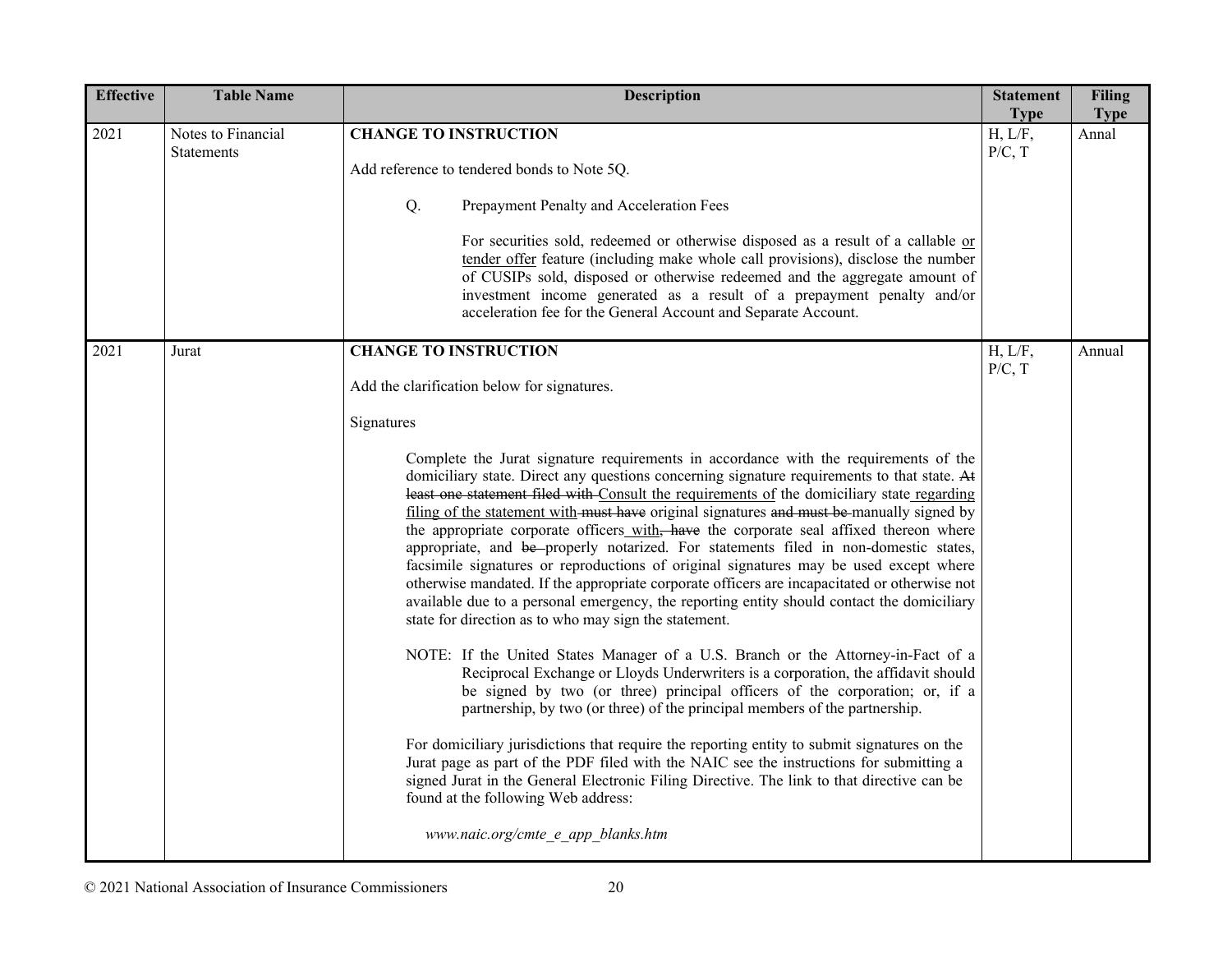| <b>Effective</b> | $\mathbf{r}$ $\mathbf{r}$<br>$\mathbf{r}$<br><b>Table Name</b> | $\sim$<br><b>Description</b> | <b>Statement</b> | <b>Filing</b>        |
|------------------|----------------------------------------------------------------|------------------------------|------------------|----------------------|
|                  |                                                                |                              | mm.<br>I vpe     | $\mathbf{r}$<br>"vpe |

## **Adopted 08/27/2020**

| 2021 | Schedule D, Part 3  | <b>CHANGE TO INSTRUCTION</b>                                                                                                                                                                | H, L/F,           | Quarterly |
|------|---------------------|---------------------------------------------------------------------------------------------------------------------------------------------------------------------------------------------|-------------------|-----------|
|      | Schedule BA, Part 2 | Add new administrative symbol ND*                                                                                                                                                           | P/C, T            |           |
|      |                     | $ND^*$<br>Regulatory review for an assessment of regulatory policy for the investment or<br>regulatory reporting instructions to implement applicable policy.                               |                   |           |
| 2021 | Schedule BA, Part 2 | <b>CHANGE TO INSTRUCTION</b>                                                                                                                                                                | H, L/F,<br>P/C, T | Quarterly |
|      |                     | Add clarification to the FE code to indicate that the code is limited for use on Schedule BA and<br>reporting entities should consult the P&P manual for details on its use on Schedule BA. |                   |           |
|      |                     | Following are valid SVO Administrative Symbols for bonds and preferred stock. Refer to the P&P<br>Manual for the application of these symbols.                                              |                   |           |
|      |                     | Additional or other non-payment risk<br>S                                                                                                                                                   |                   |           |
|      |                     | <b>SYE</b><br>Additional or other non-payment risk - Year-end carry over                                                                                                                    |                   |           |
|      |                     | <b>YE</b><br>Year-end carry over                                                                                                                                                            |                   |           |
|      |                     | FE<br>(Limited use on this schedule. See P&P Manual for details)<br>Filing Exempt                                                                                                           |                   |           |
|      |                     | RT<br><b>Regulatory Transaction</b>                                                                                                                                                         |                   |           |
|      |                     | <b>RTS</b><br>Regulatory Transaction - SVO Reviewed                                                                                                                                         |                   |           |
|      |                     | <b>RTIF</b><br>Regulatory Transaction - Initial Filing Submitted to SVO                                                                                                                     |                   |           |
|      |                     | <b>RTSYE</b><br>Regulatory Transaction - SVO Reviewed - Year-end carry over                                                                                                                 |                   |           |
|      |                     | Sub-paragraph D Company - insurer self-designated<br>F                                                                                                                                      |                   |           |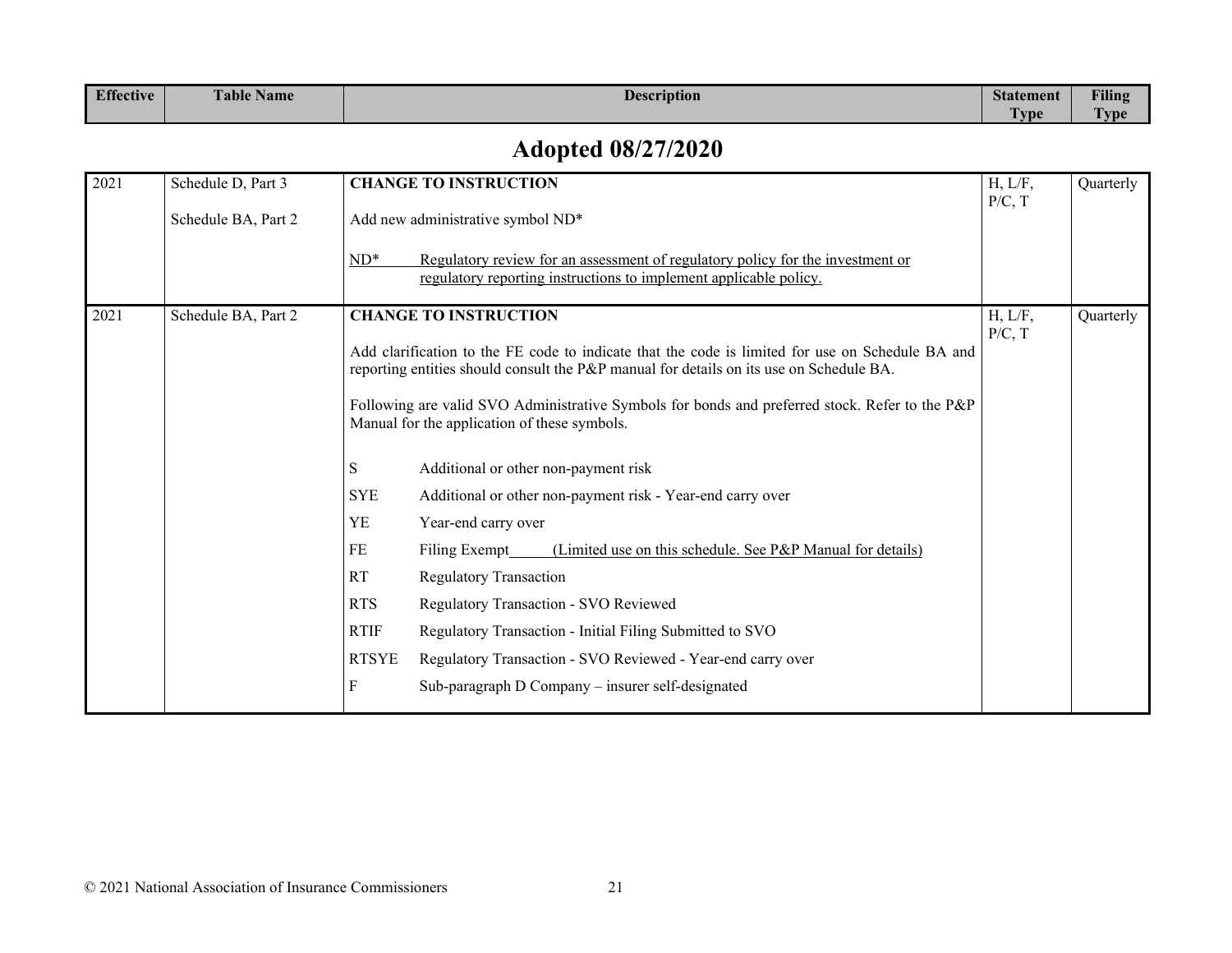| Effective | $\rightarrow$<br>$\mathbf{r}$<br>Table Name | $\sim$<br><b>Description</b> | <b>Statement</b> | Filing                          |
|-----------|---------------------------------------------|------------------------------|------------------|---------------------------------|
|           |                                             |                              | l vpe<br>. .     | $\overline{\phantom{a}}$<br>vpe |

## **Adopted 05/28/2020**

| 2021 | Schedule D, Part 3  | <b>CHANGE TO INSTRUCTION</b>                                                                                                                                                                                                     | H, L/F,<br>P/C, T | Quarterly |
|------|---------------------|----------------------------------------------------------------------------------------------------------------------------------------------------------------------------------------------------------------------------------|-------------------|-----------|
|      |                     | Modify the instruction for Column $1 -$ CUSIP Identification as shown below to better clarify zero<br>filling CUSIP.                                                                                                             |                   |           |
|      |                     | If no valid CUSIP, CINS or PPN number exists, then-report the CUSIP field should be zero-filled<br>and a valid ISIN security number should be reported in (Column 15) security number. The CUSIP<br>field should be zero-filled. |                   |           |
| 2021 | Schedule D, Part 4  | <b>CHANGE TO INSTRUCTION</b>                                                                                                                                                                                                     | H, L/F,<br>P/C, T | Quarterly |
|      |                     | Modify the instruction for Column $1 -$ CUSIP Identification as shown below to better clarify zero<br>filling CUSIP.                                                                                                             |                   |           |
|      |                     | If no valid CUSIP, CINS or PPN number exists, then-report the CUSIP field should be zero-filled<br>and a valid ISIN security number should be reported in (Column 27) security number. The CUSIP<br>field should be zero filled. |                   |           |
| 2021 | Schedule DL, Part 1 | <b>CHANGE TO INSTRUCTION</b>                                                                                                                                                                                                     | H, L/F,<br>P/C, T | Quarterly |
|      |                     | Modify the instruction for Column $1 -$ CUSIP Identification as shown below to better clarify zero<br>filling CUSIP.                                                                                                             |                   |           |
|      |                     | If no valid CUSIP, CINS or PPN number exists, then-report the CUSIP field should be zero-filled<br>and a valid ISIN security number should be reported in (Column 9) security number. The CUSIP<br>field should be zero-filled.  |                   |           |
| 2021 | Schedule DL, Part 2 | <b>CHANGE TO INSTRUCTION</b>                                                                                                                                                                                                     | H, L/F,<br>P/C, T | Quarterly |
|      |                     | Modify the instruction for Column $1 -$ CUSIP Identification as shown below to better clarify zero<br>filling CUSIP.                                                                                                             |                   |           |
|      |                     | If no valid CUSIP, CINS or PPN number exists, then-report the CUSIP field should be zero-filled<br>and a valid ISIN security number should be reported in (Column 9) security number. The CUSIP<br>field should be zero-filled.  |                   |           |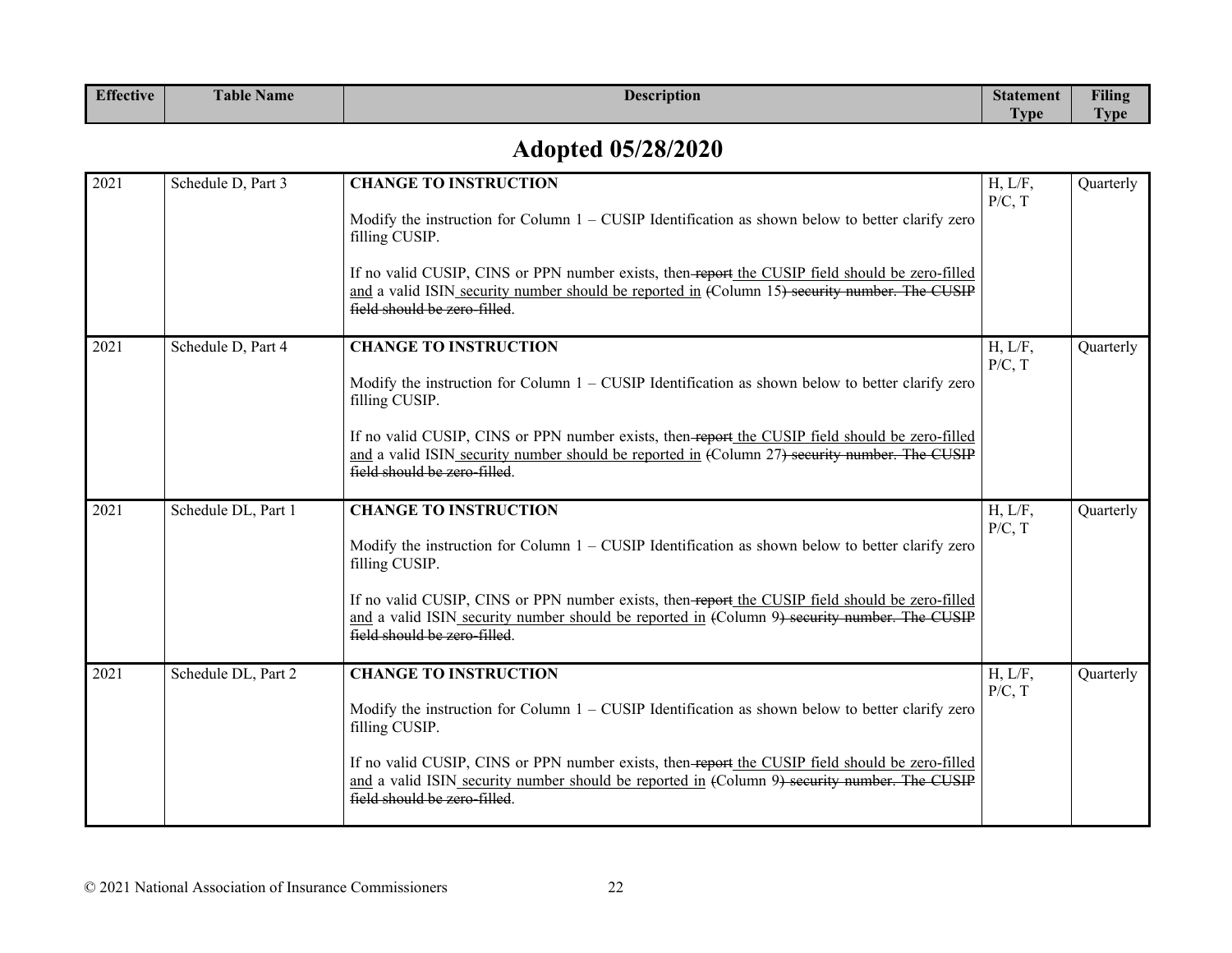| <b>Effective</b> |                                  | <b>Table Name</b> |  | <b>Description</b>                                                                                                                                                                                                                                                                                                                                                                                                                                                                                                                                                                                                                                                                                                                                                                                                                                                                                                                                                                                                                                                                                                                                                                                                                                                                                                                                                                                                                                                                                                                                                                                                  | <b>Statement</b><br><b>Type</b> | <b>Filing</b><br><b>Type</b> |
|------------------|----------------------------------|-------------------|--|---------------------------------------------------------------------------------------------------------------------------------------------------------------------------------------------------------------------------------------------------------------------------------------------------------------------------------------------------------------------------------------------------------------------------------------------------------------------------------------------------------------------------------------------------------------------------------------------------------------------------------------------------------------------------------------------------------------------------------------------------------------------------------------------------------------------------------------------------------------------------------------------------------------------------------------------------------------------------------------------------------------------------------------------------------------------------------------------------------------------------------------------------------------------------------------------------------------------------------------------------------------------------------------------------------------------------------------------------------------------------------------------------------------------------------------------------------------------------------------------------------------------------------------------------------------------------------------------------------------------|---------------------------------|------------------------------|
| 2021             | Schedule DB, Part D<br>Section 1 |                   |  | <b>CHANGE TO INSTRUCTION</b><br>Replace "statement value" reference with "Book/Adjusted Carrying Value" reference.<br>Column 5 - Contracts with Book/Adjusted Carrying Value $> 0$ (i.e., debit balance on balance<br>sheet)<br>On the first line, show the aggregate sum for exchange traded derivatives that have a<br>positive Book/Adjusted Carrying Value.<br>For futures, this equals the sum of the positive cumulative variation margin for<br>highly effective futures (Part B, Section 1, Column 15), plus the sum of the ending<br>balance of all cash deposits with brokers (Part B, Section 1, Broker Name/Net Cash<br>Deposits Footnote – Ending Cash Balance).<br>On subsequent lines, show the sum of the Book/Adjusted Carrying Values of all<br>derivative instruments with the counterparty or central clearinghouse that have a<br>positive Book/Adjusted Carrying Value-statement value.<br>Column 6 - Contracts with Book/Adjusted Carrying Value $\leq 0$ (i.e., credit balance on balance<br>sheet)<br>On the first line, show the sum of the Book/Adjusted Carrying Value statement<br>values in parentheses () of all exchange traded derivatives that have a negative<br>Book/Adjusted Carrying Value.<br>For futures, this equals the sum of the negative cumulative variation margin for<br>highly effective futures (Part B, Section 1, Column 15).<br>On subsequent lines, show the sum of the Book/Adjusted Carrying Values in<br>parentheses () of all derivative instruments with the counterparty or central<br>clearinghouse that have a negative Book/Adjusted Carrying Value. | H, L/F,<br>P/C, T               | Quarterly                    |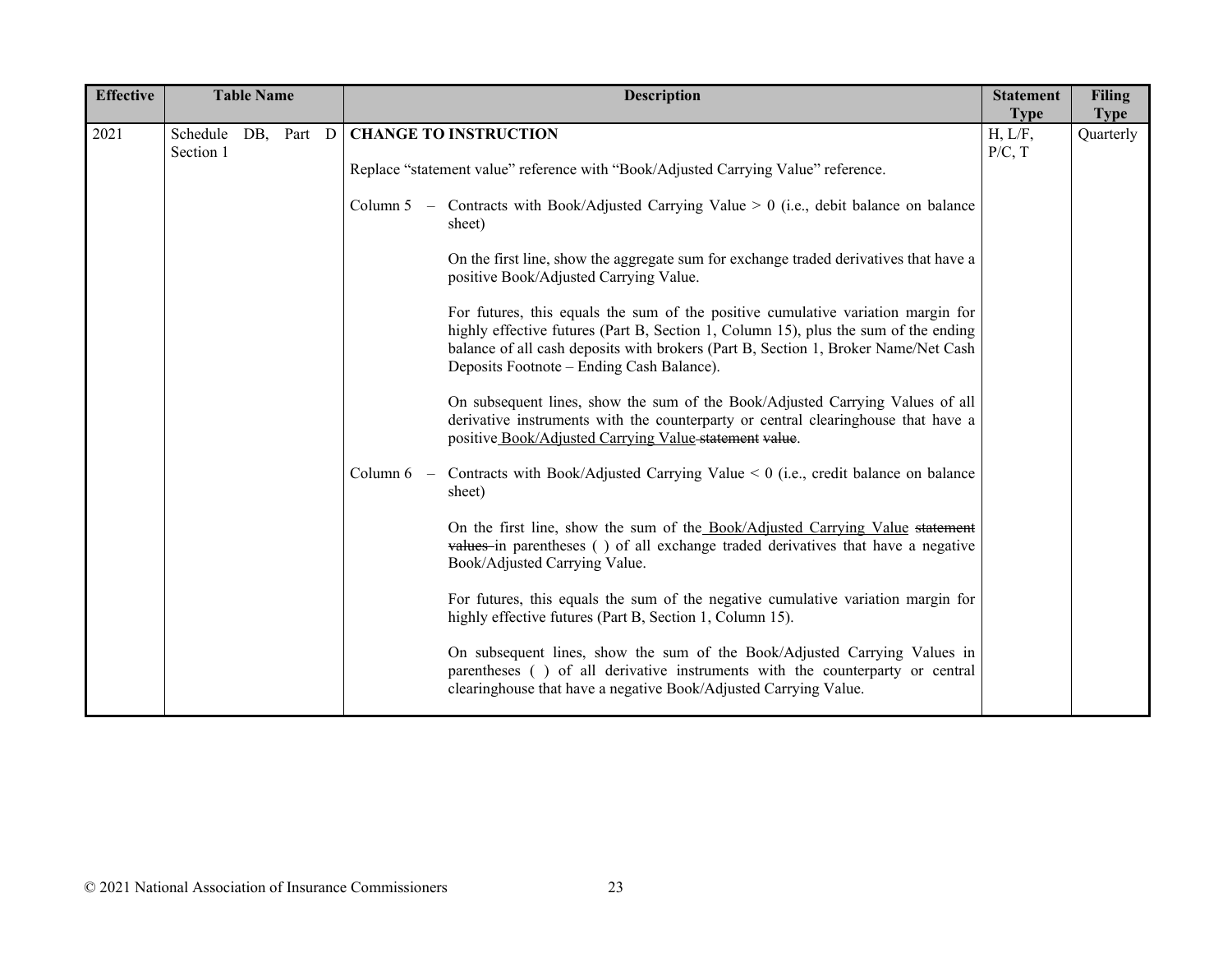| <b>Effective</b> | <b>Table Name</b>                                | <b>Description</b>                                                                                                                                                                                                                                                                                                                                                                                                                                                                                                                                                                                                                                                                                                                                                                                                                                                                                           | <b>Statement</b><br><b>Type</b> | Filing<br><b>Type</b> |
|------------------|--------------------------------------------------|--------------------------------------------------------------------------------------------------------------------------------------------------------------------------------------------------------------------------------------------------------------------------------------------------------------------------------------------------------------------------------------------------------------------------------------------------------------------------------------------------------------------------------------------------------------------------------------------------------------------------------------------------------------------------------------------------------------------------------------------------------------------------------------------------------------------------------------------------------------------------------------------------------------|---------------------------------|-----------------------|
| 2021             | Notes to Financial<br><b>Statements</b>          | <b>CHANGE TO INSTRUCTION</b><br>The change below was not reflected in proposal 2019-07BWG but was part of the changes adopted<br>by the SAPWG for SSAP No. 100R-Fair Value.<br><b>Fair Value Measurements</b><br>20.<br>Instruction:<br>The objective of the disclosure requirements is to provide information about<br>A.<br>assets and liabilities measured at fair value in the financial statements as well as<br>fair value amounts disclosed in the Notes to Financial Statements or reporting<br>schedules. A reporting entity shall disclose information that helps users of the<br>financial statements to assess both of the following:<br>For assets and liabilities that are measured and reported at fair value or<br>net asset value (NAV) in the statement of financial position after initial<br>recognition, the valuation techniques and the inputs used to develop<br>those measurements. | H, L/F,<br>P/C, T               | Quarterly             |
|                  |                                                  | For fair value measurements in the statement of financial position<br>determined using significant unobservable inputs (Level 3), the effect of<br>the measurements on earnings (or changes in net assets) for the period.                                                                                                                                                                                                                                                                                                                                                                                                                                                                                                                                                                                                                                                                                   |                                 |                       |
| 2021             | Schedule BA, Part 2<br>Schedule D, Parts $3 & 4$ | <b>CHANGE TO INSTRUCTION</b><br>Add the following to the Administrative Symbol List.<br>Regulatory review initiated by either the SVO Director, Financial Condition (E) Committee,<br>$Z^*$<br>Executive (EX) Committee or VOSTF.                                                                                                                                                                                                                                                                                                                                                                                                                                                                                                                                                                                                                                                                            | H, L/F,<br>P/C, T               | Quarterly             |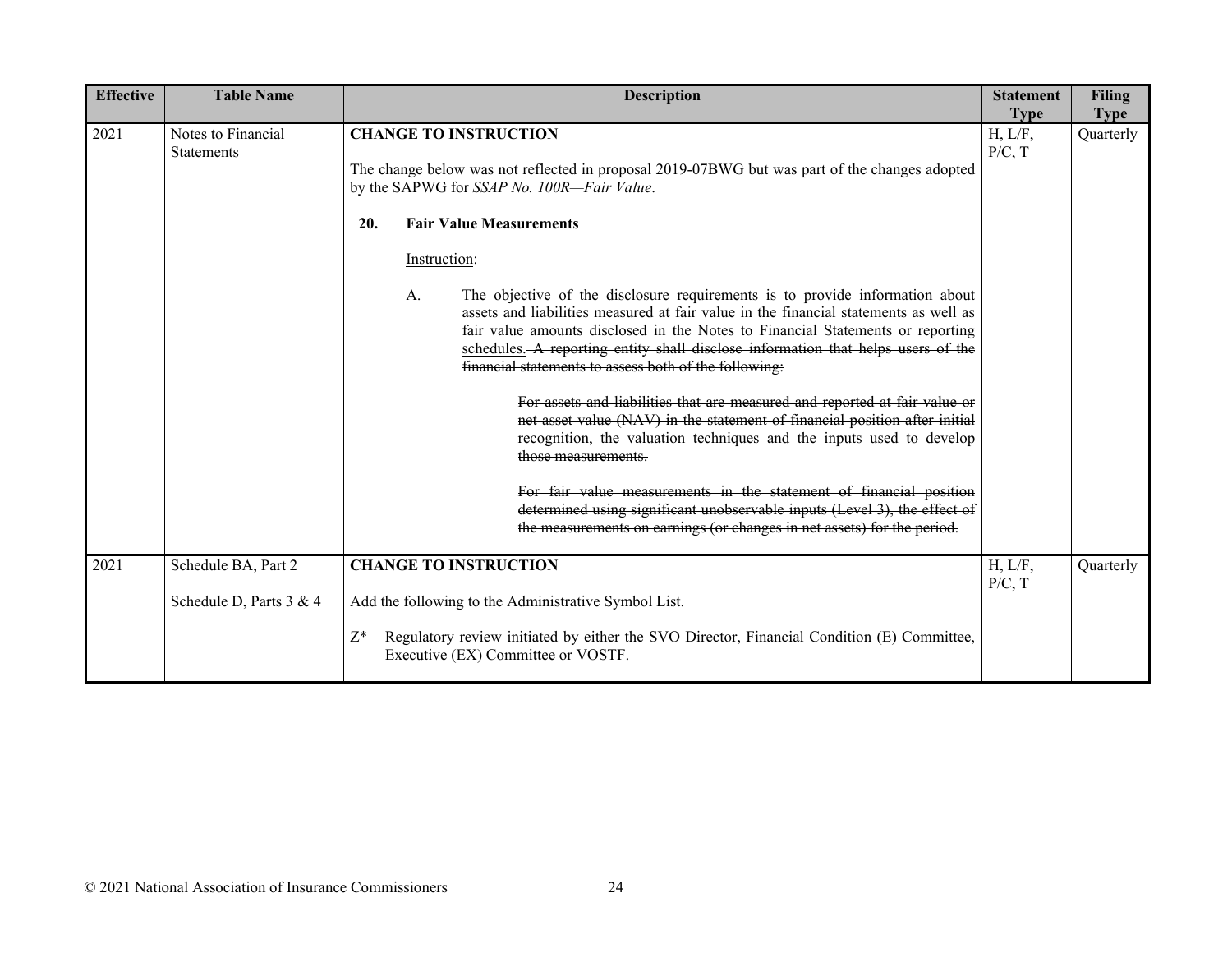| <b>Effective</b> | <b>Table Name</b>   | <b>Description</b>                                                                                                                                                                                                                                                                 | <b>Statement</b>  | <b>Filing</b> |
|------------------|---------------------|------------------------------------------------------------------------------------------------------------------------------------------------------------------------------------------------------------------------------------------------------------------------------------|-------------------|---------------|
|                  |                     |                                                                                                                                                                                                                                                                                    | <b>Type</b>       | <b>Type</b>   |
| 2021             | Schedule BA, Part 2 | <b>CHANGE TO INSTRUCTION</b>                                                                                                                                                                                                                                                       | H, L/F,<br>P/C, T | Quarterly     |
|                  |                     | Make the changes below to correct line references for Column 6.                                                                                                                                                                                                                    |                   |               |
|                  |                     | NAIC Designation, NAIC Designation Modifier and SVO Administrative<br>Column 6<br>Symbol                                                                                                                                                                                           |                   |               |
|                  |                     | NAIC Designation Modifier:                                                                                                                                                                                                                                                         |                   |               |
|                  |                     | The NAIC Designation Modifier should only be used for securities reported<br>on the lines below if eligible to receive one, as defined in the Purposes and<br>Procedures Manual of the NAIC Investment Analysis Office (P&P Manual),<br>otherwise, the field should be left blank. |                   |               |
|                  |                     | Underlying Characteristics of<br>Lines 0799999 through 0899999<br><b>Bonds</b>                                                                                                                                                                                                     |                   |               |
|                  |                     | Underlying Characteristics of<br>Preferred Stocks<br>Line 131599999 through 141699999                                                                                                                                                                                              |                   |               |
|                  |                     | As defined in the P&P Manual, there is not an NAIC Designation Modifier for<br>investments reporting an NAIC Designation 6, therefore, the NAIC<br>Designation Modifier field should be left blank.                                                                                |                   |               |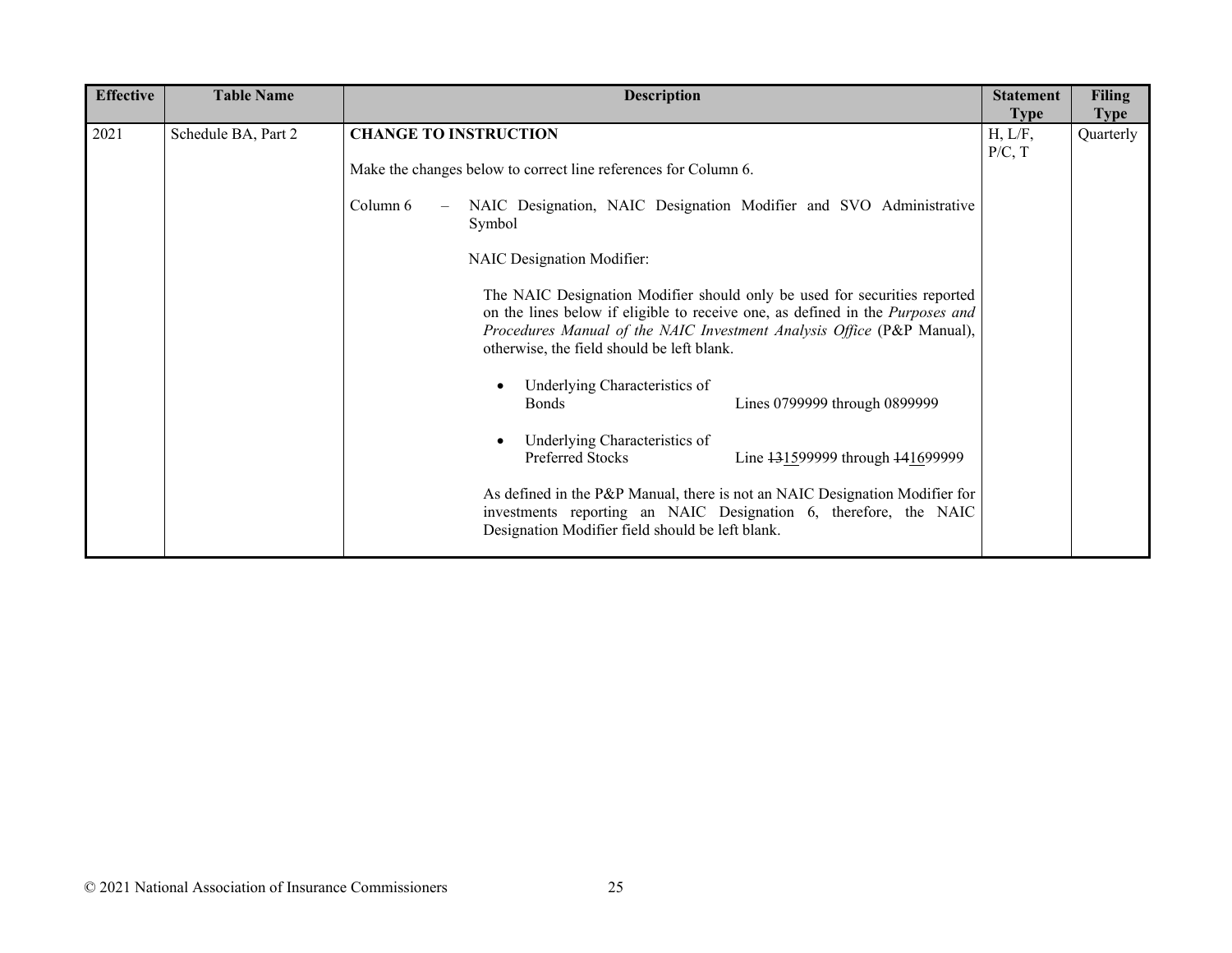#### **Blanks (E) Working Group Editorial Revisions to the Blanks and Instructions Effective 2022 Reporting**

Statement Type:

**H** = Health; **L/F** = Life/Fraternal Combined; **P/C** = Property/Casualty; **SA** = Separate Accounts; **T** = Title

| <b>Effective</b>          | <b>Table Name</b>                                  | <b>Description</b>                                                                                                                                                                                                                                                                                                                                                                                                                                                                                                                                                                                              | <b>Statement</b><br><b>Type</b> | <b>Filing</b><br><b>Type</b> |  |  |  |
|---------------------------|----------------------------------------------------|-----------------------------------------------------------------------------------------------------------------------------------------------------------------------------------------------------------------------------------------------------------------------------------------------------------------------------------------------------------------------------------------------------------------------------------------------------------------------------------------------------------------------------------------------------------------------------------------------------------------|---------------------------------|------------------------------|--|--|--|
| <b>Adopted 05/25/2022</b> |                                                    |                                                                                                                                                                                                                                                                                                                                                                                                                                                                                                                                                                                                                 |                                 |                              |  |  |  |
| 2022                      | <b>Asset Valuation Reserve-</b><br>Equity          | <b>CHANGE TO BLANK</b><br>Change line 93, columns 5, 7 and 9 to block data entry on percentage columns. Missed on proposal<br>2021-23BWG.                                                                                                                                                                                                                                                                                                                                                                                                                                                                       | L/F                             | Annual                       |  |  |  |
| 2022                      | Underwriting and<br>Investment Exhibit, Part<br>2A | <b>CHANGE TO BLANK</b><br>Footnote reference inadvertently removed from column 8 when accident and health lines of<br>business were expanded. Reference (a) added to column 8 for all lines 13 and 15. 2020-33BWG                                                                                                                                                                                                                                                                                                                                                                                               | P                               | Annual                       |  |  |  |
| 2022                      | Exhibit 7                                          | <b>CHANGE TO BLANK</b><br>Make changes to the line description or Lines 1, 2, 5 and 6 of the footnote.<br>FHLB Funding Agreements<br>(a)<br>Reported as a GICs (captured in column 2):<br>Reported as an Annuities Certain (captured in column 3):<br>2.<br>Reported as Supplemental Contracts (captured in column 4):<br>3.<br>Reported as Dividend Accumulations or Refunds (captured in column 5)<br>4.<br>Reported Issued as Premium or Other Deposit Funds (captured in column 6):<br>5.<br>Total Reported Issued as Deposit-Type Contracts (captured in column 1): (Sum of Lines 1<br>6.<br>through $6$ ) | $L \backslash F$                | Annual                       |  |  |  |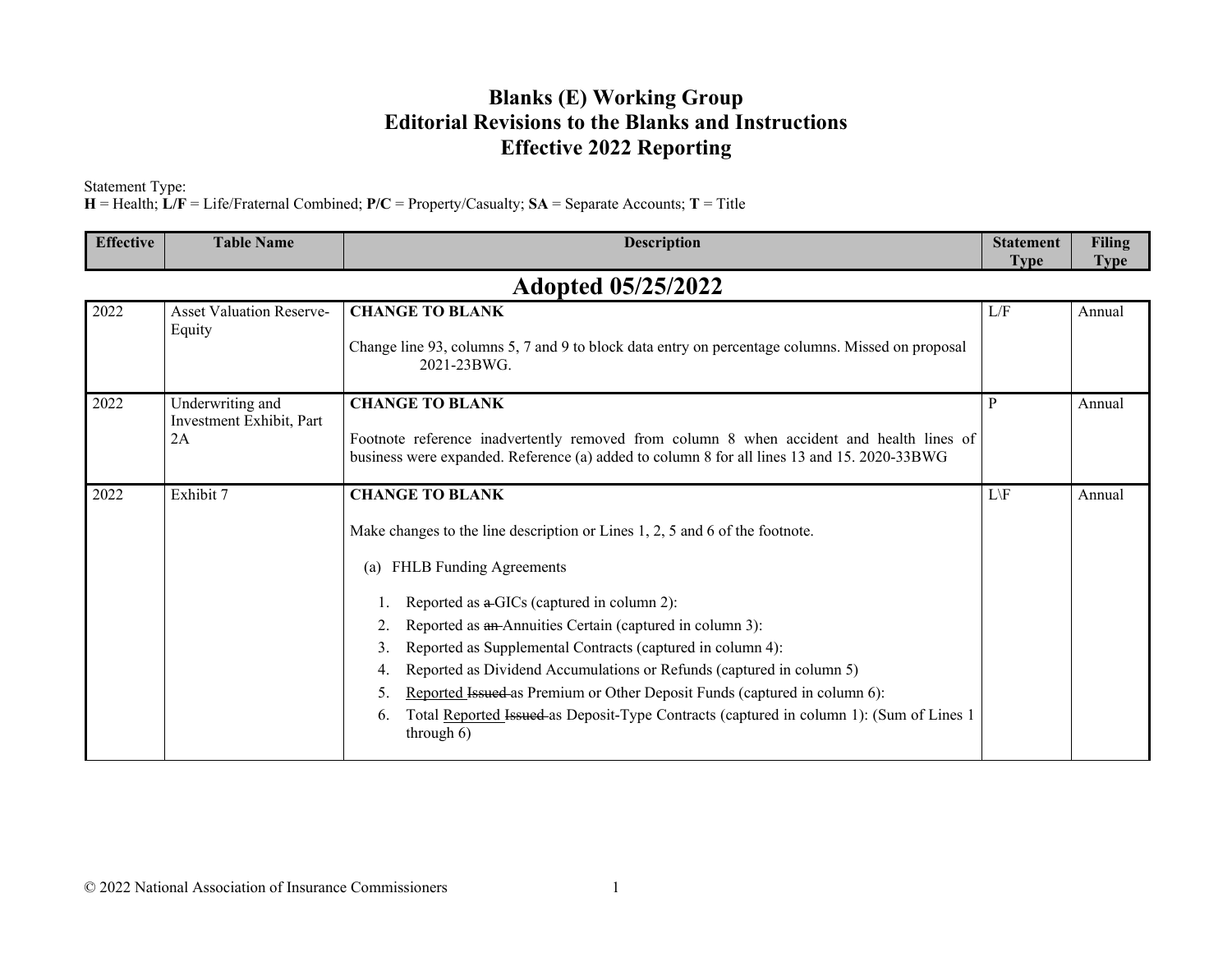| <b>Effective</b> | <b>Table Name</b>                                                                                                                                                        | <b>Description</b>                                                                                                                                                                                                                                                                                                                                                                                                                                                                                                                                                                            | <b>Statement</b><br><b>Type</b> | Filing<br><b>Type</b> |
|------------------|--------------------------------------------------------------------------------------------------------------------------------------------------------------------------|-----------------------------------------------------------------------------------------------------------------------------------------------------------------------------------------------------------------------------------------------------------------------------------------------------------------------------------------------------------------------------------------------------------------------------------------------------------------------------------------------------------------------------------------------------------------------------------------------|---------------------------------|-----------------------|
| 2022             | Insurance Expense<br>Exhibit, Parts II and III<br>Exhibit of Premiums and<br>Losses<br>Underwriting and<br><b>Investment Exhibits</b><br>Quarterly: Part 1 and<br>Part 2 | <b>CHANGE TO BLANK</b><br>For line 15.8 – Federal Employees Health Benefit Plan, Proposal 2020-33BWG included the word<br>"premium" after the FEHBP line description. Many of these tables also cover losses, reserves, etc.<br>Therefore, the premium reference is misleading and/or unnecessary. This also makes the row label<br>consistent with the 2022 quarterly blank.                                                                                                                                                                                                                 | P                               | Quarterly/<br>Annual  |
| 2022             | Five-Year Historical Data                                                                                                                                                | <b>CHANGE TO BLANK</b><br>Crosschecks for Lines 68 through 71 as they are no longer valid for 2022.<br>A & H Claim Reserve Adequacy<br>Incurred losses on prior years' claims-group health (Seh. H, Part 3, Line 3.1, Col. 2)<br>68.<br>Prior years' claim liability and reserve-group health (Seh. H, Part 3, Line 3.2, Col. 2)<br>69.<br>Incurred losses on prior years' claims-health other than group (Seh. H, Part 3, Line 3.1, Col. 1)<br>70.<br>less Col. 2)<br>Prior years' claim liability and reserve-health other than group (Seh. H, Part 3, Line 3.2, Col.<br>71.<br>Hess Col. 2 | $L \backslash F$                | Annual                |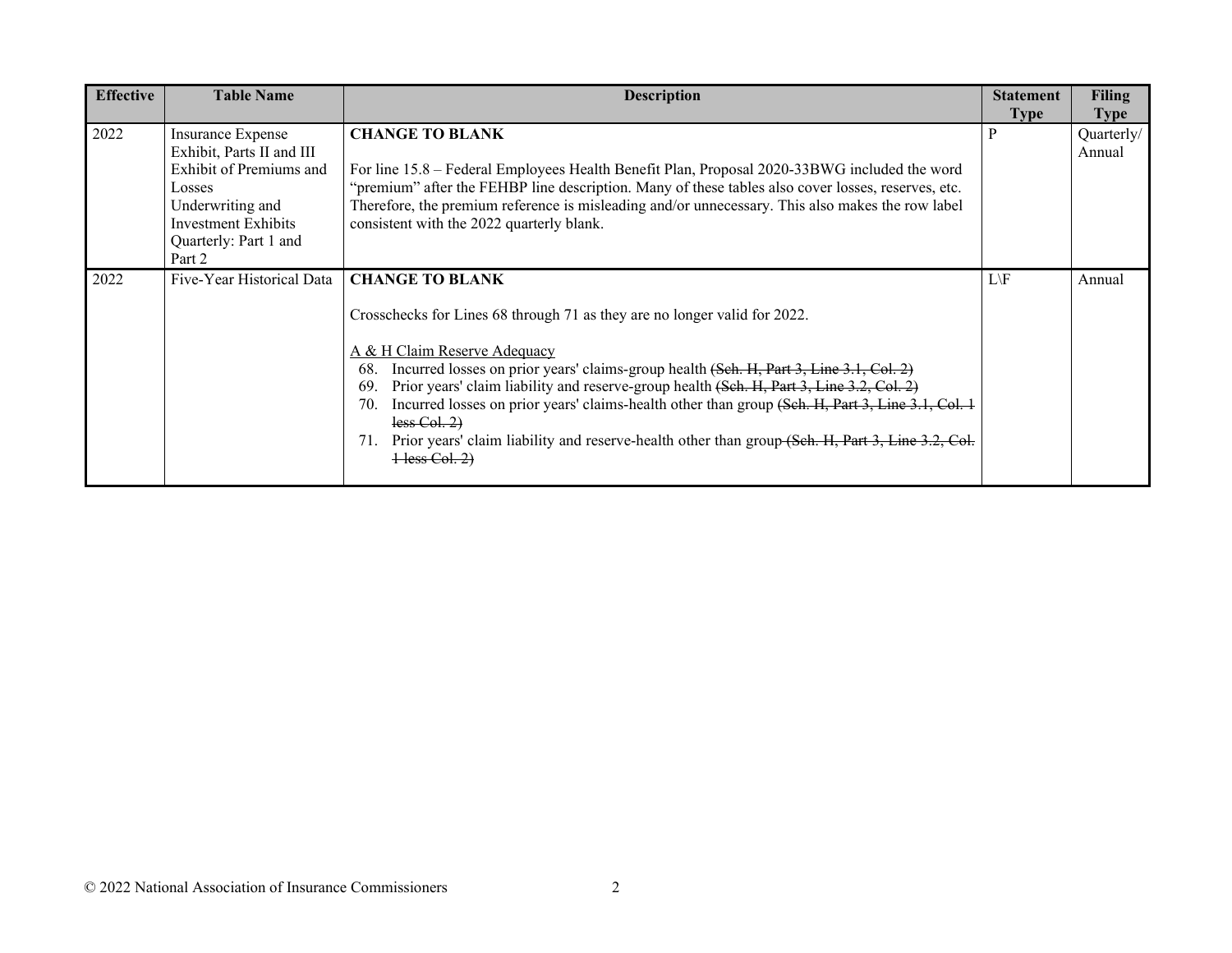| <b>Effective</b> | <b>Table Name</b>         | <b>Description</b>                                                                              | <b>Statement</b><br><b>Type</b> | <b>Filing</b>         |
|------------------|---------------------------|-------------------------------------------------------------------------------------------------|---------------------------------|-----------------------|
| 2022             | Five-Year Historical Data | <b>CHANGE TO INSTRUCTION</b>                                                                    | $L \backslash F$                | <b>Type</b><br>Annual |
|                  |                           | Crosschecks for Lines 68 through 71 as they are no longer valid for 2022.                       |                                 |                       |
|                  |                           | <b>A &amp; H Claim Reserve Adequacy</b>                                                         |                                 |                       |
|                  |                           | Line 68 – Incurred Losses on Prior Years' Claims – Group Health                                 |                                 |                       |
|                  |                           | Schedule H, Part 3, Line 3.1, Column 2 in 2021                                                  |                                 |                       |
|                  |                           | 2018 through 2021 All years  Schedule H, Part 3, Line 3.1, Column 2                             |                                 |                       |
|                  |                           | Line 69 - Prior Years' Claim Liability and Reserve - Group Health                               |                                 |                       |
|                  |                           | Schedule H, Part 3, Line 3.2, Column 2 in 2021                                                  |                                 |                       |
|                  |                           | 2018 through 2021 All years  Schedule H, Part 3, Line 3.2, Column 2                             |                                 |                       |
|                  |                           | Line 70 - Incurred Losses on Prior Years' Claims - Health Other than Group                      |                                 |                       |
|                  |                           | Schedule H, Part 3, Line 3.1, Column 1 less<br>Column 2 in 2021                                 |                                 |                       |
|                  |                           | 2018 through 2021 All years  Schedule H, Part 3, Line 3.1, Column 1 less<br>Column 2            |                                 |                       |
|                  |                           | Line 71 - Prior Years' Claim Liability and Reserve - Health Other than Group                    |                                 |                       |
|                  |                           | Schedule H, Part 3, Line 3.2, Column 1 less<br>Column 2 in 2021                                 |                                 |                       |
|                  |                           | 2018 through 2021 All years  Schedule H, Part 3, Line 3.2, Column 1 less<br>Column <sub>2</sub> |                                 |                       |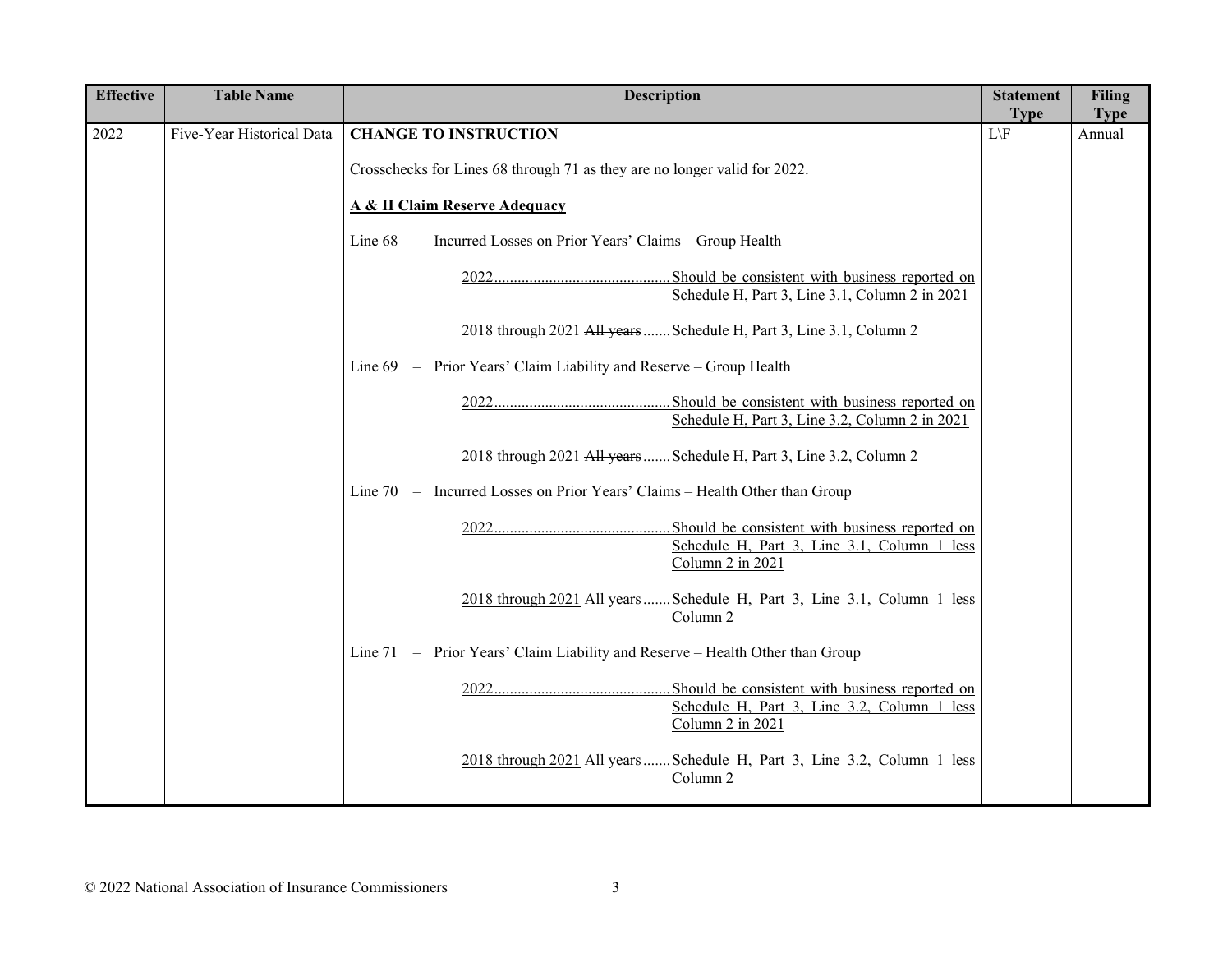| <b>Effective</b> | <b>Table Name</b>                            | <b>Description</b>                                                                                                                                                                                                                                                 | <b>Statement</b><br><b>Type</b> | <b>Filing</b><br><b>Type</b> |
|------------------|----------------------------------------------|--------------------------------------------------------------------------------------------------------------------------------------------------------------------------------------------------------------------------------------------------------------------|---------------------------------|------------------------------|
| 2022             | <b>Insurance Expense</b><br>Exhibit, Part II | <b>CHANGE TO INSTRUCTION</b><br>Add instruction to clarify reporting of Agent Balances in Column 19 as shown below.                                                                                                                                                | $P\setminus C$                  | Annual                       |
|                  |                                              | Column 41 should equal Part II Column 37 + Column 39.                                                                                                                                                                                                              |                                 |                              |
|                  |                                              | Column 21 should agree with Annual Statement, Assets Page, Line 15.1 plus Line 15.2, Column 3,<br>net of balances relating to reinsurance.                                                                                                                         |                                 |                              |
|                  |                                              | Line 30<br>Warranty<br>$\overline{\phantom{m}}$                                                                                                                                                                                                                    |                                 |                              |
|                  |                                              | Data for this line should be reported prospectively (i.e., prior-year amounts<br>need not be restated) starting with the 2008 reporting year.                                                                                                                      |                                 |                              |
| 2022             | LOB Definitions in<br>Appendix               | <b>CHANGE TO INSTRUCTION</b>                                                                                                                                                                                                                                       | $\rm H$                         | Annual                       |
|                  |                                              | Remove reference to disability and long-term care because they are reported separately starting in<br>2022.                                                                                                                                                        |                                 |                              |
|                  |                                              | Other (Specify):                                                                                                                                                                                                                                                   |                                 |                              |
|                  |                                              | Coverage provided by entities that do not fall within any of the other categories, including<br>stop loss <del>, disability and long-term care</del> . Indemnity plans where the insured person is<br>reimbursed for covered expenses would fall within this area. |                                 |                              |
| 2022             | Underwriting & Expense<br>Exhibit, Part 1    | <b>CHANGE TO INSTRUCTION</b>                                                                                                                                                                                                                                       | $P\setminus C$                  | Annual                       |
|                  |                                              | Remove the reference to "premium" in the line description for ASL 15.8 – Federal Employees<br>Health Benefits Plan                                                                                                                                                 |                                 |                              |
|                  |                                              | Federal Employees Health Benefits Plan Premium<br>Line $15.8 -$                                                                                                                                                                                                    |                                 |                              |
|                  |                                              | Column 4 should agree with Schedule H, Part 1, Line 2 minus Line 6, Column 13.                                                                                                                                                                                     |                                 |                              |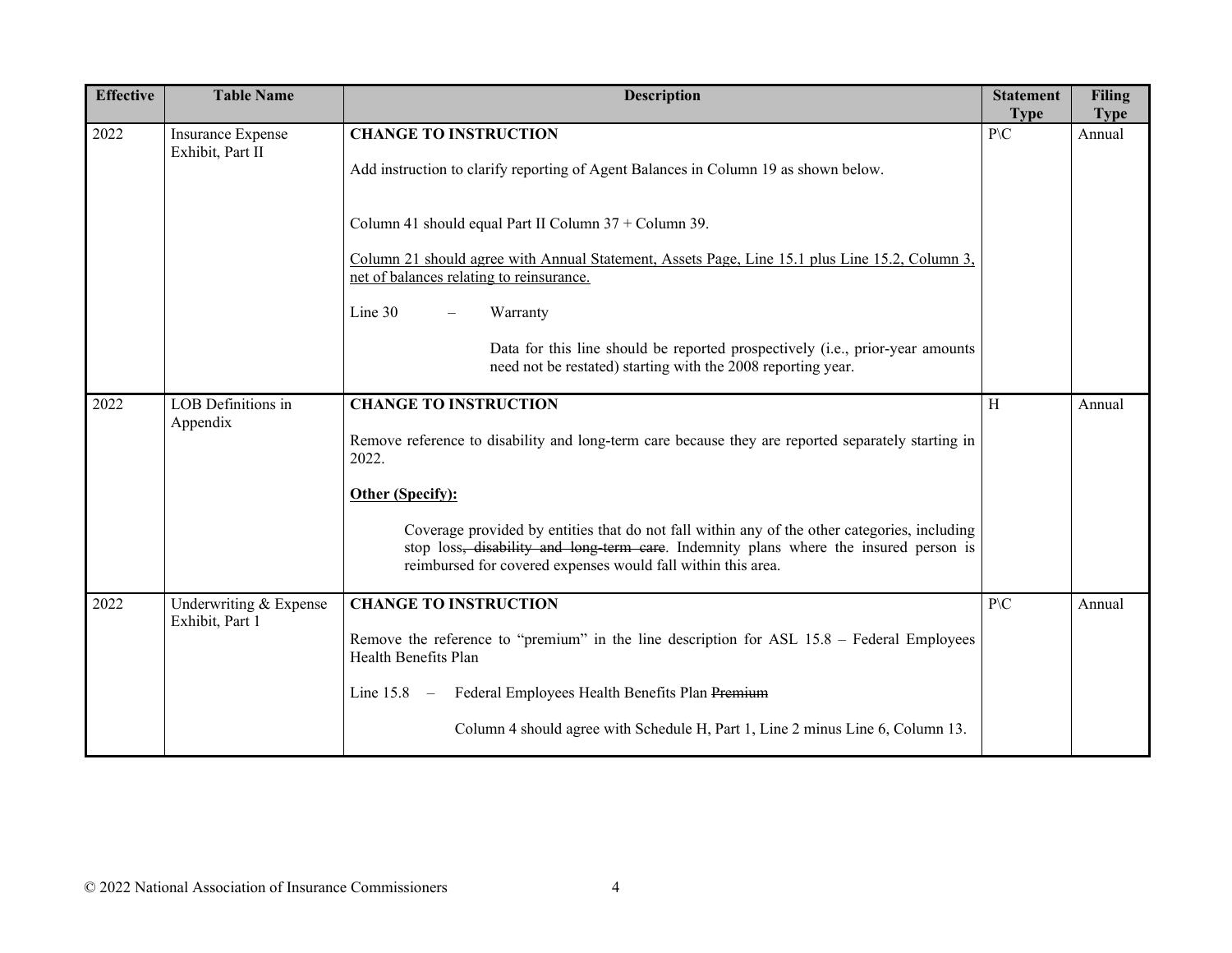| <b>Effective</b> | <b>Table Name</b>                          | <b>Description</b>                                                                                                                                                                                                                                                                                                                                                                                                                                                                                                                 | <b>Statement</b><br><b>Type</b>  | Filing<br><b>Type</b> |
|------------------|--------------------------------------------|------------------------------------------------------------------------------------------------------------------------------------------------------------------------------------------------------------------------------------------------------------------------------------------------------------------------------------------------------------------------------------------------------------------------------------------------------------------------------------------------------------------------------------|----------------------------------|-----------------------|
| 2022             | Underwriting & Expense<br>Exhibit, Part 1A | <b>CHANGE TO INSTRUCTION</b><br>Remove the reference to "premium" in the line description for ASL 15.8 – Federal Employees<br>Health Benefits Plan<br>Line 15.8 - Federal Employees Health Benefits Plan Premium<br>Column 1 plus Column 2 should agree with Schedule H, Part 2, Line A1, Columns<br>7.                                                                                                                                                                                                                            | $\mathbf{P}\backslash\mathbf{C}$ | Annual                |
| 2022             | Underwriting & Expense<br>Exhibit, Part 1B | <b>CHANGE TO INSTRUCTION</b><br>Remove the reference to "premium" in the line description for ASL 15.8 - Federal Employees<br>Health Benefits Plan<br>Line 15.8 - Federal Employees Health Benefits Plan Premium<br>Column 2 plus Column 3 should agree with Schedule H, Part 4, Line A1, Columns<br>7.<br>Column 4 plus Column 5 should agree with Schedule H, Part 4, Line B1, Columns<br>7.<br>Column 6 should agree with Schedule H, Part 1, Line 1, Columns 13.                                                               | $P\setminus C$                   | Annual                |
| 2022             | Underwriting & Expense<br>Exhibit, Part 2  | <b>CHANGE TO INSTRUCTION</b><br>Remove the reference to "premium" in the line description for ASL 15.8 – Federal Employees<br>Health Benefits Plan<br>Line 15.8 - Federal Employees Health Benefits Plan Premium<br>Column 4 should agree with Schedule H, Part 3, Line 1.1 plus Line 1.2, Column 7.<br>Column 5 should agree with Schedule H, Part 3, Line 2.1 plus Line 2.2, Column 7.<br>Column 6 should agree with Schedule H, Part 2, Line C2, Column 7.<br>Column 7 should agree with Schedule H, Part 1, Line 3, Column 13. | $\mathbf{P}\backslash\mathbf{C}$ | Annual                |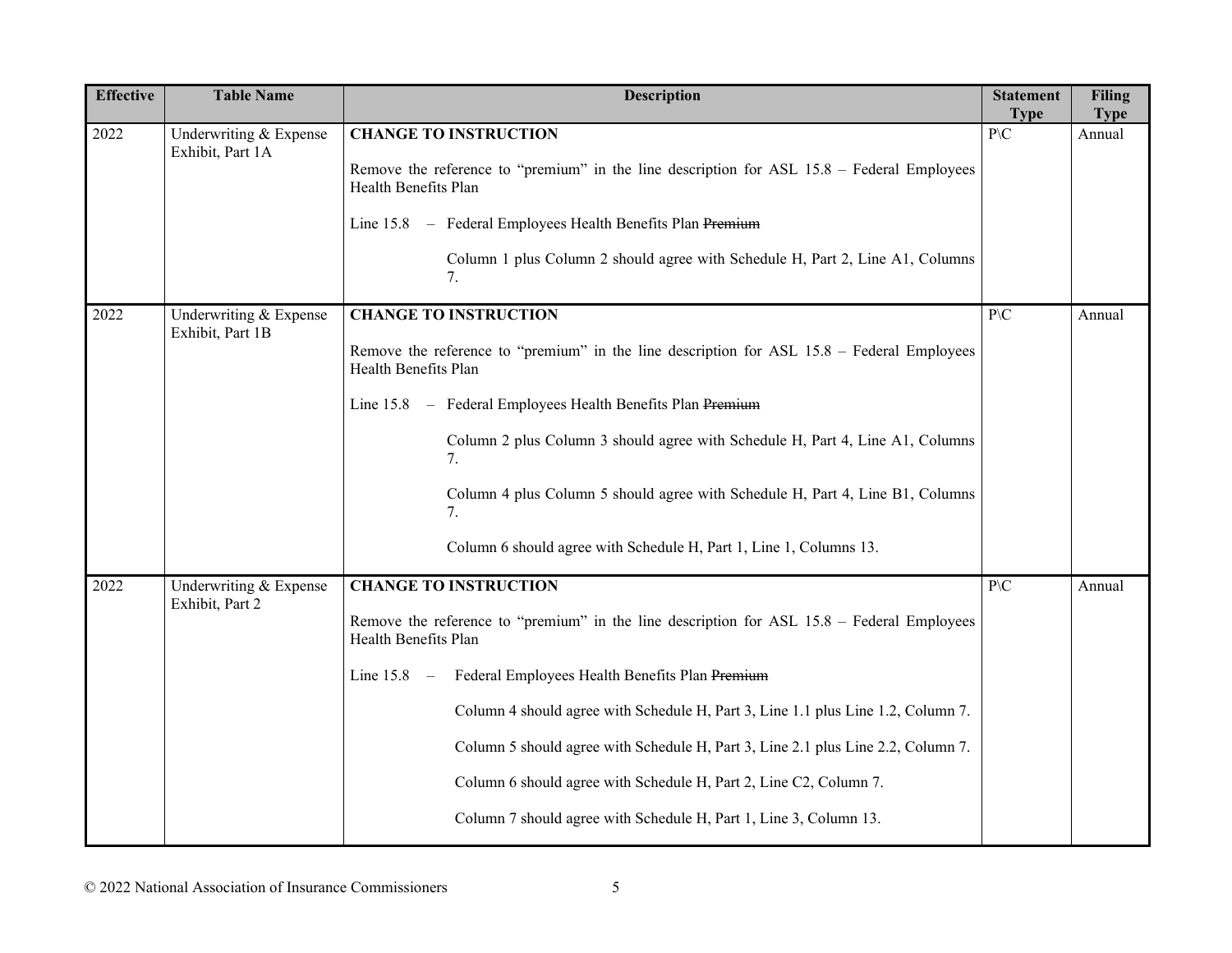| <b>Effective</b> | <b>Table Name</b>                          | <b>Description</b>                                                                                                                                                                                                                                                                                                                                                                                                                                                                                                                                                                                                                                                                                                                                                                                                                                                                                                                                                                                                                                                                                                                                                                                                                               | <b>Statement</b><br><b>Type</b> | <b>Filing</b><br><b>Type</b> |
|------------------|--------------------------------------------|--------------------------------------------------------------------------------------------------------------------------------------------------------------------------------------------------------------------------------------------------------------------------------------------------------------------------------------------------------------------------------------------------------------------------------------------------------------------------------------------------------------------------------------------------------------------------------------------------------------------------------------------------------------------------------------------------------------------------------------------------------------------------------------------------------------------------------------------------------------------------------------------------------------------------------------------------------------------------------------------------------------------------------------------------------------------------------------------------------------------------------------------------------------------------------------------------------------------------------------------------|---------------------------------|------------------------------|
| 2022             | Underwriting & Expense<br>Exhibit, Part 2A | <b>CHANGE TO INSTRUCTION</b><br>Remove the reference to "premium" in the line description for ASL 15.8 – Federal Employees<br>Health Benefits Plan<br>Line 15.8 - Federal Employees Health Benefits Plan Premium<br>Column 8 should agree with Schedule H, Part 2, Line C1, Columns 7.                                                                                                                                                                                                                                                                                                                                                                                                                                                                                                                                                                                                                                                                                                                                                                                                                                                                                                                                                           | $P\backslash C$                 | Annual                       |
| 2022             | Exhibit 1, Part 1                          | <b>CHANGE TO INSTRUCTION</b><br>Replace existing crosscheck to individual columns on Exhibit 1, Part 1 to Schedule H with one<br>crosscheck to the total A&H due to change in LOB reporting on Schedule H.<br>Advance Premiums and Considerations First Year (Other Than Single) and<br>Line 4<br>Line 14<br>Advance Premiums and Considerations Renewal<br>$\equiv$<br>Include:<br>Premiums and considerations on certificates in force received by<br>the reporting entity prior to the valuation date but that are due on<br>or after the next certificate anniversary date.<br>Reporting entities may include here unearned premiums on accident and health<br>business.<br>The total of these lines, excluding A&H unearned premium reserve, must balance<br>to Page 3, Line 8, or to this item prior to deduction of discount depending upon<br>the basis used for crediting advance premiums to the premium account.<br>The sum of Columns 8 through 10 should equal Schedule H, Part 2, Line A2,<br>Column 1.<br>Column 8 should agree with Schedule H, Part 2, Line A2, Column 2.<br>Column 9 should agree with Schedule H, Part 2, Line A2, Column 3.<br>Column 10 should agree with Schedule H, Part 2, Line A2, Columns 4 through 9. | $L \backslash F$                | Annual                       |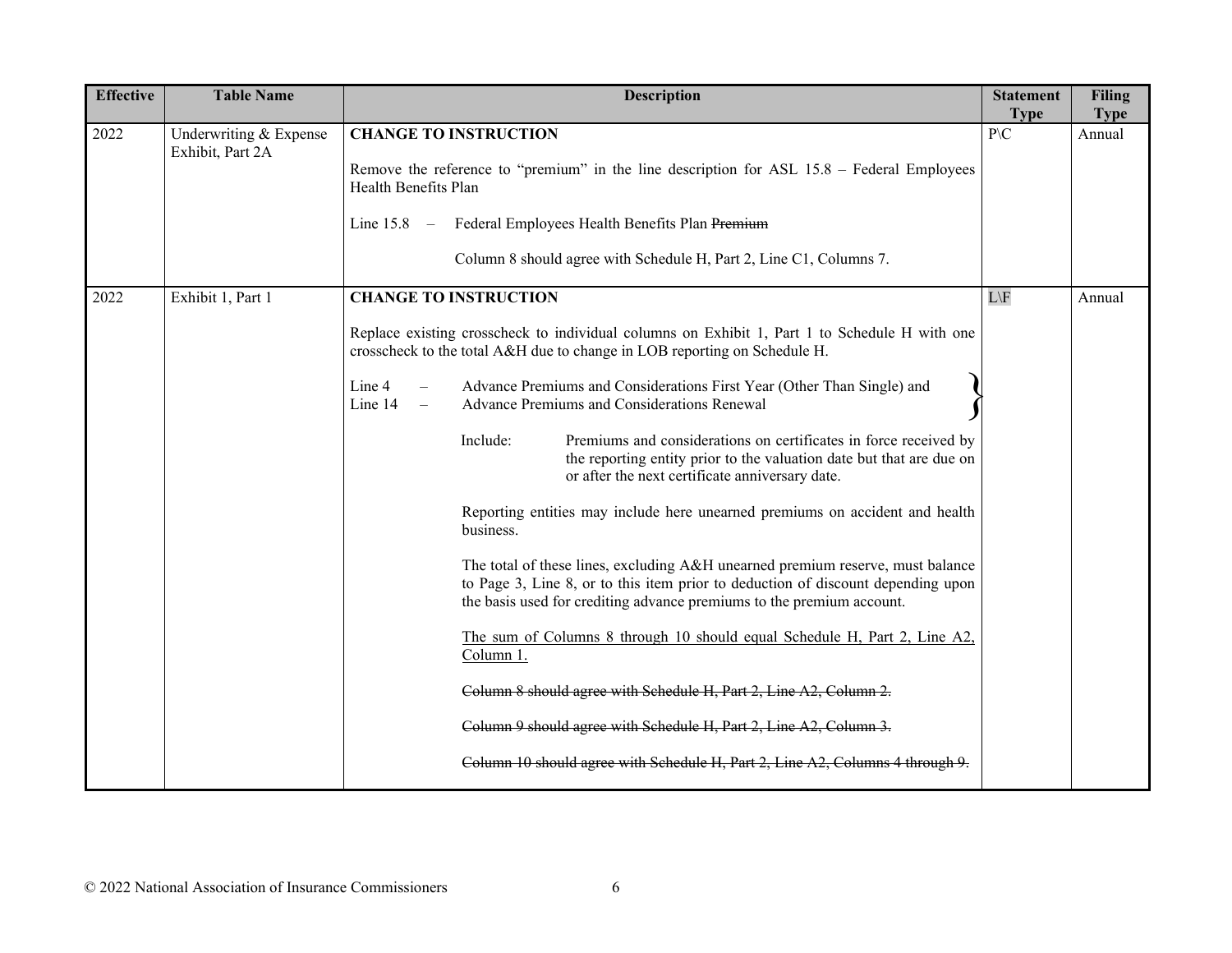| <b>Effective</b> | <b>Table Name</b> |               | <b>Description</b>                                                                                                                                                         | <b>Statement</b><br><b>Type</b> | <b>Filing</b><br><b>Type</b> |
|------------------|-------------------|---------------|----------------------------------------------------------------------------------------------------------------------------------------------------------------------------|---------------------------------|------------------------------|
| 2022             | Exhibit 1, Part 2 |               | <b>CHANGE TO INSTRUCTION</b>                                                                                                                                               | $L \backslash F$                | Annual                       |
|                  |                   |               | Replace existing crosscheck to individual columns on Exhibit 1, Part 1 to Schedule H with one<br>crosscheck to the total A&H due to change in LOB reporting on Schedule H. |                                 |                              |
|                  |                   | Line $26.1 -$ | Reinsurance Ceded                                                                                                                                                          |                                 |                              |
|                  |                   |               | The sum of Columns 8 through 10 should equal Schedule H, Part 4, Line B4,<br>Column 1.                                                                                     |                                 |                              |
|                  |                   |               | Column 8 should agree with Schedule H, Part 4, Line B4, Column 2.                                                                                                          |                                 |                              |
|                  |                   |               | Column 9 should agree with Schedule H, Part 4, Line B4, Column 3.                                                                                                          |                                 |                              |
|                  |                   |               | Column 10 should agree with Schedule H, Part 4, Line B4, Columns 4 through 9.                                                                                              |                                 |                              |
|                  |                   | Line $26.2 -$ | Reinsurance Assumed                                                                                                                                                        |                                 |                              |
|                  |                   |               | The sum of Columns 8 through 10 should equal Schedule H, Part 4, Line A4,<br>Column 1.                                                                                     |                                 |                              |
|                  |                   |               | Column 8 should agree with Schedule H, Part 4, Line A4, Column 2.                                                                                                          |                                 |                              |
|                  |                   |               | Column 9 should agree with Schedule H, Part 4, Line A4, Column 3.                                                                                                          |                                 |                              |
|                  |                   |               | Column 10 should agree with Schedule H, Part 4, Line A4, Columns 4 through 9.                                                                                              |                                 |                              |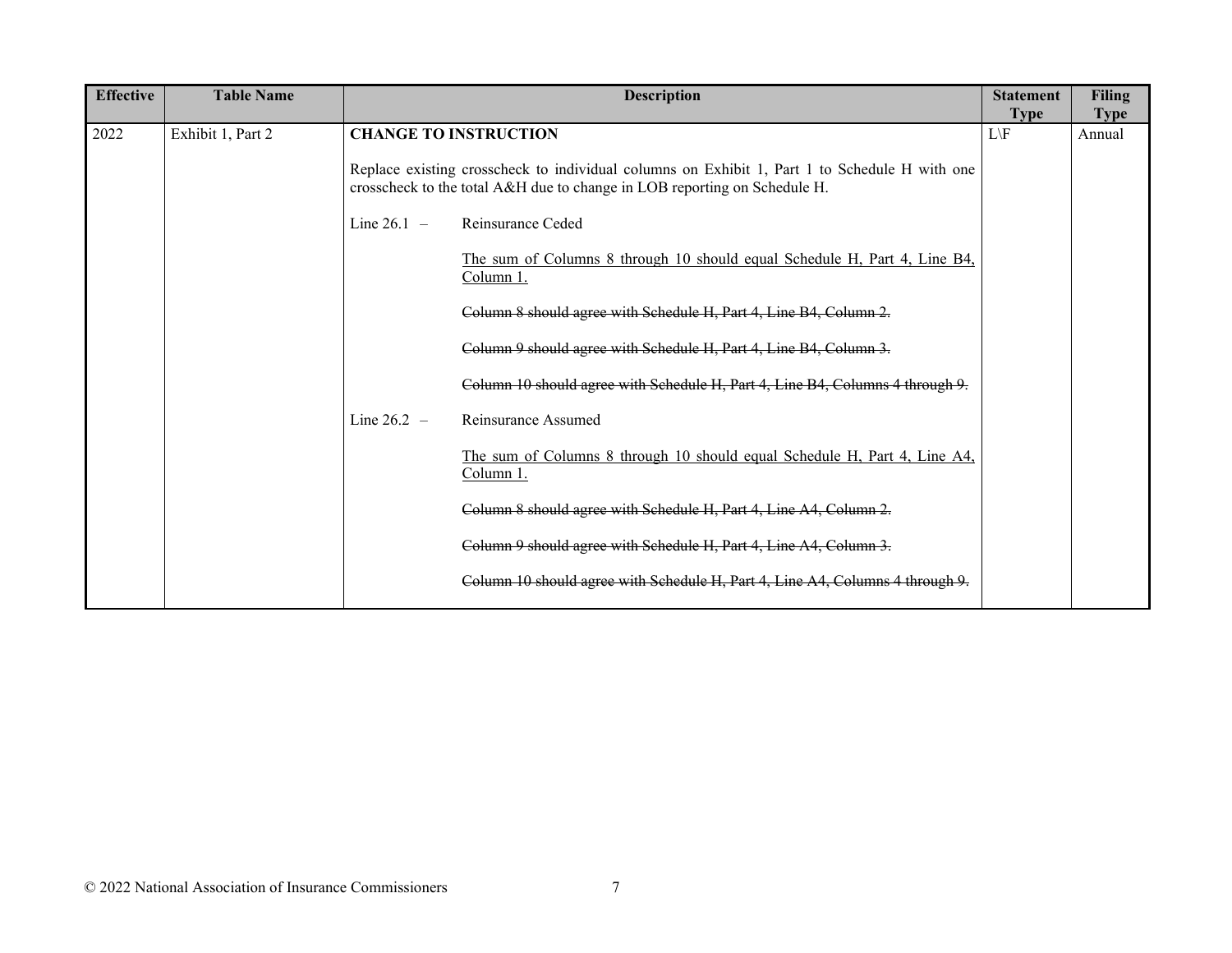| <b>Effective</b> | <b>Table Name</b>         | <b>Description</b>                                                                                                                                                                                                                                                      | <b>Statement</b><br><b>Type</b> | <b>Filing</b>         |
|------------------|---------------------------|-------------------------------------------------------------------------------------------------------------------------------------------------------------------------------------------------------------------------------------------------------------------------|---------------------------------|-----------------------|
| 2022             | <b>Insurance Expense</b>  | <b>CHANGE TO BLANK</b>                                                                                                                                                                                                                                                  | $\overline{P}$                  | <b>Type</b><br>Annual |
|                  | Exhibit, Parts II and III | Lines 11.1, 11.2, 18.1, 18.2, 19.1, 19.2, 21.1, 21.2, 31, 32, 33 and 34 from proposal 2020-33BWG<br>would not fit in the column width available on one page of the forms. To keep uniform between the<br>tables, the row descriptions have been abbreviated as follows: |                                 |                       |
|                  |                           | Med Prof Liab-Occurrence<br>11.1<br>11.2<br>Med Prof Liab-Claims-Made<br>18.1<br>Products Liab-Occurrence                                                                                                                                                               |                                 |                       |
|                  |                           | 18.2<br>Products Liab-Claims-Made<br>19.1<br>Priv Passenger Auto No-Fault<br>19.2<br>Other Priv Passenger Auto Liab<br>21.1<br>Priv Passenger Auto Phys Damage                                                                                                          |                                 |                       |
|                  |                           | 21.2<br>Commercial Auto Phys Damage<br>31.<br>Reins-Nonproportional Assumed Property<br>32.<br>Reins-Nonproportional Assumed Liab<br>33.<br>Reins-Nonproportional Assumed Fin Lines                                                                                     |                                 |                       |
|                  |                           | 34.<br>Aggr Write-Ins for Other Lines of Bus                                                                                                                                                                                                                            |                                 |                       |
| 2022             | Schedule DA, Part 1       | <b>CHANGE TO INSTRUCTION</b><br>Remove line number for Unaffiliated Certificates of Deposit. Certificates of deposit are not<br>reported on Schedule DA.                                                                                                                | H, L/F,<br>P/C, T               | Annual                |
|                  |                           | <b>Unaffiliated Bank Loans</b>                                                                                                                                                                                                                                          |                                 |                       |
|                  |                           |                                                                                                                                                                                                                                                                         |                                 |                       |
|                  |                           |                                                                                                                                                                                                                                                                         |                                 |                       |
|                  |                           | <b>Total Bonds</b>                                                                                                                                                                                                                                                      |                                 |                       |
|                  |                           | Subtotals - Residential Mortgage-Backed Securities 2429999999<br>Subtotals - Commercial Mortgage-Backed Securities 2439999999<br>Subtotals - Other Loan-Backed and Structured Securities2449999999                                                                      |                                 |                       |
|                  |                           | Subtotals Unaffiliated Certificates of Deposit 24899999999                                                                                                                                                                                                              |                                 |                       |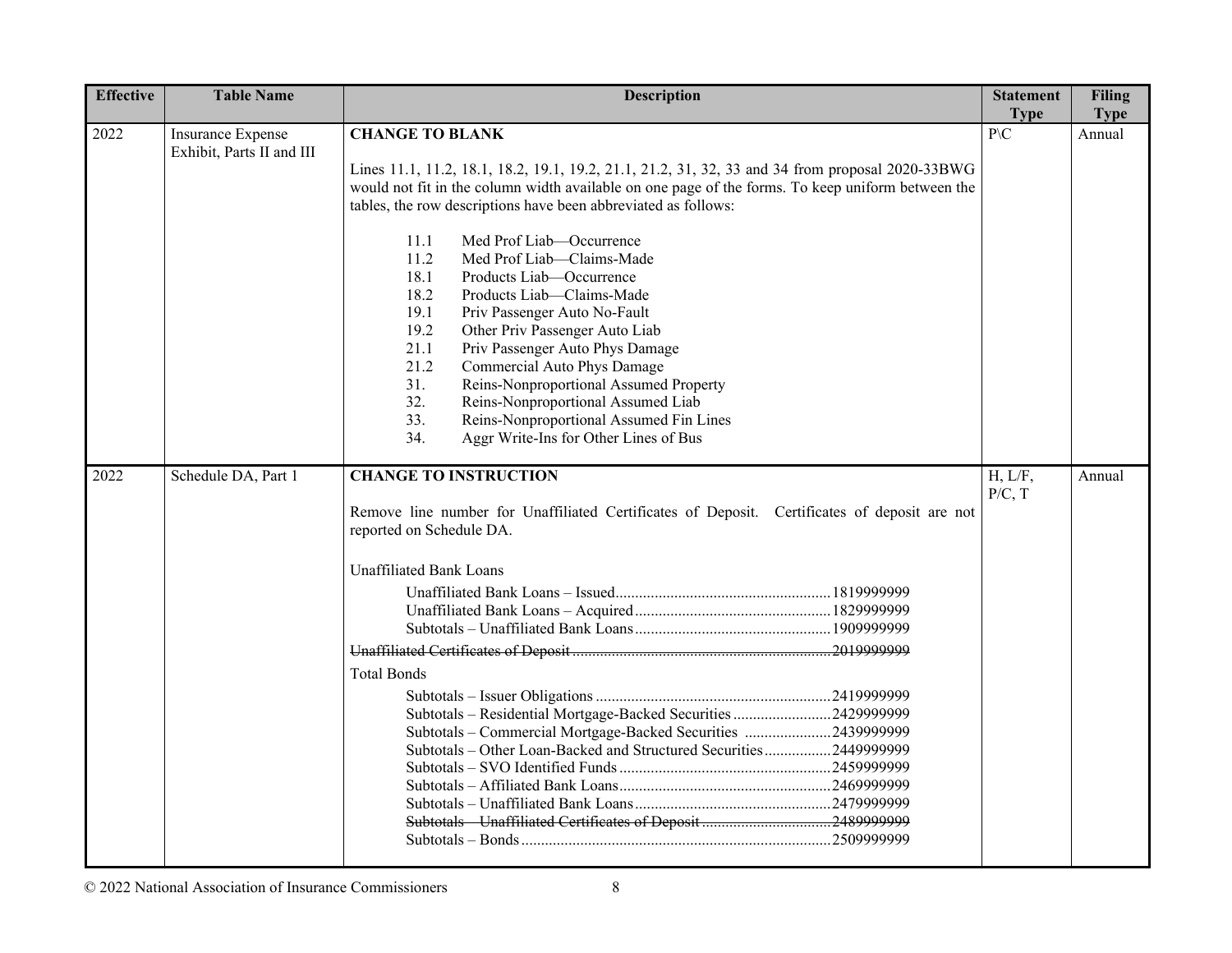| <b>Effective</b> | <b>Table Name</b>  |                                                                                            |                                                                                    |      |      | <b>Description</b> |         |      |         |                                                                                    | <b>Statement</b><br><b>Type</b> | <b>Filing</b><br><b>Type</b> |
|------------------|--------------------|--------------------------------------------------------------------------------------------|------------------------------------------------------------------------------------|------|------|--------------------|---------|------|---------|------------------------------------------------------------------------------------|---------------------------------|------------------------------|
| 2022             | Schedule F, Part 3 | <b>CHANGE TO INSTRUCTION</b>                                                               |                                                                                    |      |      |                    |         |      |         |                                                                                    | $P\setminus C$                  | Annual                       |
|                  |                    | Updating factors per memo from Property and Casualty Risk-Based Capital (E) Working Group. |                                                                                    |      |      |                    |         |      |         |                                                                                    |                                 |                              |
|                  |                    | Column $35 -$                                                                              | Credit Risk on Collateralized Recoverables                                         |      |      |                    |         |      |         |                                                                                    |                                 |                              |
|                  |                    |                                                                                            | equivalent categories in Column 34                                                 |      |      |                    |         |      |         | Following is a table of factors applicable to the respective reinsurer designation |                                 |                              |
|                  |                    |                                                                                            | Code                                                                               |      | 2    | 3                  | 4       | 5    | 6       |                                                                                    |                                 |                              |
|                  |                    |                                                                                            |                                                                                    | 3.6% | 4.1% | 4.8%               | $5.0\%$ | 5.0% | 5.0%    |                                                                                    |                                 |                              |
|                  |                    |                                                                                            | Factor                                                                             | 1.6% | 2.1% | 2.8%               | $3.0\%$ | 3.0% | $3.0\%$ |                                                                                    |                                 |                              |
|                  |                    | Column $36 -$                                                                              | Credit Risk on Uncollateralized Recoverables<br>equivalent categories in Column 34 |      |      |                    |         |      |         | Following is a table of factors applicable to the respective reinsurer designation |                                 |                              |
|                  |                    |                                                                                            | Code                                                                               |      | 2    | 3                  | 4       | 5    | 6       |                                                                                    |                                 |                              |
|                  |                    |                                                                                            |                                                                                    | 3.6% | 4.1% | 4.8%               | 5.3%    | 7.1% | 14.0%   |                                                                                    |                                 |                              |
|                  |                    |                                                                                            | Factor                                                                             | 1.6% | 2.1% | 2.8%               | 3.3%    | 5.1% | 12.0%   |                                                                                    |                                 |                              |
|                  |                    |                                                                                            |                                                                                    |      |      |                    |         |      |         |                                                                                    |                                 |                              |

### **Adopted 03/29/2022**

| 2022 | Supplemental Investment | <b>CHANGE TO BLANK</b>                                                            | L/F, H, | Annual |
|------|-------------------------|-----------------------------------------------------------------------------------|---------|--------|
|      | Risk Interrogatories    |                                                                                   | P/C, T  |        |
|      |                         | Change description on line 3 for preferred stocks. P/RP is no longer used by SVO. |         |        |
|      |                         |                                                                                   |         |        |
|      |                         | <b>Preferred Stocks</b>                                                           |         |        |
|      |                         | NAIC <sub>1</sub>                                                                 |         |        |
|      |                         | NAIC <sub>2</sub>                                                                 |         |        |
|      |                         | NAIC <sub>3</sub>                                                                 |         |        |
|      |                         | NAIC <sub>4</sub>                                                                 |         |        |
|      |                         | NAIC <sub>5</sub>                                                                 |         |        |
|      |                         | NAIC 6                                                                            |         |        |
|      |                         |                                                                                   |         |        |
|      |                         |                                                                                   |         |        |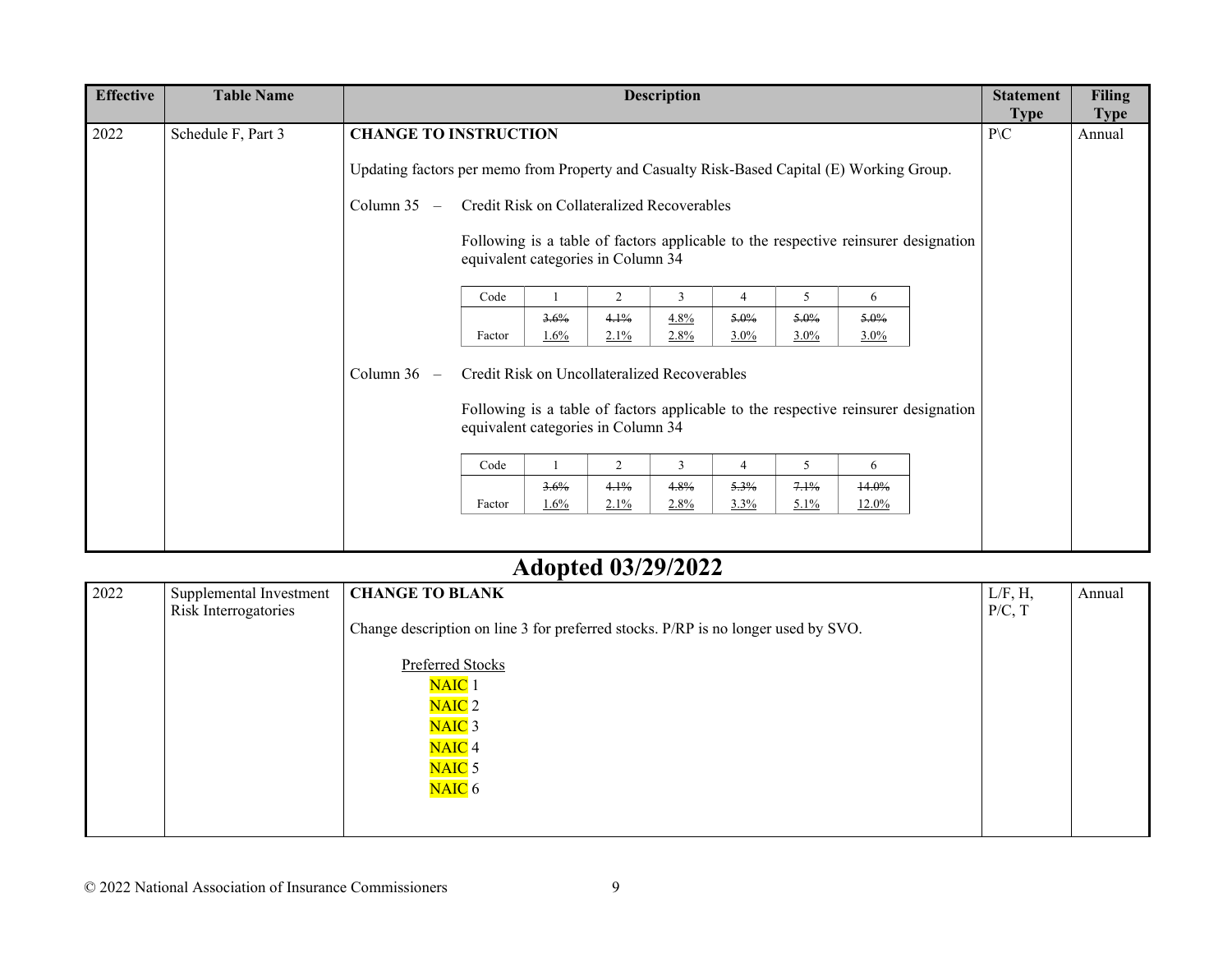| <b>Effective</b> | <b>Table Name</b>                                                             | <b>Description</b>                                                                                                                                                                                                                                                                                                                                                             | <b>Statement</b><br><b>Type</b> | <b>Filing</b><br><b>Type</b> |
|------------------|-------------------------------------------------------------------------------|--------------------------------------------------------------------------------------------------------------------------------------------------------------------------------------------------------------------------------------------------------------------------------------------------------------------------------------------------------------------------------|---------------------------------|------------------------------|
| 2022             | Underwriting and<br>Investment Exhibit, Part<br>2A                            | <b>CHANGE TO BLANK</b><br>Modify footnote "(a)" to reflect the changes to Lines 13 and 15 by 2020-33BWG that expanded the<br>line detail.<br>(a)<br>in Lines 13 and 15.                                                                                                                                                                                                        | P/C                             | Annual                       |
| 2022             | General Interrogatories,<br>Part 1                                            | <b>CHANGE TO BLANK</b><br>Modify the question as shown below to clarify subsidiary response to question.<br>Is the reporting entity a depository institution holding company with significant insurance<br>8.5<br>operations as defined by the Board of Governors of Federal Reserve System or a subsidiary<br>of the depository institution holding company-reporting entity? | L/F, H,<br>P/C, T               | Annual                       |
| 2022             | Analysis of Increase in<br>Reserves During the Year<br>- Group Life Insurance | <b>CHANGE TO BLANK</b><br>Reverse order of Columns 4 and 5 to be consistent with individual life page.<br>Switch Columns 4 (Variable Life) and 5 (Universal Life) to Columns 4 (Universal Life) and 5 (Life<br>Variable).                                                                                                                                                      | $L/F$ , SA                      | Annual                       |
| 2022             | Analysis of Operations by<br>Lines of Business -<br>Accident and Health       | <b>CHANGE TO BLANK</b><br>Add wording "Hospital & Medical) to the Column 2 and Column 3 header as shown below.<br>Comprehensive<br>(Hospital & Medical)<br>$\overline{2}$<br>3<br>Individual<br>Group                                                                                                                                                                          | $L/F$ , SA                      | Annual                       |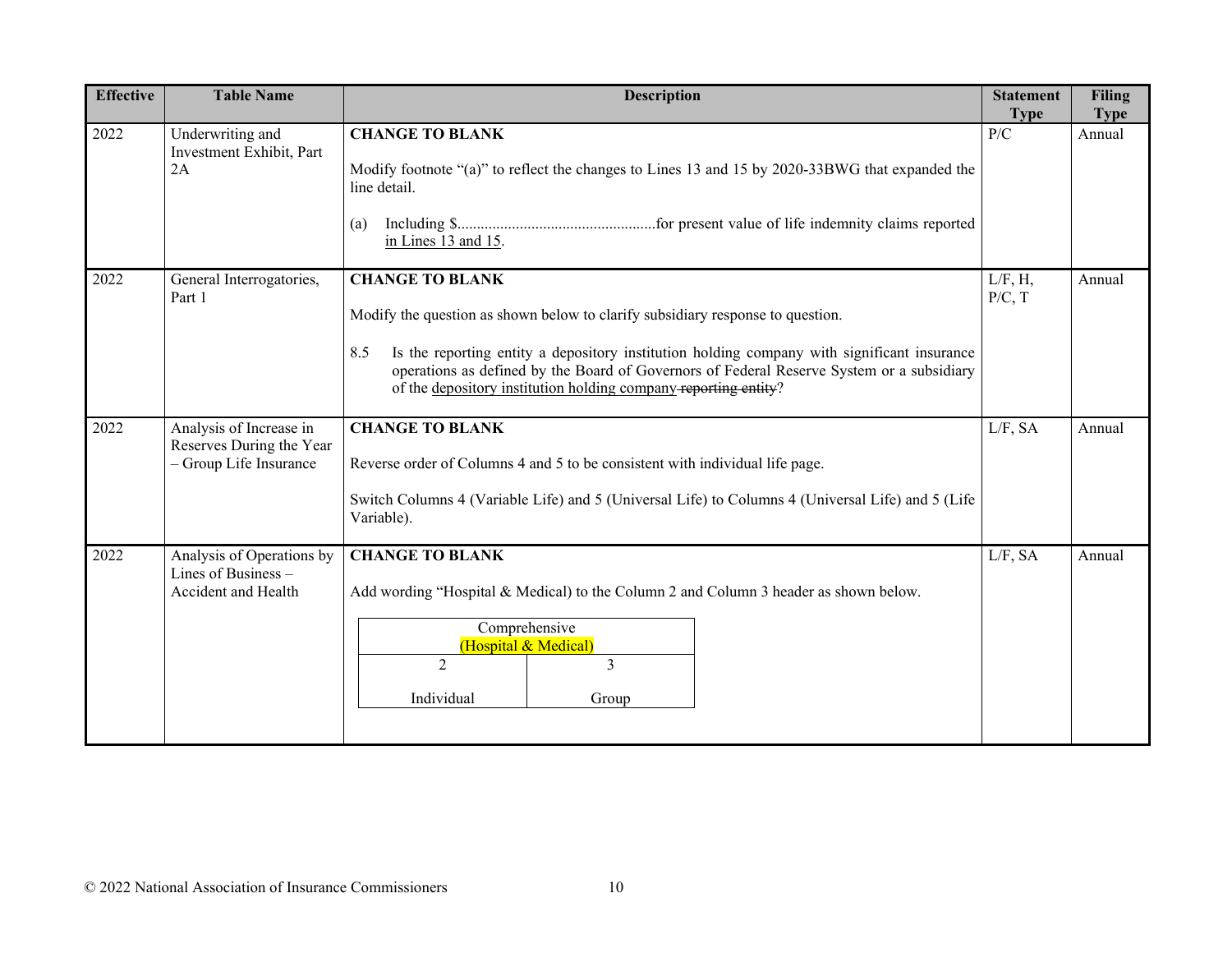| <b>Effective</b> | <b>Table Name</b>                                                    | <b>Description</b>                                                                                                                                                                                                                                                                                                                                                                                                                                                                                                                                                                                                                                                                                                                                                                                                                         | <b>Statement</b><br><b>Type</b> | <b>Filing</b><br><b>Type</b> |
|------------------|----------------------------------------------------------------------|--------------------------------------------------------------------------------------------------------------------------------------------------------------------------------------------------------------------------------------------------------------------------------------------------------------------------------------------------------------------------------------------------------------------------------------------------------------------------------------------------------------------------------------------------------------------------------------------------------------------------------------------------------------------------------------------------------------------------------------------------------------------------------------------------------------------------------------------|---------------------------------|------------------------------|
| 2022             | Cybersecurity and<br>Identity Theft Insurance<br>Coverage Supplement | <b>CHANGE TO BLANK</b><br>Add the following sentence to clarify the supplement is reported on a calendar year basis.<br>This supplement should be completed by those reporting entities including surplus line insurers and<br>Risk Retention Groups that provide cybersecurity insurance and identity theft insurance in a stand-<br>alone policy or as part of a package policy. If the reporting entity's answer to Questions 1, 2, 4 and<br>5 of Part 1 would be "no," the reporting entity should not complete the supplement. If the reporting<br>entity answers "yes" to any of those questions, the supplement should be completed. The<br>supplement should be reported on a direct basis (before assumed and ceded reinsurance).<br>The supplement is to be reported on a calendar year basis.<br><b>Cybersecurity Insurance</b> | P/C                             | Annual                       |
| 2022             | Schedule BA - General<br>Instructions                                | <b>CHANGE TO INSTRUCTION</b><br>Joint Venture, Partnership or Limited Liability Company Interests-for Which the with Underlying<br>Assets-Have Having the Characteristics of:                                                                                                                                                                                                                                                                                                                                                                                                                                                                                                                                                                                                                                                              | L/F, H,<br>P/C, T               | Annual                       |
| 2022             | Schedule BA - General<br><b>Instructions</b>                         | <b>CHANGE TO INSTRUCTION</b><br>Joint Venture, Partnership or Limited Liability Company Interests-for Which the with Underlying<br>Assets Have Having the Characteristics of:                                                                                                                                                                                                                                                                                                                                                                                                                                                                                                                                                                                                                                                              | L/F, H,<br>P/C, T               | Quarterly                    |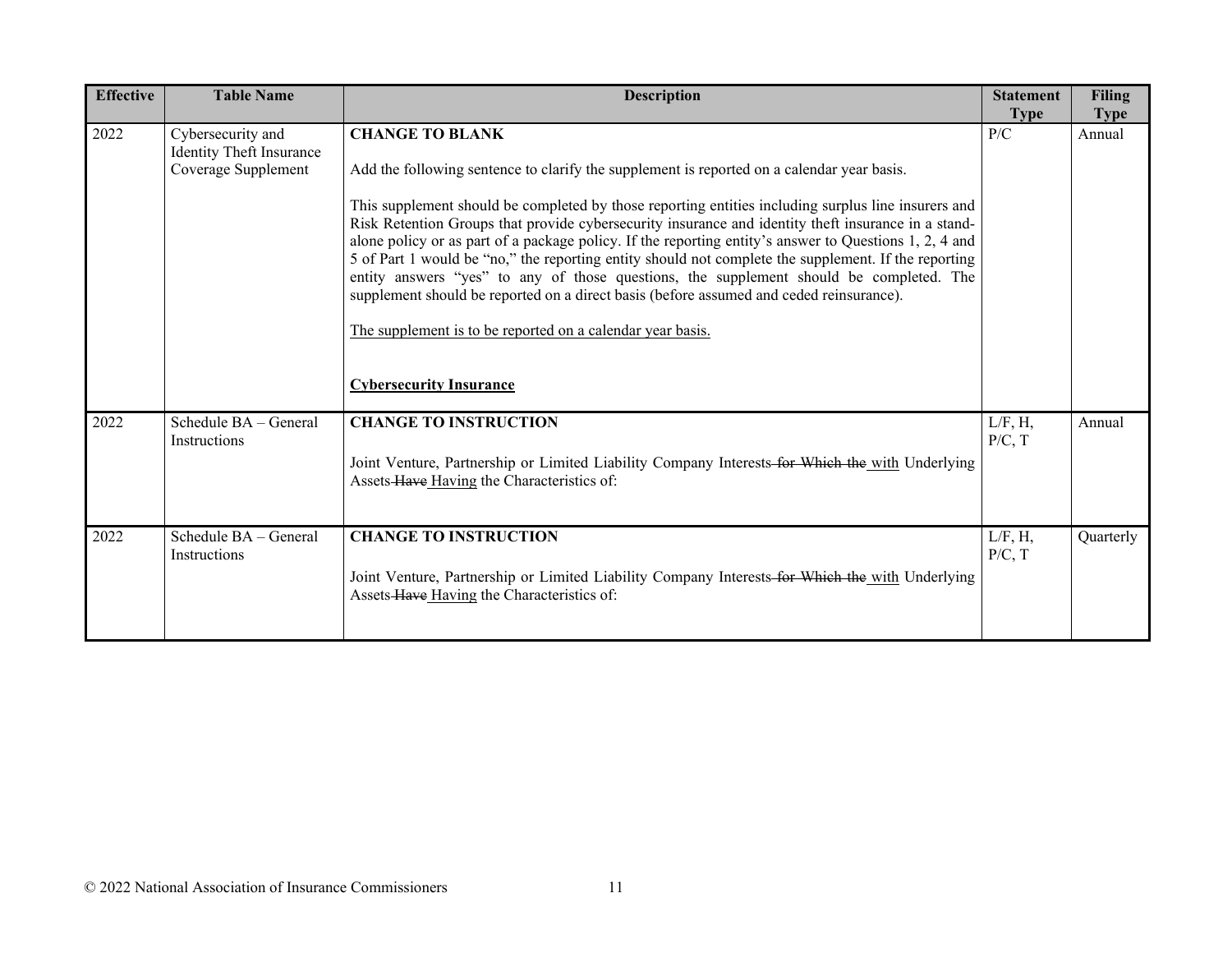| 2022<br><b>CHANGE TO INSTRUCTION</b><br>L/F, H,<br>Schedule BA, Part 1<br>P/C, T<br>Remove the second paragraph from the instructions for Column 12. The list no longer exists.<br>Book/Adjusted Carrying Value Less Encumbrances<br>Column $12 -$<br>Report the balance at December 31, of the current year. It should contain the                                                                                                                                                                                                                               | <b>Effective</b> | <b>Table Name</b> | <b>Description</b>                                                         | <b>Statement</b> | <b>Filing</b>         |
|-------------------------------------------------------------------------------------------------------------------------------------------------------------------------------------------------------------------------------------------------------------------------------------------------------------------------------------------------------------------------------------------------------------------------------------------------------------------------------------------------------------------------------------------------------------------|------------------|-------------------|----------------------------------------------------------------------------|------------------|-----------------------|
| Include all changes in value during the year.<br>For surplus (and capital) notes, consider where appropriate the statement factor<br>provided by the Securities Valuation Office and published on the Schedule BA<br>Surplus Note List on the Securities Valuation Office website. (See accounting<br>requirements for surplus notes held in the Accounting Practices and Procedures<br>Manual.)<br>Any write-downs for a decline in the fair value of a long-term<br>Deduct:<br>invested asset that is other-than-temporary.<br>Valuation allowance.<br>Exclude: |                  |                   | amounts included in Column 10 after any encumbrances have been subtracted. | <b>Type</b>      | <b>Type</b><br>Annual |

## **Adopted 11/16/2021**

| 2022   | Notes to Financial | <b>CHANGE TO INSTRUCTION</b>                                                                                                                        | L/F, H, P, T | Annual |
|--------|--------------------|-----------------------------------------------------------------------------------------------------------------------------------------------------|--------------|--------|
| Annual | <b>Statements</b>  | Add formulas to the illustration for Note $5A(7)$ to clarify calculation of balance.<br>Mortgage Loans, including Mezzanine Real Estate Loans<br>A. |              |        |
|        |                    | Allowance for Credit Losses:<br>(7)                                                                                                                 |              |        |
|        |                    |                                                                                                                                                     |              |        |
|        |                    | Balance at beginning of period<br>a.                                                                                                                |              |        |
|        |                    | Additions charged to operations<br>b.                                                                                                               |              |        |
|        |                    | Direct write-downs charged against the allowances<br>$\mathbf{c}$ .                                                                                 |              |        |
|        |                    | Recoveries of amounts previously charged off<br>d.                                                                                                  |              |        |
|        |                    | Balance at end of period (a+b-c-d)<br>e.                                                                                                            |              |        |
|        |                    |                                                                                                                                                     |              |        |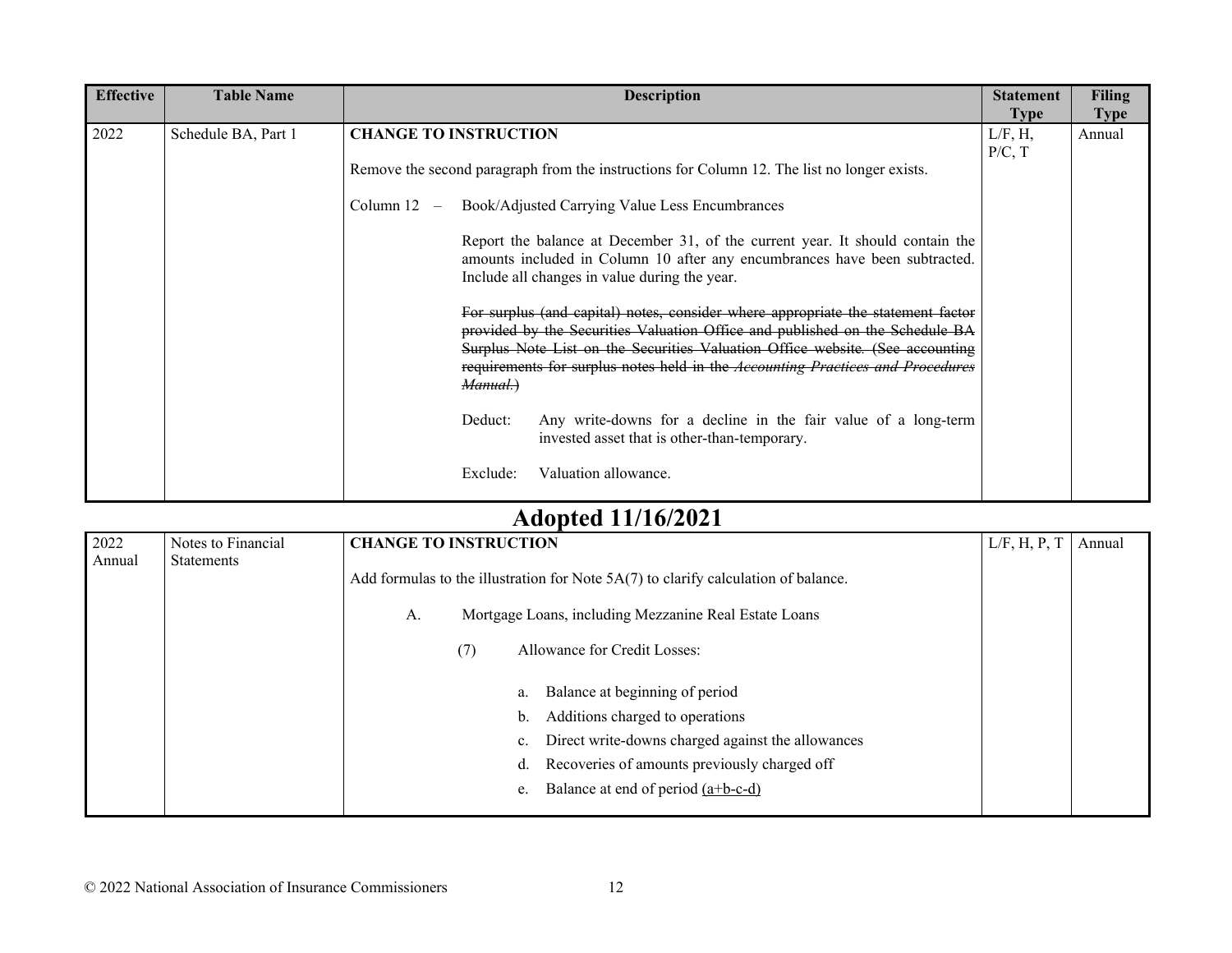| <b>Effective</b> | <b>Table Name</b>  |    | <b>Description</b>                                                                                                                                | <b>Statement</b><br><b>Type</b> | <b>Filing</b><br><b>Type</b> |
|------------------|--------------------|----|---------------------------------------------------------------------------------------------------------------------------------------------------|---------------------------------|------------------------------|
| 2022             | Notes to Financial |    | <b>CHANGE TO INSTRUCTION</b>                                                                                                                      | L/F, H, P, T                    | Annual                       |
| Annual           | Statements         |    | Add formulas to the illustration for Note 5D(2) to clarify calculation of totals.                                                                 |                                 |                              |
|                  |                    | D. | Loan-Backed Securities                                                                                                                            |                                 |                              |
|                  |                    |    | (2)                                                                                                                                               |                                 |                              |
|                  |                    |    | OTTI recognized 1st Quarter                                                                                                                       |                                 |                              |
|                  |                    |    | Intent to sell<br>a.                                                                                                                              |                                 |                              |
|                  |                    |    | Inability or lack of intent to retain the investment in the security<br>b.<br>for a period of time sufficient to recover the amortized cost basis |                                 |                              |
|                  |                    |    | Total 1 <sup>st</sup> Quarter $(a+b)$<br>c.                                                                                                       |                                 |                              |
|                  |                    |    | OTTI recognized 2 <sup>nd</sup> Quarter                                                                                                           |                                 |                              |
|                  |                    |    | Intent to sell<br>d.                                                                                                                              |                                 |                              |
|                  |                    |    | Inability or lack of intent to retain the investment in the security<br>e.<br>for a period of time sufficient to recover the amortized cost basis |                                 |                              |
|                  |                    |    | Total $2^{nd}$ Quarter $(d+e)$<br>f.                                                                                                              |                                 |                              |
|                  |                    |    | OTTI recognized 3rd Quarter                                                                                                                       |                                 |                              |
|                  |                    |    | Intent to sell<br>g.                                                                                                                              |                                 |                              |
|                  |                    |    | Inability or lack of intent to retain the investment in the security<br>h.<br>for a period of time sufficient to recover the amortized cost basis |                                 |                              |
|                  |                    |    | Total 3rd Quarter (g+h)<br>i.                                                                                                                     |                                 |                              |
|                  |                    |    | OTTI recognized 4 <sup>th</sup> Quarter                                                                                                           |                                 |                              |
|                  |                    |    | Intent to sell<br>j.                                                                                                                              |                                 |                              |
|                  |                    |    | Inability or lack of intent to retain the investment in the security<br>k.<br>for a period of time sufficient to recover the amortized cost basis |                                 |                              |
|                  |                    |    | Total 4 <sup>th</sup> Quarter (j+k)<br>1.                                                                                                         |                                 |                              |
|                  |                    |    | m. Annual Aggregate Total (c+f+i+l)                                                                                                               |                                 |                              |
|                  |                    |    |                                                                                                                                                   |                                 |                              |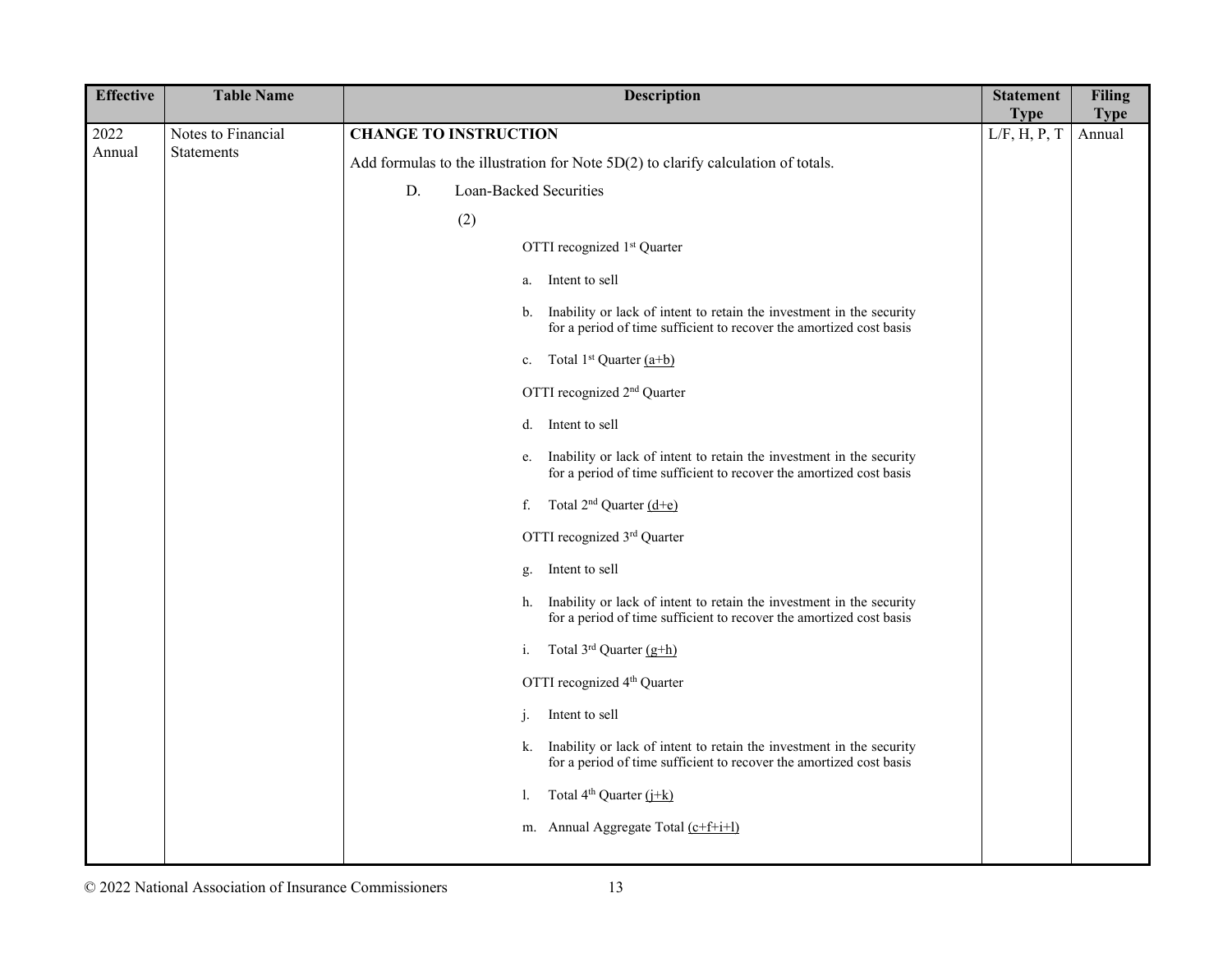| <b>Effective</b> | <b>Table Name</b>  | <b>Description</b>                                                                                                                                                                                                                                                                                                                                                                                                                                                        | <b>Statement</b> | <b>Filing</b> |
|------------------|--------------------|---------------------------------------------------------------------------------------------------------------------------------------------------------------------------------------------------------------------------------------------------------------------------------------------------------------------------------------------------------------------------------------------------------------------------------------------------------------------------|------------------|---------------|
|                  |                    |                                                                                                                                                                                                                                                                                                                                                                                                                                                                           | <b>Type</b>      | <b>Type</b>   |
| 2022             | Notes to Financial | <b>CHANGE TO INSTRUCTION</b>                                                                                                                                                                                                                                                                                                                                                                                                                                              | L/F, H, P, T     | Annual        |
| Annual           | Statements         | Add formulas to the illustration for Note 5E(3) and 5E(5) to clarify calculation of subtotals and<br>totals.                                                                                                                                                                                                                                                                                                                                                              |                  |               |
|                  |                    | E.<br>Dollar Repurchase Agreements and/or Securities Lending Transactions                                                                                                                                                                                                                                                                                                                                                                                                 |                  |               |
|                  |                    | Collateral Received<br>(3)                                                                                                                                                                                                                                                                                                                                                                                                                                                |                  |               |
|                  |                    | Aggregate Amount Collateral Received<br>a.                                                                                                                                                                                                                                                                                                                                                                                                                                |                  |               |
|                  |                    | <b>Securities Lending</b><br>1.                                                                                                                                                                                                                                                                                                                                                                                                                                           |                  |               |
|                  |                    | Open<br>(a)<br>30 Days or Less<br>(b)<br>31 to 60 Days<br>(c)<br>61 to 90 Days<br>(d)<br>Greater Than 90 Days<br>(e)<br>Sub-Total $(a+b+c+d+e)$<br>(f)<br><b>Securities Received</b><br>(g)<br>Total Collateral Received (f+g)<br>(h)<br>2.<br>Dollar Repurchase Agreement<br>Open<br>(a)<br>30 Days or Less<br>(b)<br>31 to 60 Days<br>(c)<br>61 to 90 Days<br>(d)<br>Greater Than 90 Days<br>(e)<br>Sub-Total $(a+b+c+d+e)$<br>(f)<br><b>Securities Received</b><br>(g) |                  |               |
|                  |                    | Total Collateral Received (f+g)<br>(h)                                                                                                                                                                                                                                                                                                                                                                                                                                    |                  |               |
|                  |                    | Collateral Reinvestment<br>(5)                                                                                                                                                                                                                                                                                                                                                                                                                                            |                  |               |
|                  |                    | Aggregate Amount Collateral Reinvested<br>a.                                                                                                                                                                                                                                                                                                                                                                                                                              |                  |               |
|                  |                    | Securities Lending<br>1.                                                                                                                                                                                                                                                                                                                                                                                                                                                  |                  |               |
|                  |                    | (a)<br>Open<br>30 Days or Less<br>(b)<br>31 to 60 Days<br>(c)                                                                                                                                                                                                                                                                                                                                                                                                             |                  |               |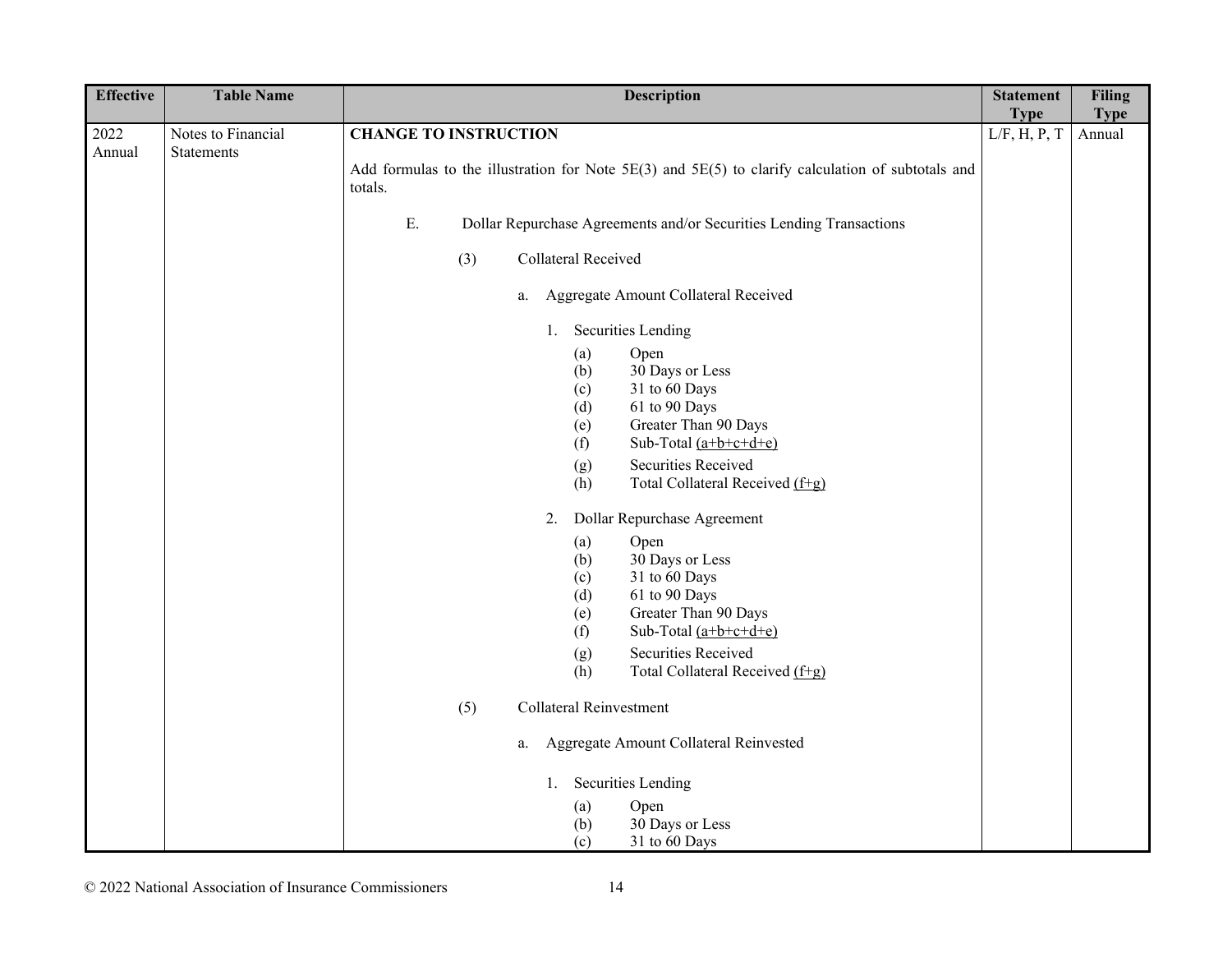| <b>Effective</b> | <b>Table Name</b> | <b>Description</b>                                                                                                                                                                                                                                                                                                    | <b>Statement</b> | <b>Filing</b> |
|------------------|-------------------|-----------------------------------------------------------------------------------------------------------------------------------------------------------------------------------------------------------------------------------------------------------------------------------------------------------------------|------------------|---------------|
|                  |                   |                                                                                                                                                                                                                                                                                                                       | <b>Type</b>      | <b>Type</b>   |
|                  |                   | 61 to 90 Days<br>(d)<br>91 to 120 Days<br>(e)<br>(f)<br>121 to 180 Days<br>(g)<br>181 to 365 Days<br>1 to 2 Years<br>(h)<br>2 to 3 Year<br>(i)<br>(j)<br>Greater Than 3 Years<br>(k)<br>Sub-Total (Sum of a through j)                                                                                                |                  |               |
|                  |                   | Securities Received<br>(1)<br>Total Collateral Reinvested (k+l)<br>(m)                                                                                                                                                                                                                                                |                  |               |
|                  |                   | Dollar Repurchase Agreement<br>2.                                                                                                                                                                                                                                                                                     |                  |               |
|                  |                   | Open<br>(a)<br>30 Days or Less<br>(b)<br>31 to 60 Days<br>(c)<br>(d)<br>61 to 90 Days<br>91 to 120 Days<br>(e)<br>(f)<br>121 to 180 Days<br>181 to 365 Days<br>(g)<br>1 to 2 Years<br>(h)<br>(i)<br>2 to 3 Year<br>Greater Than 3 Years<br>(j)<br>(k)<br>Sub-Total (Sum of a through j)<br>Securities Received<br>(1) |                  |               |
|                  |                   | Total Collateral Reinvested (k+1)<br>(m)                                                                                                                                                                                                                                                                              |                  |               |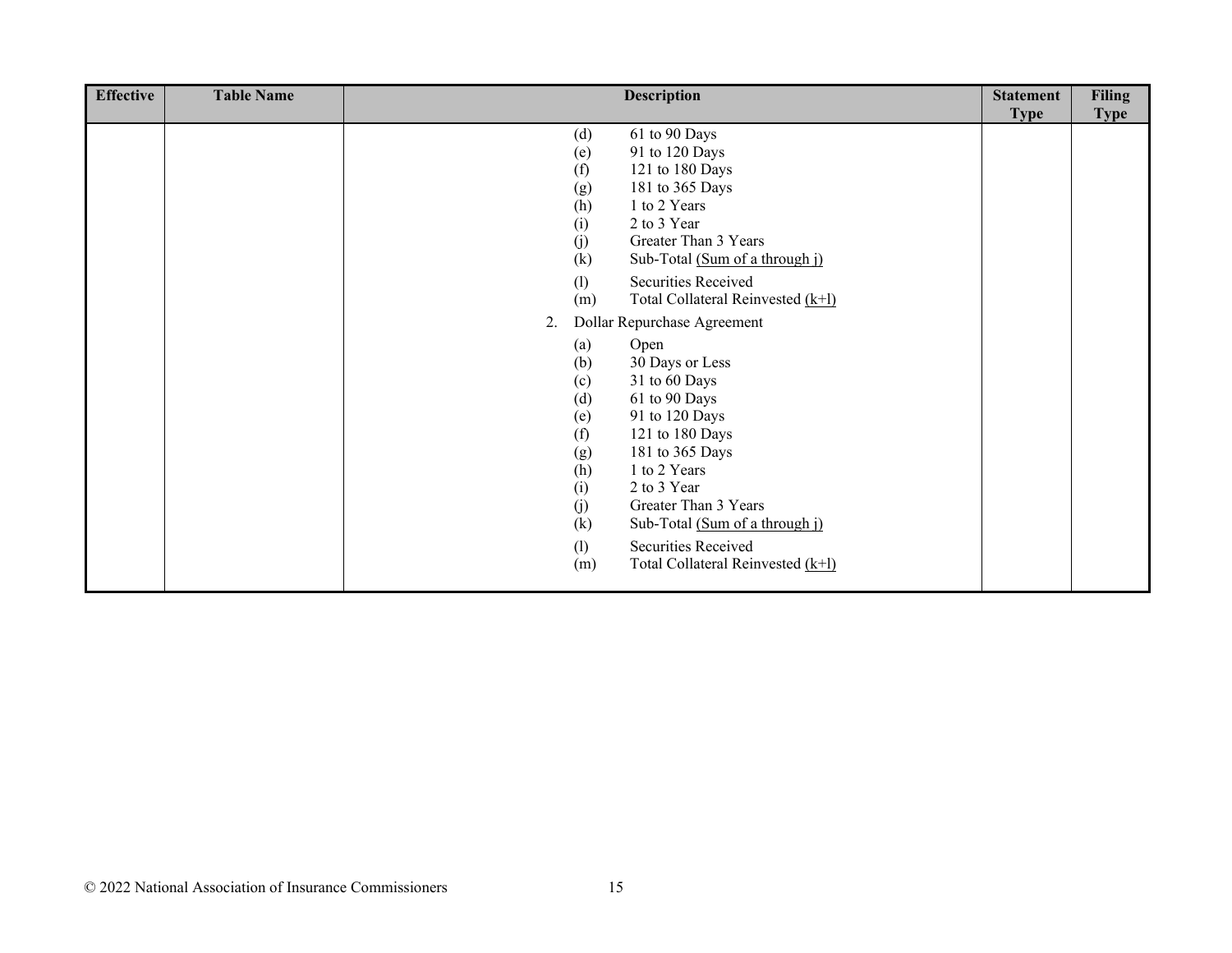| <b>Effective</b> | <b>Table Name</b>  | <b>Description</b>                                                                      | <b>Statement</b>            | <b>Filing</b>         |
|------------------|--------------------|-----------------------------------------------------------------------------------------|-----------------------------|-----------------------|
| 2022             | Notes to Financial | <b>CHANGE TO INSTRUCTION</b>                                                            | <b>Type</b><br>L/F, H, P, T | <b>Type</b><br>Annual |
| Annual           | <b>Statements</b>  | Add formula to the illustration for Note $5L(1)$ to clarify calculation of total.       |                             |                       |
|                  |                    | <b>Restricted Assets</b><br>L.                                                          |                             |                       |
|                  |                    | Restricted Assets (Including Pledged)<br>(1)                                            |                             |                       |
|                  |                    | Restricted Asset Category                                                               |                             |                       |
|                  |                    | Subject to contractual obligation for which liability is not shown<br>a.                |                             |                       |
|                  |                    | Collateral held under security lending agreements<br>b.                                 |                             |                       |
|                  |                    | Subject to repurchase agreements<br>c.                                                  |                             |                       |
|                  |                    | Subject to reverse repurchase agreements<br>d.                                          |                             |                       |
|                  |                    | Subject to dollar repurchase agreements<br>e.                                           |                             |                       |
|                  |                    | Subject to dollar reverse repurchase agreements                                         |                             |                       |
|                  |                    | Placed under option contracts<br>g.                                                     |                             |                       |
|                  |                    | Letter stock or securities restricted as to sale – excluding FHLB capital stock<br>h.   |                             |                       |
|                  |                    | FHLB capital stock<br>i.                                                                |                             |                       |
|                  |                    | On deposit with states                                                                  |                             |                       |
|                  |                    | On deposit with other regulatory bodies<br>k.                                           |                             |                       |
|                  |                    | Pledged as collateral to FHLB (including assets backing funding agreements)             |                             |                       |
|                  |                    | Pledged as collateral not captured in other categories<br>m.<br>Other restricted assets |                             |                       |
|                  |                    | n.                                                                                      |                             |                       |
|                  |                    | Total Restricted Assets (Sum of a through n)<br>0.                                      |                             |                       |
|                  |                    | Subset of Column 1<br>Subset of Column 3<br>(b)                                         |                             |                       |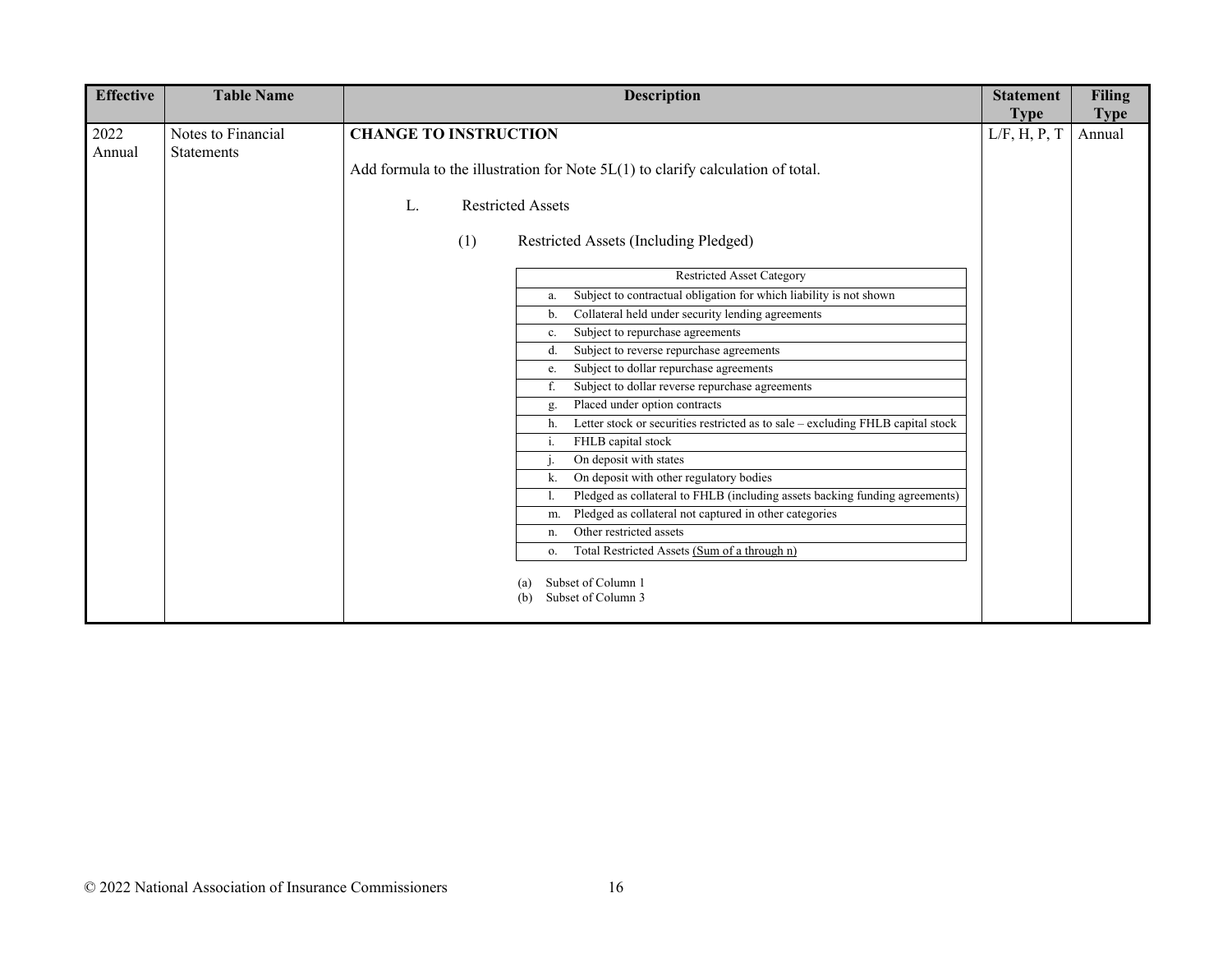| <b>Effective</b> | <b>Table Name</b>  | <b>Description</b>                                                                              | <b>Statement</b> | <b>Filing</b> |
|------------------|--------------------|-------------------------------------------------------------------------------------------------|------------------|---------------|
|                  |                    |                                                                                                 | <b>Type</b>      | <b>Type</b>   |
| 2022             | Notes to Financial | <b>CHANGE TO INSTRUCTION</b>                                                                    | L/F, H, P, T     | Annual        |
| Annual           | Statements         |                                                                                                 |                  |               |
|                  |                    | Add formulas to the illustration for Note $5M(1)$ and $5M(2)$ to clarify calculation of totals. |                  |               |
|                  |                    | Working Capital Finance Investments<br>M.                                                       |                  |               |
|                  |                    | Aggregate Working Capital Finance Investments (WCFI) Book/Adjusted<br>(1)                       |                  |               |
|                  |                    | Carrying Value by NAIC Designation:                                                             |                  |               |
|                  |                    | <b>WCFI</b> Designation 1<br>a.                                                                 |                  |               |
|                  |                    | <b>WCFI</b> Designation 2<br>b.                                                                 |                  |               |
|                  |                    | <b>WCFI</b> Designation 3<br>c.                                                                 |                  |               |
|                  |                    | <b>WCFI</b> Designation 4<br>d.                                                                 |                  |               |
|                  |                    | <b>WCFI</b> Designation 5<br>e.                                                                 |                  |               |
|                  |                    | WCFI Designation 6                                                                              |                  |               |
|                  |                    | Total $(a+b+c+d+e+f)$<br>g.                                                                     |                  |               |
|                  |                    | Aggregate Maturity Distribution on the Underlying Working Capital<br>(2)                        |                  |               |
|                  |                    | Finance Programs:                                                                               |                  |               |
|                  |                    |                                                                                                 |                  |               |
|                  |                    | Up to 180 Days<br>a.                                                                            |                  |               |
|                  |                    | 181 Days to 365 Days<br>b.                                                                      |                  |               |
|                  |                    | Total $(a+b)$<br>c.                                                                             |                  |               |
|                  |                    |                                                                                                 |                  |               |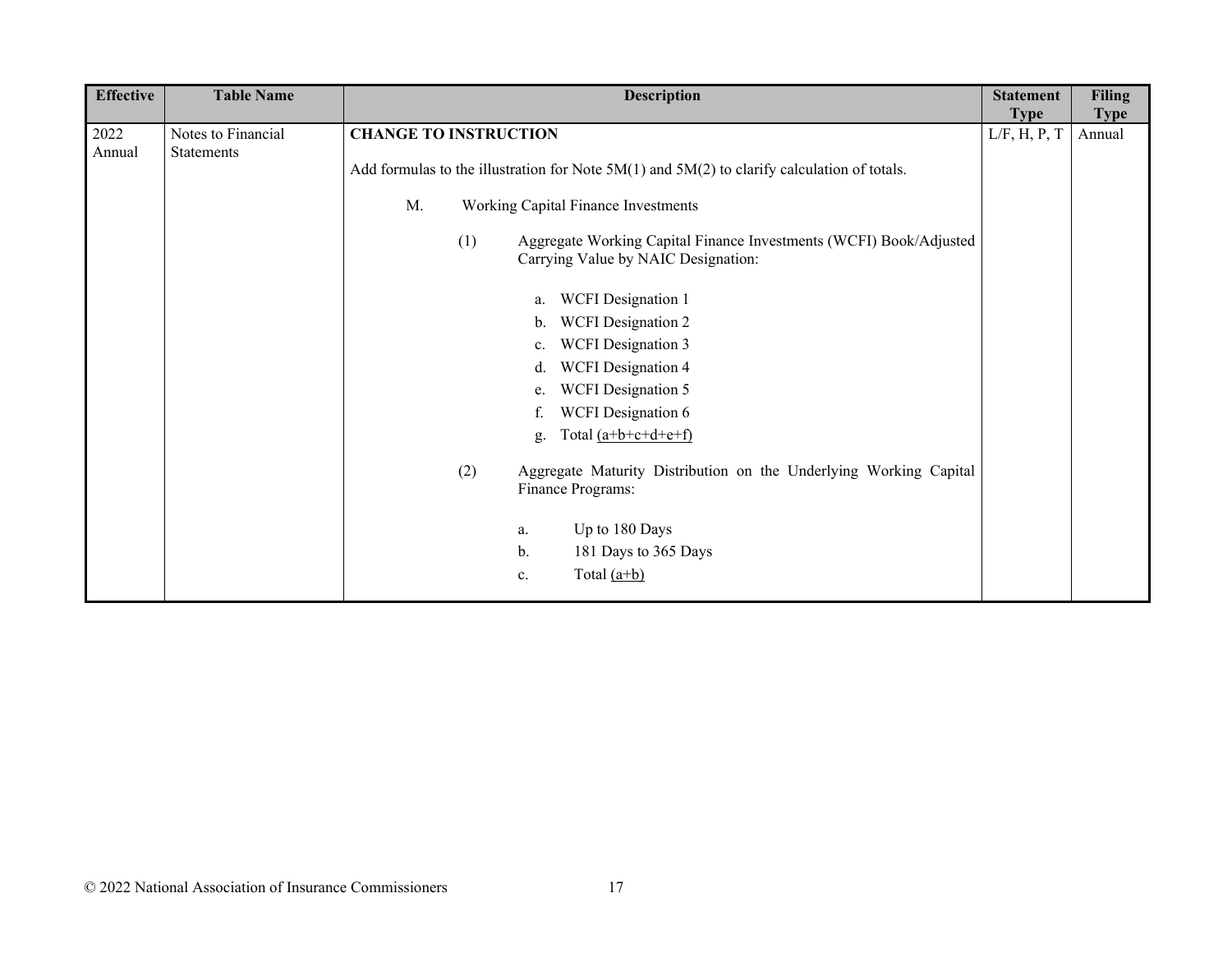| <b>Effective</b> | <b>Table Name</b>  | <b>Description</b>                                                                                                                                                                            | <b>Statement</b><br><b>Type</b> | <b>Filing</b><br><b>Type</b> |
|------------------|--------------------|-----------------------------------------------------------------------------------------------------------------------------------------------------------------------------------------------|---------------------------------|------------------------------|
| 2022             | Notes to Financial | <b>CHANGE TO INSTRUCTION</b>                                                                                                                                                                  | L/F, H, P, T                    | Annual                       |
| Annual           | Statements         | Add formula to the illustration for Note 8A(8) to clarify calculation of total.                                                                                                               |                                 |                              |
|                  |                    | Derivatives under SSAP No. 86-Derivatives<br>A.                                                                                                                                               |                                 |                              |
|                  |                    | (8)                                                                                                                                                                                           |                                 |                              |
|                  |                    | a.                                                                                                                                                                                            |                                 |                              |
|                  |                    | Fiscal Year                                                                                                                                                                                   |                                 |                              |
|                  |                    | 2022<br>1.                                                                                                                                                                                    |                                 |                              |
|                  |                    | 2023<br>2.                                                                                                                                                                                    |                                 |                              |
|                  |                    | 2024<br>3.                                                                                                                                                                                    |                                 |                              |
|                  |                    | 2025<br>4.                                                                                                                                                                                    |                                 |                              |
|                  |                    | Thereafter<br>5.                                                                                                                                                                              |                                 |                              |
|                  |                    | Total Future Settled Premiums (Sum of 1 through 5)<br>6.                                                                                                                                      |                                 |                              |
| 2022             | Notes to Financial | <b>CHANGE TO INSTRUCTION</b>                                                                                                                                                                  | L/F, H, P, T                    | Annual                       |
| Annual           | <b>Statements</b>  | Add formula to the illustration for Note 8B(2) to clarify calculation of total.                                                                                                               |                                 |                              |
|                  |                    | <b>B.</b><br>Derivatives under SSAP No. 108-Derivative Hedging Variable Annuity<br>Guarantees                                                                                                 |                                 |                              |
|                  |                    | Recognition of gains/losses and deferred assets and liabilities<br>(2)                                                                                                                        |                                 |                              |
|                  |                    | Scheduled Amortization<br>a.                                                                                                                                                                  |                                 |                              |
|                  |                    | Amortization Year<br>2022<br>1.<br>2023<br>2.<br>2024<br>3.<br>2025<br>4.<br>2026<br>5.<br>2027<br>6.<br>2028<br>7.<br>2029<br>8.<br>2030<br>9.<br>10.2031<br>11. Total (Sum of 1 through 10) |                                 |                              |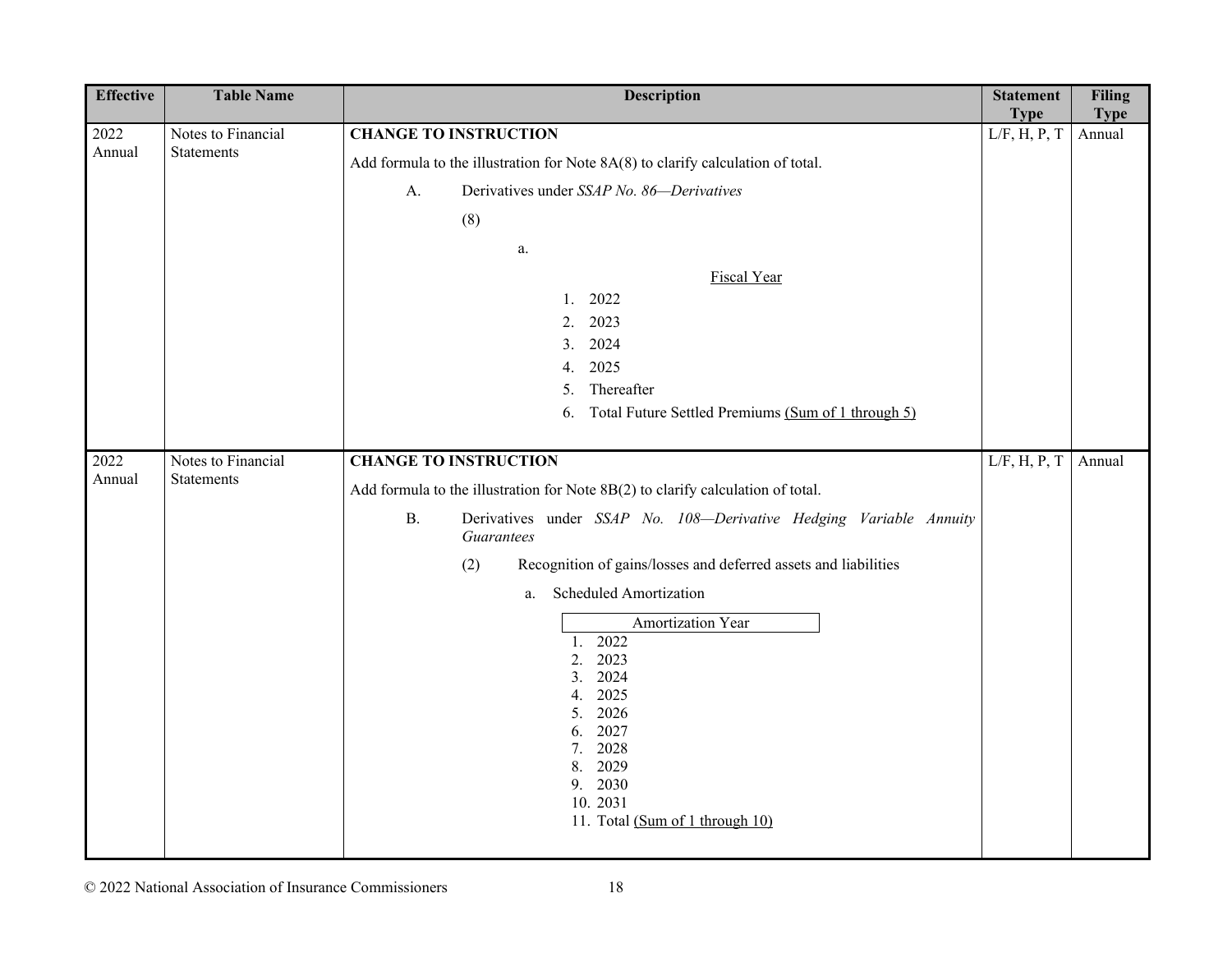| <b>Effective</b> | <b>Table Name</b>                       | <b>Description</b>                                                                                                                                                                                       | <b>Statement</b><br><b>Type</b> | <b>Filing</b><br><b>Type</b> |
|------------------|-----------------------------------------|----------------------------------------------------------------------------------------------------------------------------------------------------------------------------------------------------------|---------------------------------|------------------------------|
| 2022             | Notes to Financial<br><b>Statements</b> | <b>CHANGE TO INSTRUCTION</b>                                                                                                                                                                             | L/F, H, P, T                    | Annual                       |
| Annual           |                                         | Add formula to the illustration for Note 14A(3)c to clarify calculation of total.                                                                                                                        |                                 |                              |
|                  |                                         | <b>Contingent Commitments</b><br>A.                                                                                                                                                                      |                                 |                              |
|                  |                                         | (3)                                                                                                                                                                                                      |                                 |                              |
|                  |                                         | Aggregate Maximum Potential of Future Payments of All<br>a.<br>Guarantees (undiscounted) the guarantor could be required to<br>make under guarantees. (Should equal total of Column 4 for (2)<br>above.) |                                 |                              |
|                  |                                         | Current Liability Recognized in F/S:<br>$\mathbf{b}$ .                                                                                                                                                   |                                 |                              |
|                  |                                         | 1. Noncontingent Liabilities<br><b>Contingent Liabilities</b><br>2.                                                                                                                                      |                                 |                              |
|                  |                                         | Ultimate Financial Statement Impact if action under the<br>c.<br>guarantee is required.                                                                                                                  |                                 |                              |
|                  |                                         | Investments in SCA<br>1.<br>Joint Venture<br>2.<br>Dividends to Stockholders (capital contribution)<br>3.<br>4.<br>Expense<br>5.<br>Other<br>6.<br>Total $(1+2+3+4+5)$ (Should equal (3)a.)              |                                 |                              |
| 2022             | Notes to Financial                      | <b>CHANGE TO INSTRUCTION</b>                                                                                                                                                                             | L/F, H, P, T                    | Annual                       |
| Annual           | <b>Statements</b>                       | Add formulas to the illustration for Note $16(1)$ to clarify calculation of total.                                                                                                                       |                                 |                              |
|                  |                                         | (1)<br>The table below summarizes the face amount of the Company's financial<br>instruments with off-balance-sheet risk.                                                                                 |                                 |                              |
|                  |                                         | Swaps<br>a.<br>Futures<br>b.<br>Options<br>c.<br>Total $(a+b+c)$<br>d.                                                                                                                                   |                                 |                              |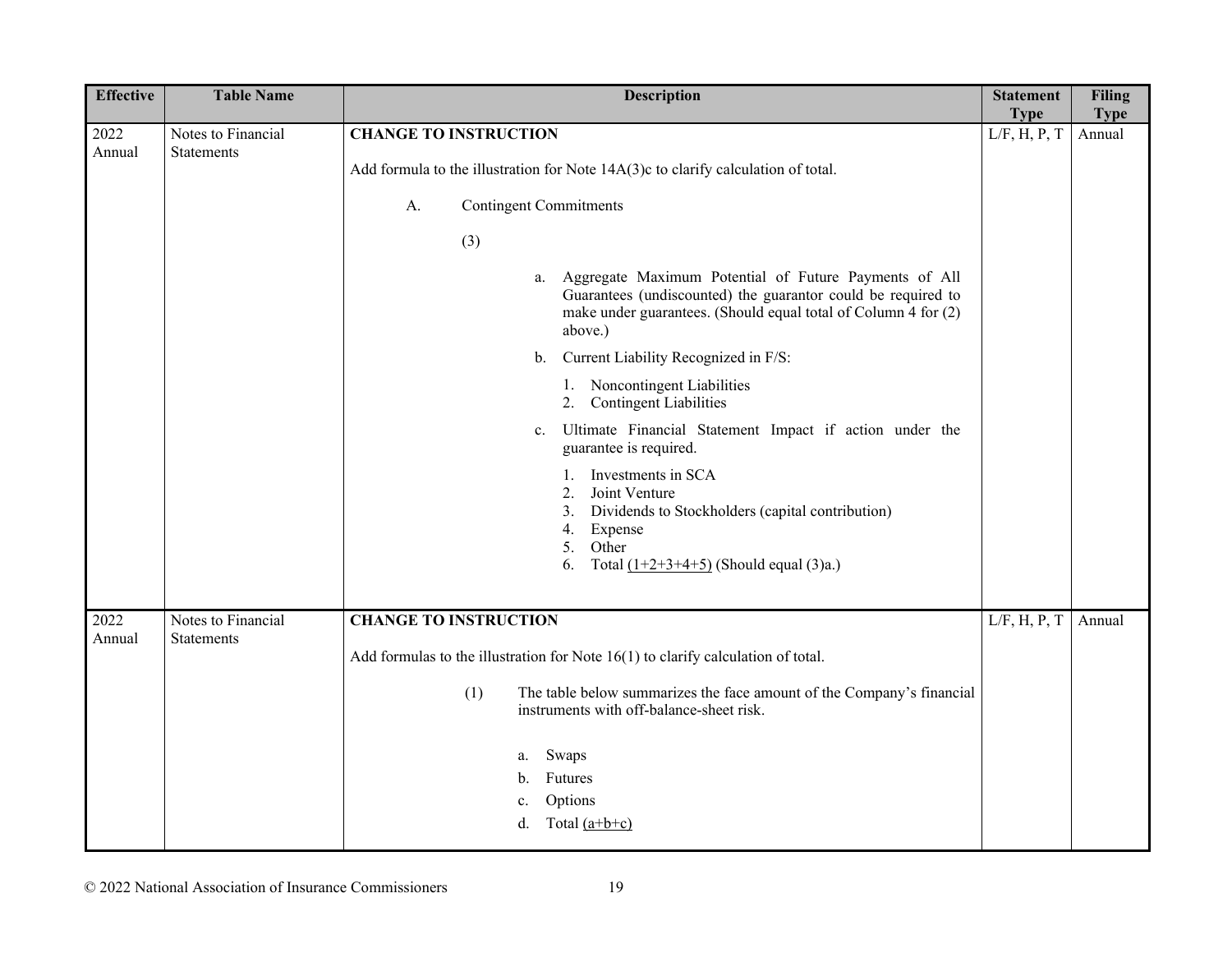| <b>Effective</b> | <b>Table Name</b>  | <b>Description</b>                                                                                                                                      | <b>Statement</b> | <b>Filing</b>         |
|------------------|--------------------|---------------------------------------------------------------------------------------------------------------------------------------------------------|------------------|-----------------------|
|                  |                    |                                                                                                                                                         | <b>Type</b>      |                       |
| 2022<br>Annual   | Notes to Financial | <b>CHANGE TO INSTRUCTION</b>                                                                                                                            | L/F, H, P, T     | <b>Type</b><br>Annual |
|                  | <b>Statements</b>  | Add formulas to the illustration for Note $21F(2)$ , $21F(3)$ and $21F(4)$ to clarify calculation of totals.                                            |                  |                       |
|                  |                    | ${\bf F}.$<br>Subprime-Mortgage-Related Risk Exposure                                                                                                   |                  |                       |
|                  |                    | (2)<br>Direct exposure through investments in subprime mortgage loans.                                                                                  |                  |                       |
|                  |                    | Mortgages in the process of foreclosure<br>a.                                                                                                           |                  |                       |
|                  |                    | Mortgages in good standing<br>b.                                                                                                                        |                  |                       |
|                  |                    | Mortgages with restructured terms<br>c.                                                                                                                 |                  |                       |
|                  |                    | Total $(a+b+c)$<br>d.                                                                                                                                   |                  |                       |
|                  |                    | (3)<br>Direct exposure through other investments.                                                                                                       |                  |                       |
|                  |                    | Residential mortgage-backed securities<br>a.                                                                                                            |                  |                       |
|                  |                    | Commercial mortgage-backed securities<br>b.                                                                                                             |                  |                       |
|                  |                    | Collateralized debt obligations<br>c.                                                                                                                   |                  |                       |
|                  |                    | Structured securities<br>d.                                                                                                                             |                  |                       |
|                  |                    | Equity investment in SCAs *<br>e.                                                                                                                       |                  |                       |
|                  |                    | Other assets<br>f.                                                                                                                                      |                  |                       |
|                  |                    | Total $(a+b+c+d+e+f)$<br>g.                                                                                                                             |                  |                       |
|                  |                    | ABC Company's subsidiary XYZ Company has investments in<br>*<br>subprime mortgages. These investments comprise 50% of the<br>companies invested assets. |                  |                       |
|                  |                    | Underwriting exposure to subprime mortgage risk through Mortgage<br>(4)<br>Guaranty or Financial Guaranty insurance coverage.                           |                  |                       |
|                  |                    | Mortgage guaranty coverage<br>a.                                                                                                                        |                  |                       |
|                  |                    | b. Financial guaranty coverage                                                                                                                          |                  |                       |
|                  |                    | Other lines (specify):<br>c.                                                                                                                            |                  |                       |
|                  |                    |                                                                                                                                                         |                  |                       |
|                  |                    |                                                                                                                                                         |                  |                       |
|                  |                    | Total (Sum of a through c)<br>d.                                                                                                                        |                  |                       |
|                  |                    |                                                                                                                                                         |                  |                       |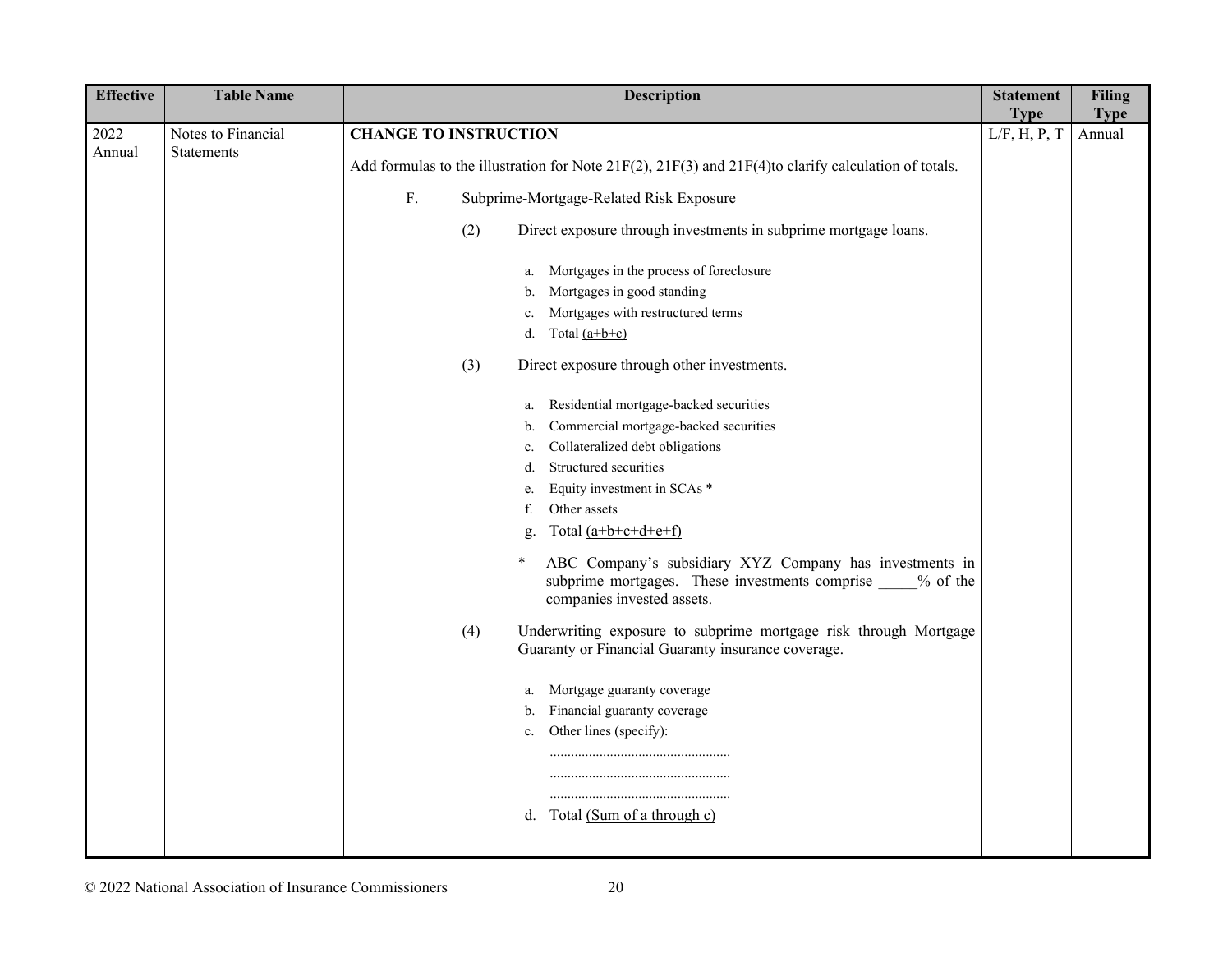| <b>Effective</b> | <b>Table Name</b>                | <b>Description</b>                                                                                                                                                                                                                                                                                                                                                                                                                                                                                                                                                                                                                                                                          | <b>Statement</b><br><b>Type</b> | <b>Filing</b><br><b>Type</b> |
|------------------|----------------------------------|---------------------------------------------------------------------------------------------------------------------------------------------------------------------------------------------------------------------------------------------------------------------------------------------------------------------------------------------------------------------------------------------------------------------------------------------------------------------------------------------------------------------------------------------------------------------------------------------------------------------------------------------------------------------------------------------|---------------------------------|------------------------------|
| 2022<br>Annual   | Notes to Financial<br>Statements | <b>CHANGE TO INSTRUCTION</b><br>Add formulas to the illustration for Note 18A and 18B to clarify calculation of totals.                                                                                                                                                                                                                                                                                                                                                                                                                                                                                                                                                                     | L/F, H, P                       | Annual                       |
|                  |                                  | <b>ASO Plans</b><br>A.<br>a. Net reimbursement for administrative expenses (including administrative<br>fees) in excess of actual expenses<br>Total net other income or expenses (including interest paid to or received<br>b.<br>from plans)<br>Net gain or (loss) from operations $(a+b)$<br>$c_{\cdot}$<br>Total claim payment volume<br>d.<br><b>ASC Plans</b><br><b>B.</b><br>a. Gross reimbursement for medical cost incurred<br>Gross administrative fees accrued<br>b.<br>Other income or expenses (including interest paid to or received from plans)<br>c.<br>Gross expenses incurred (claims and administrative) $(a+b+c)$<br>d.<br>Total net gain or loss from operations<br>e. |                                 |                              |
| 2022<br>Annual   | Notes to Financial<br>Statements | <b>CHANGE TO INSTRUCTION</b><br>Add formula to the illustration for Note $21G(2)$ to clarify calculation of total.<br>G.<br><b>Retained Assets</b><br>(2)<br>a. Up to and including 12 months<br>b. 13 to 24 months<br>c. 25 to 36 months<br>d. 37 to 48 months<br>e. 49 to 60 months<br>f. Over 60 months<br>Total $(a+b+c+d+e+f)$                                                                                                                                                                                                                                                                                                                                                         | L/F, H                          | Annual                       |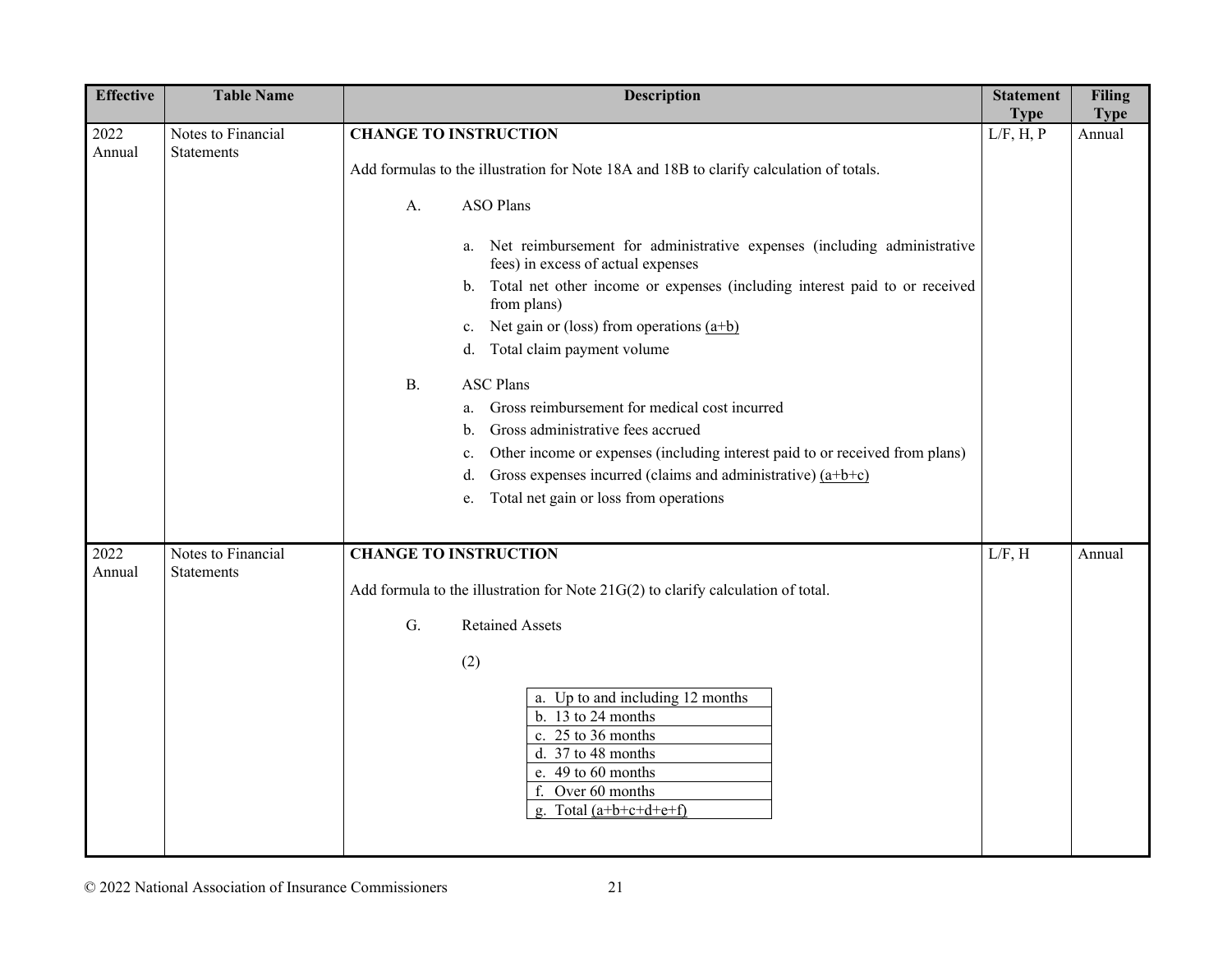| <b>Effective</b> | <b>Table Name</b>                       | <b>Description</b>                                                                                                                                                                                                                                                                                                                                                                                                                                                                                                                                                                                                                                                                                              | <b>Statement</b>   | <b>Filing</b>         |
|------------------|-----------------------------------------|-----------------------------------------------------------------------------------------------------------------------------------------------------------------------------------------------------------------------------------------------------------------------------------------------------------------------------------------------------------------------------------------------------------------------------------------------------------------------------------------------------------------------------------------------------------------------------------------------------------------------------------------------------------------------------------------------------------------|--------------------|-----------------------|
| 2022             | Notes to Financial                      | <b>CHANGE TO INSTRUCTION</b>                                                                                                                                                                                                                                                                                                                                                                                                                                                                                                                                                                                                                                                                                    | <b>Type</b><br>L/F | <b>Type</b><br>Annual |
| Annual           | <b>Statements</b>                       | Add formulas to the illustration for Note 32D to clarify calculation of totals.                                                                                                                                                                                                                                                                                                                                                                                                                                                                                                                                                                                                                                 |                    |                       |
|                  |                                         | D.<br>Life & Accident & Health Annual Statement:<br>Exhibit 5, Annuities Section, Total (net)<br>(1)<br>Exhibit 5, Supplementary Contracts with Life Contingencies Section, Total<br>(2)<br>(net)<br>Exhibit 7, Deposit-Type Contracts, Line 14, Column 1<br>(3)<br>Subtotal $(1+2+3)$<br>(4)<br>Separate Accounts Annual Statement:<br>Exhibit 3, Line 0299999, Column 2<br>(5)<br>(6)<br>Exhibit 3, Line 0399999, Column 2<br>Policyholder dividend and coupon accumulations<br>(7)<br>(8)<br>Policyholder premiums<br>Guaranteed interest contracts<br>(9)<br>Other contract deposit funds<br>(10)<br>(11)<br>Subtotal $(5+6+7+8+9+10)$<br>(12)<br>Combined Total (4+11)                                     |                    |                       |
| 2022<br>Annual   | Notes to Financial<br><b>Statements</b> | <b>CHANGE TO INSTRUCTION</b><br>Add formulas to the illustration for Note 33D to clarify calculation of totals.<br>D.                                                                                                                                                                                                                                                                                                                                                                                                                                                                                                                                                                                           | L/F                | Annual                |
|                  |                                         | Life & Accident & Health Annual Statement:<br>Exhibit 5, Life Insurance Section, Total (net)<br>(1)<br>Exhibit 5, Accidental Death Benefits Section, Total (net)<br>(2)<br>Exhibit 5, Disability – Active Lives Section, Total (net)<br>(3)<br>Exhibit 5, Disability – Disabled Lives Section, Total (net)<br>(4)<br>(5)<br>Exhibit 5, Miscellaneous Reserves Section, Total (net)<br>Subtotal $(1+2+3+4+5)$<br>(6)<br>Separate Accounts Annual Statement:<br>Exhibit 3, Line 0199999, Column 2<br>(7)<br>Exhibit 3, Line 0499999, Column 2<br>(8)<br>(9)<br>Exhibit 3, Line 0599999, Column 2<br>Subtotal (Lines $(7)$ through $(9)$ ) $(7+8+9)$<br>(10)<br>Combined Total $((6)$ and $(10))$ $(6+10)$<br>(11) |                    |                       |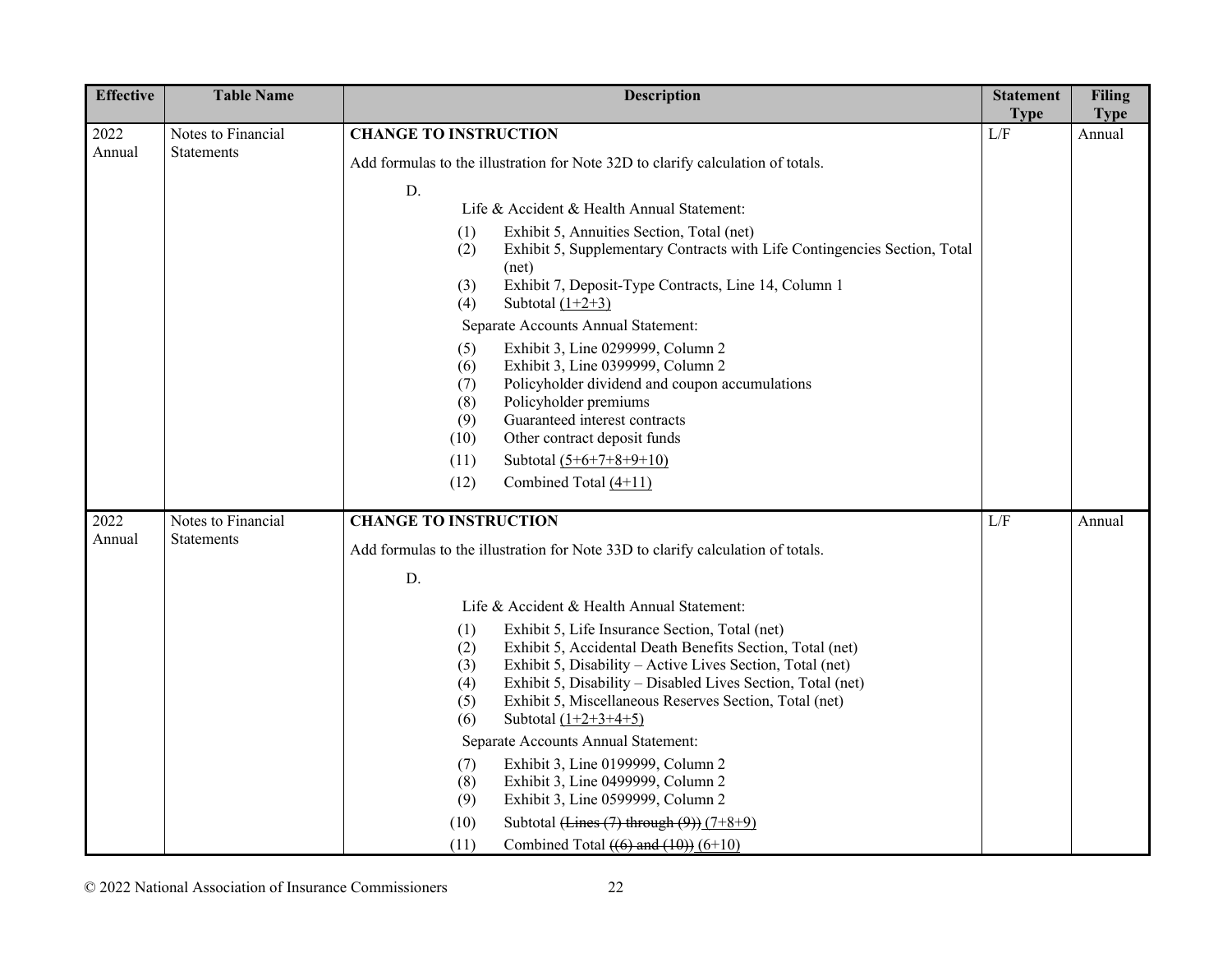| <b>Effective</b> | <b>Table Name</b>                       | <b>Description</b>                                                                                                                                                                                                                                                                                                                                                                                                                                                                                                                                                                                                                                                                                                                                                                                                                                                                                         | <b>Statement</b><br><b>Type</b> | <b>Filing</b><br><b>Type</b> |
|------------------|-----------------------------------------|------------------------------------------------------------------------------------------------------------------------------------------------------------------------------------------------------------------------------------------------------------------------------------------------------------------------------------------------------------------------------------------------------------------------------------------------------------------------------------------------------------------------------------------------------------------------------------------------------------------------------------------------------------------------------------------------------------------------------------------------------------------------------------------------------------------------------------------------------------------------------------------------------------|---------------------------------|------------------------------|
| 2022<br>Annual   | Notes to Financial<br>Statements        | <b>CHANGE TO INSTRUCTION</b><br>Add formula to the illustration for Note 34A to clarify calculation of total.<br>Deferred and uncollected life insurance premiums and annuity considerations as<br>A.<br>of December 31, 20 ___, were as follows:<br><b>Type</b><br>Industrial<br>(1)<br>Ordinary new business<br>(2)<br>Ordinary renewal<br>(3)<br>(4)<br>Credit Life<br>Group Life<br>(5)<br>Group Annuity<br>(6)<br>Totals $(1+2+3+4+5+6)$<br>(7)                                                                                                                                                                                                                                                                                                                                                                                                                                                       | L/F                             | Annual                       |
| 2022<br>Annual   | Notes to Financial<br><b>Statements</b> | <b>CHANGE TO INSTRUCTION</b><br>Add formulas to the illustration for Note 35B to clarify calculation of totals.<br>(1) Premiums, considerations or deposits for year ended 12/31/<br>Reserves at 12/31/<br>For accounts with assets at:<br>(2)<br>Fair value<br>a.<br>Amortized cost<br>b.<br>c. Total Reserves* $(a+b)$<br>By withdrawal characteristics:<br>(3)<br>Subject to discretionary withdrawal:<br>a.<br>1. With market value adjustment<br>At book value without market value adjustment and<br>2.<br>with current surrender charge of 5% or more<br>At fair value<br>3.<br>At book value without market value adjustment and<br>4.<br>with current surrender charge less than 5%<br>Subtotal $(1+2+3+4)$<br>5.<br>Not subject to discretionary withdrawal<br>b.<br>Total $(a+b)$<br>c.<br>Line $2(c)$ should equal Line $3(c)$ .<br>*<br>Reserves for Asset Default Risk in Lieu of AVR<br>(4) | L/F                             | Annual                       |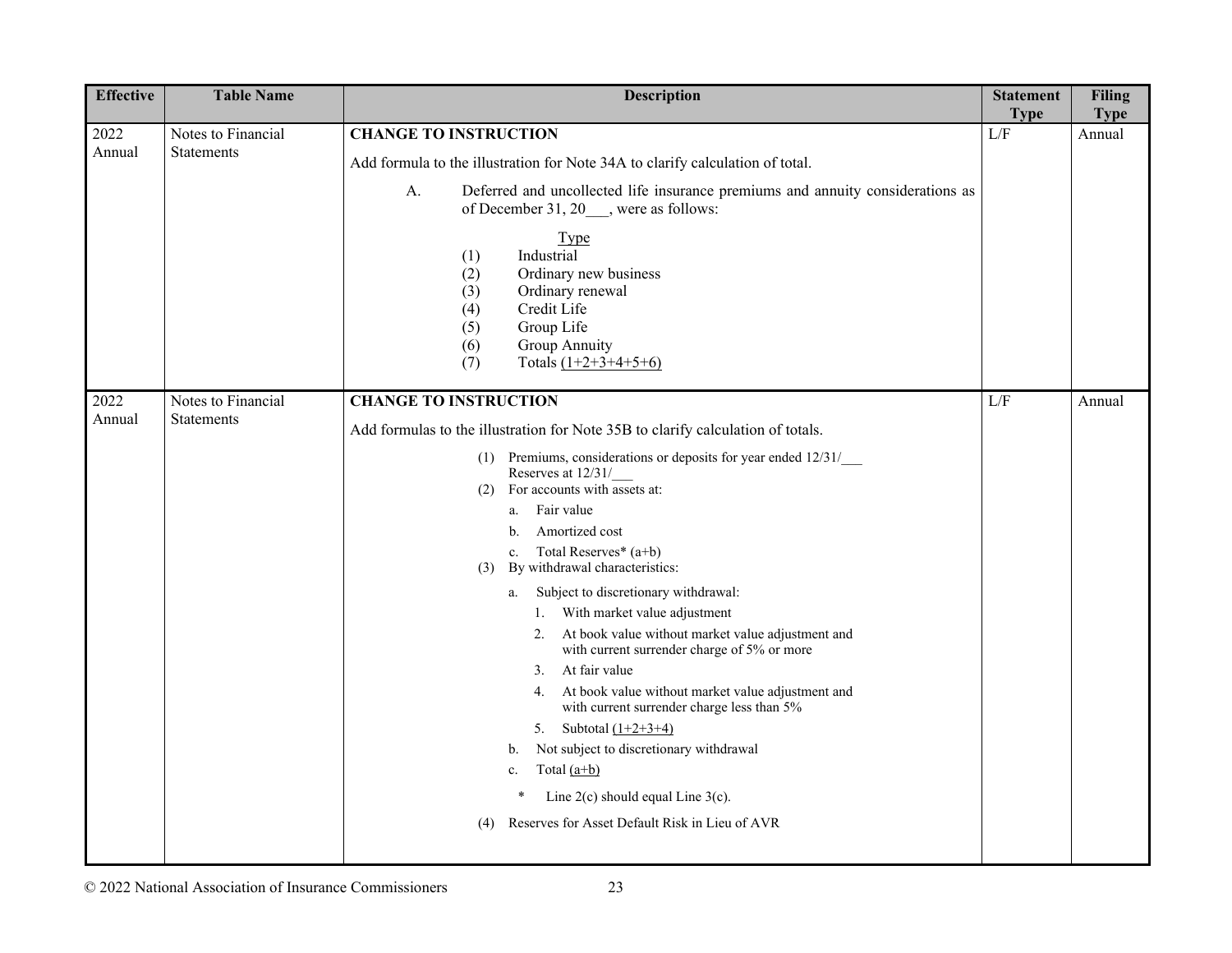| <b>Effective</b> | <b>Table Name</b>                       | <b>Description</b>                                                                                                                                                                                                                                                                                                                                                                                                                                                                                                           | <b>Statement</b>    | <b>Filing</b>         |
|------------------|-----------------------------------------|------------------------------------------------------------------------------------------------------------------------------------------------------------------------------------------------------------------------------------------------------------------------------------------------------------------------------------------------------------------------------------------------------------------------------------------------------------------------------------------------------------------------------|---------------------|-----------------------|
| 2022<br>Annual   | Notes to Financial<br><b>Statements</b> | <b>CHANGE TO INSTRUCTION</b><br>Add formulas to the illustration for Note 23C to clarify calculation of totals.<br>C.<br>Reinsurance Assumed and Ceded<br>(1)<br>Affiliates<br>a.<br>All Other<br>b.<br>TOTAL $(a+b)$<br>c.<br>Direct Unearned Premium Reserve<br>d.                                                                                                                                                                                                                                                         | <b>Type</b><br>P, T | <b>Type</b><br>Annual |
|                  |                                         | Line (c) of Ceded Reinsurance Premium Reserve Column must equal<br>Page 3, Line 9, first inside amount.<br>The additional or return commission, predicated on loss experience or on<br>(2)<br>any other form of profit sharing arrangements in this annual statement as<br>a result of existing contractual arrangements is accrued as follows:<br><b>REINSURANCE</b><br><b>Contingent Commission</b><br>a.<br><b>Sliding Scale Adjustments</b><br>b.<br>Other Profit Commission Arrangements<br>c.<br>TOTAL $(a+b+c)$<br>d. |                     |                       |
| 2022<br>Annual   | Notes to Financial<br><b>Statements</b> | <b>CHANGE TO INSTRUCTION</b><br>Add formula to the illustration for Note 14A(3)c to clarify calculation of total.<br><b>Contingent Commitments</b><br>А.<br>(3)<br>Ultimate Financial Statement Impact if action under the<br>c.<br>guarantee is required.<br>Investments in SCA<br>2.<br>Joint Venture<br>Dividends to Stockholders (capital contribution)<br>3.<br>4.<br>Expense<br>5.<br>Other<br>6.<br>Total $(1+2+3+4+5)$<br>(Should equal $(3)a$ .)                                                                    | $\mathbf{P}$        | Annual                |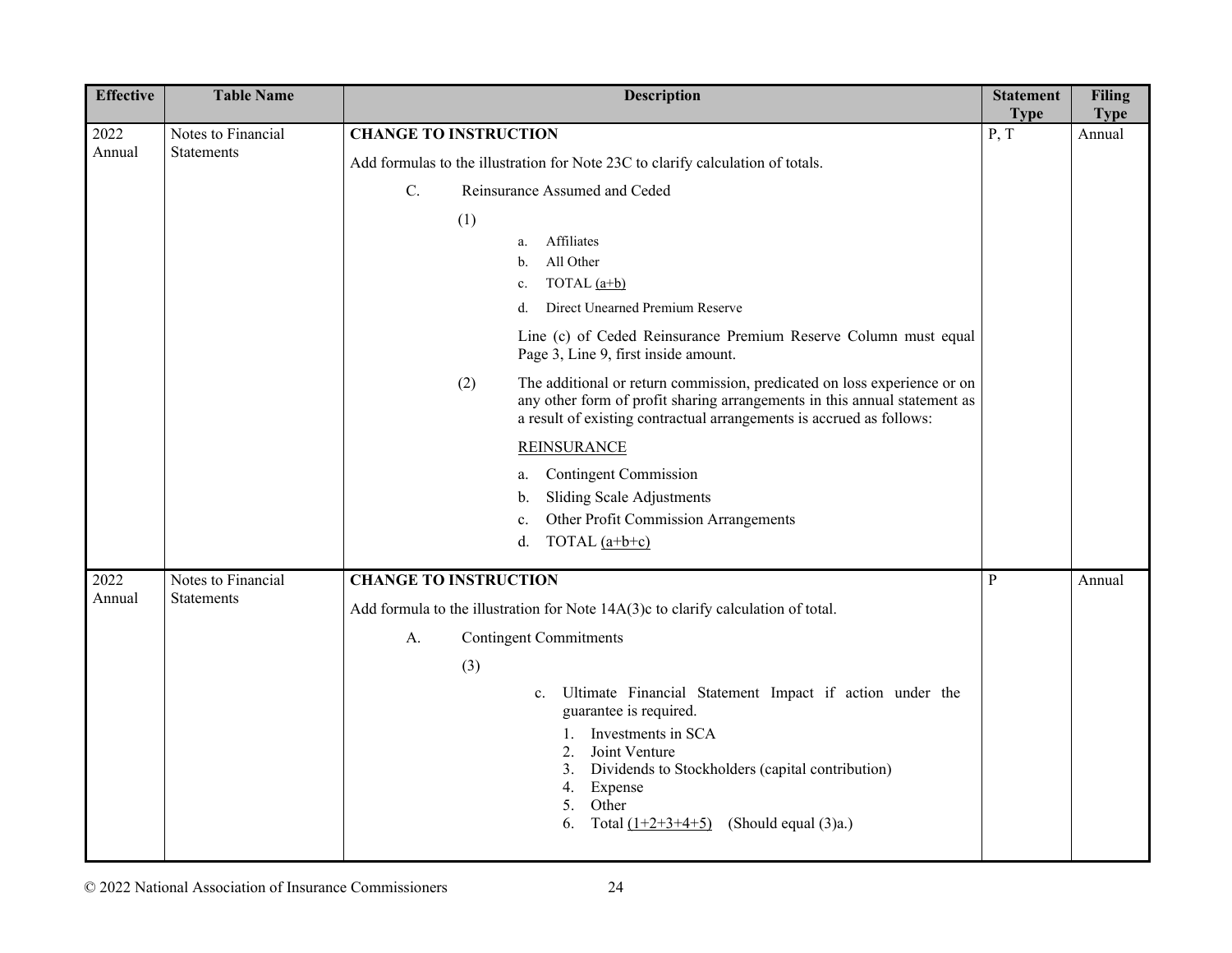| <b>Effective</b> | <b>Table Name</b>  | <b>Description</b>                                                                   | <b>Statement</b><br><b>Type</b> | <b>Filing</b><br><b>Type</b> |
|------------------|--------------------|--------------------------------------------------------------------------------------|---------------------------------|------------------------------|
| 2022             | Notes to Financial | <b>CHANGE TO INSTRUCTION</b>                                                         | $\mathbf{P}$                    | Annual                       |
| Annual           | Statements         | Add formulas to the illustration for Note $23F(1)$ to clarify calculation of totals. |                                 |                              |
|                  |                    |                                                                                      |                                 |                              |
|                  |                    | ${\bf F}.$<br>Retroactive Reinsurance                                                |                                 |                              |
|                  |                    | (1)                                                                                  |                                 |                              |
|                  |                    | Reserves Transferred:<br>a.                                                          |                                 |                              |
|                  |                    | <b>Initial Reserves</b><br>1.                                                        |                                 |                              |
|                  |                    | Adjustments - Prior Year(s)<br>2.                                                    |                                 |                              |
|                  |                    | Adjustments - Current Year<br>3.                                                     |                                 |                              |
|                  |                    | Current Total $(1+2+3)$<br>4.                                                        |                                 |                              |
|                  |                    | Consideration Paid or Received:<br>$\mathbf{b}$ .                                    |                                 |                              |
|                  |                    | <b>Initial Consideration</b>                                                         |                                 |                              |
|                  |                    | Adjustments - Prior Year(s)<br>2.                                                    |                                 |                              |
|                  |                    | Adjustments - Current Year<br>3.                                                     |                                 |                              |
|                  |                    | Current Total $(1+2+3)$<br>4.                                                        |                                 |                              |
|                  |                    | Paid Losses Reimbursed or Recovered:<br>$c_{\cdot}$                                  |                                 |                              |
|                  |                    | Prior Year(s)<br>1.                                                                  |                                 |                              |
|                  |                    | Current Year<br>2.                                                                   |                                 |                              |
|                  |                    | Current Total $(1+2)$<br>3.                                                          |                                 |                              |
|                  |                    | Special Surplus from Retroactive Reinsurance:<br>d.                                  |                                 |                              |
|                  |                    | Initial Surplus Gain or Loss<br>1.                                                   |                                 |                              |
|                  |                    | Adjustments - Prior Year(s)<br>2.                                                    |                                 |                              |
|                  |                    | Adjustments - Current Year<br>3.                                                     |                                 |                              |
|                  |                    | <b>Current Year Restricted Surplus</b><br>4.                                         |                                 |                              |
|                  |                    | Cumulative Total Transferred to Unassigned Funds $(1+2+3+4)$<br>5.                   |                                 |                              |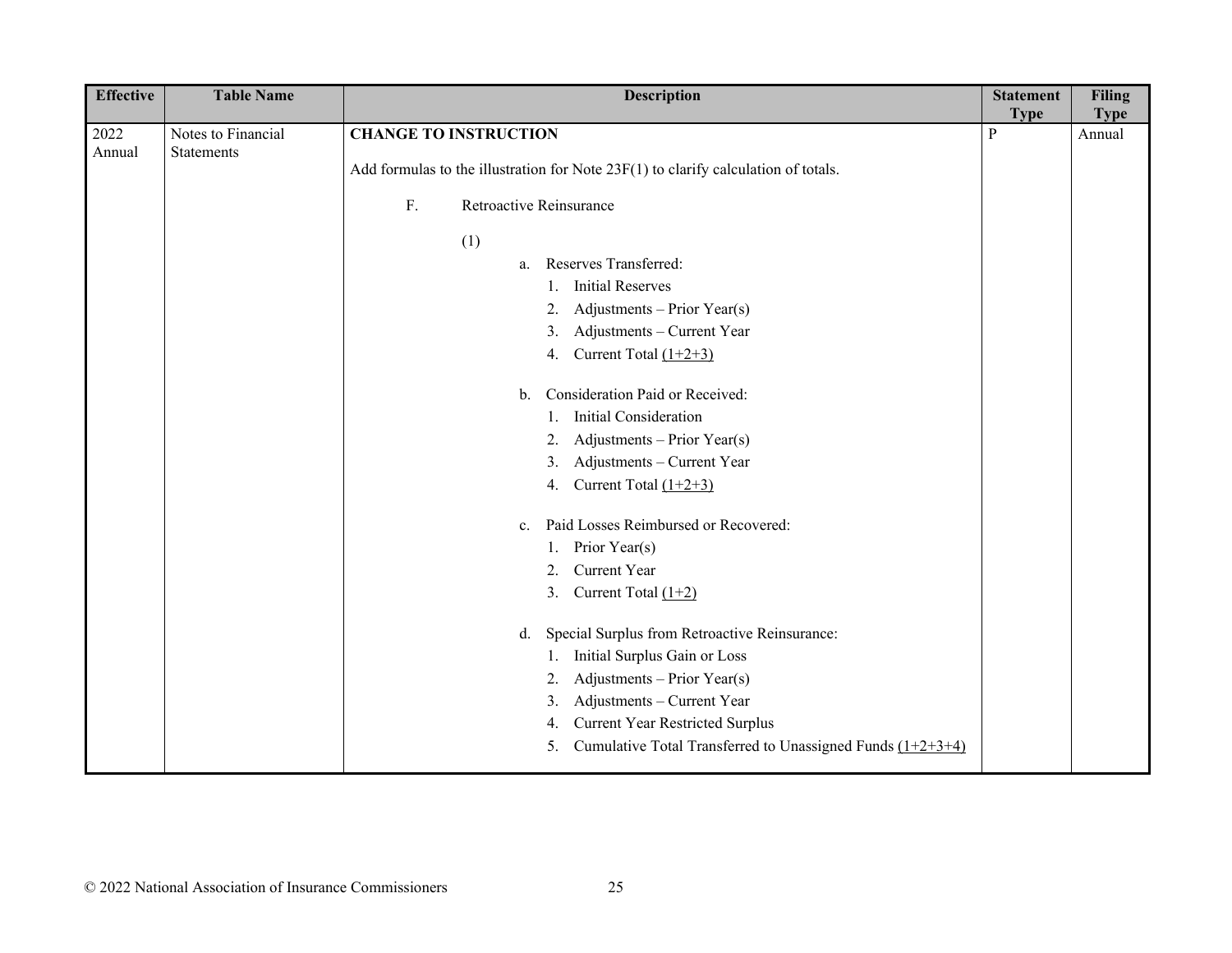| <b>Effective</b> | <b>Table Name</b>                       | <b>Description</b>                                                                     | <b>Statement</b> | <b>Filing</b> |
|------------------|-----------------------------------------|----------------------------------------------------------------------------------------|------------------|---------------|
|                  |                                         |                                                                                        | <b>Type</b>      | <b>Type</b>   |
| 2022<br>Annual   | Notes to Financial<br><b>Statements</b> | <b>CHANGE TO INSTRUCTION</b>                                                           | P                | Annual        |
|                  |                                         | Add formula to the illustration for Note 32A to clarify calculation of total.          |                  |               |
|                  |                                         | <b>Tabular Discount</b><br>A.                                                          |                  |               |
|                  |                                         |                                                                                        |                  |               |
|                  |                                         | Schedule P Lines of Business                                                           |                  |               |
|                  |                                         | Homeowners/Farmowners<br>1.                                                            |                  |               |
|                  |                                         | 2.<br>Private Passenger Auto Liability/Medical                                         |                  |               |
|                  |                                         | Commercial Auto/Truck Liability/Medical<br>3.                                          |                  |               |
|                  |                                         | 4.<br>Workers' Compensation                                                            |                  |               |
|                  |                                         | 5.<br>Commercial Multiple Peril                                                        |                  |               |
|                  |                                         | 6.<br>Medical Professional Liability - occurrence                                      |                  |               |
|                  |                                         | 7.<br>Medical Professional Liability - claims-made                                     |                  |               |
|                  |                                         | 8.<br>Special Liability                                                                |                  |               |
|                  |                                         | 9.<br>Other Liability - occurrence                                                     |                  |               |
|                  |                                         | Other Liability - claims-made<br>10.                                                   |                  |               |
|                  |                                         | <b>Special Property</b><br>11.                                                         |                  |               |
|                  |                                         | 12.<br>Auto Physical Damage                                                            |                  |               |
|                  |                                         | Fidelity, Surety<br>13.                                                                |                  |               |
|                  |                                         | Other (including Credit, Accident & Health)<br>14.                                     |                  |               |
|                  |                                         | 15.<br>International                                                                   |                  |               |
|                  |                                         | Reinsurance Nonproportional Assumed Property<br>16.                                    |                  |               |
|                  |                                         | Reinsurance Nonproportional Assumed Liability<br>17.                                   |                  |               |
|                  |                                         | 18.<br>Reinsurance Nonproportional Assumed Financial Lines                             |                  |               |
|                  |                                         | Products Liability - occurrence<br>19.                                                 |                  |               |
|                  |                                         | Products Liability - claims-made<br>20.                                                |                  |               |
|                  |                                         | Financial Guaranty/Mortgage Guaranty<br>21.                                            |                  |               |
|                  |                                         | 22.<br>Warranty                                                                        |                  |               |
|                  |                                         | Total (Sum of Lines 1 through 22)<br>23.                                               |                  |               |
|                  |                                         | Must exclude medical loss reserves and all loss adjustment expense reserves.<br>$\ast$ |                  |               |
|                  |                                         |                                                                                        |                  |               |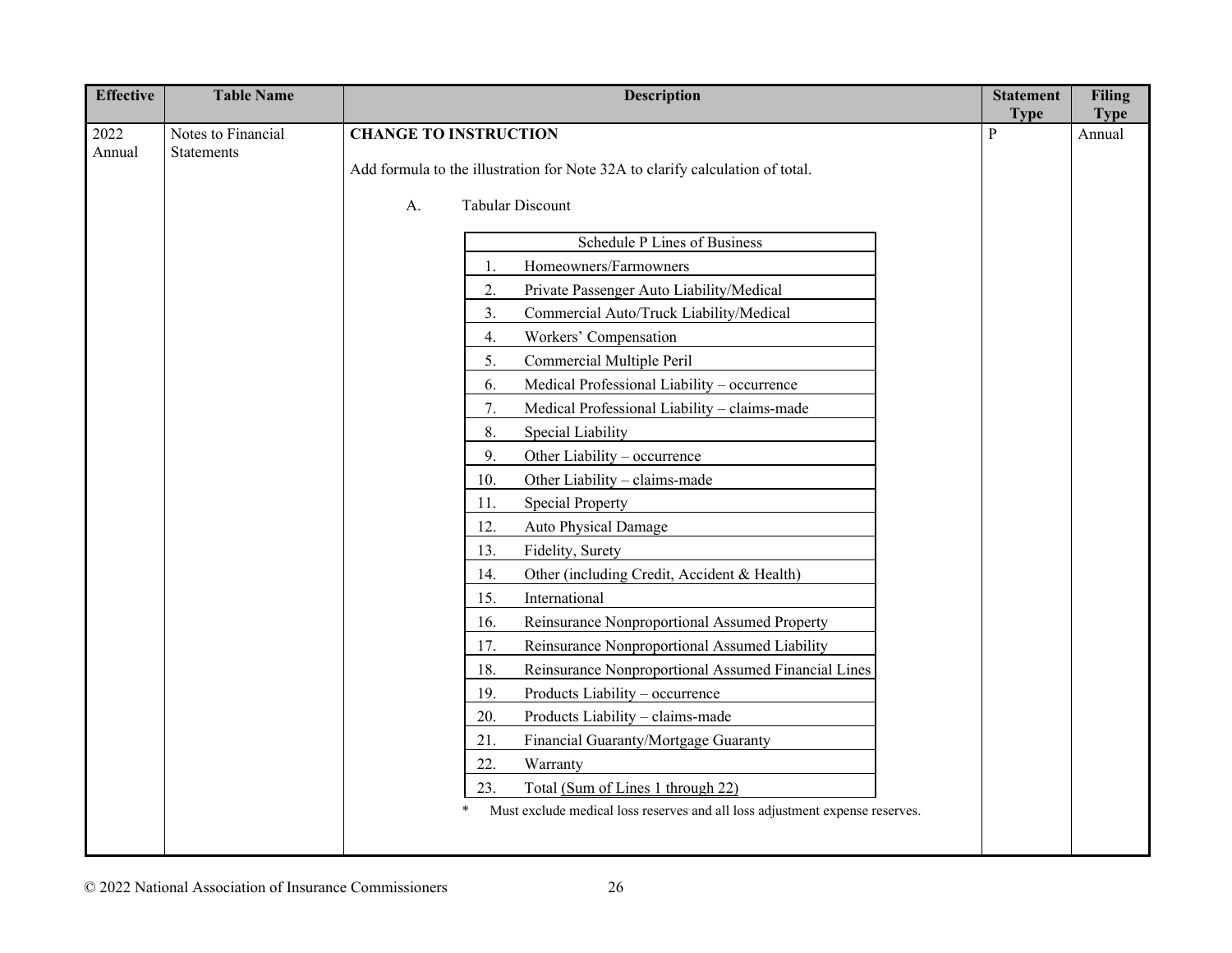| <b>Effective</b> | <b>Table Name</b>                       | <b>Description</b>                                                                                                                                                    | <b>Statement</b> | <b>Filing</b> |
|------------------|-----------------------------------------|-----------------------------------------------------------------------------------------------------------------------------------------------------------------------|------------------|---------------|
|                  |                                         |                                                                                                                                                                       | <b>Type</b>      | <b>Type</b>   |
| 2022<br>Annual   | Notes to Financial<br><b>Statements</b> | <b>CHANGE TO INSTRUCTION</b>                                                                                                                                          | P                | Annual        |
|                  |                                         | Add formula to the illustration for Note 32B to clarify calculation of total.                                                                                         |                  |               |
|                  |                                         | Nontabular Discount<br><b>B.</b>                                                                                                                                      |                  |               |
|                  |                                         | Homeowners/Farm owners                                                                                                                                                |                  |               |
|                  |                                         | Private Passenger Auto Liability/Medical<br>2.                                                                                                                        |                  |               |
|                  |                                         | Commercial Auto/Truck Liability/Medical<br>3.                                                                                                                         |                  |               |
|                  |                                         | Workers' Compensation<br>4.                                                                                                                                           |                  |               |
|                  |                                         | Commercial Multiple Peril<br>5.                                                                                                                                       |                  |               |
|                  |                                         | Medical Professional Liability - occurrence<br>6.                                                                                                                     |                  |               |
|                  |                                         | Medical Professional Liability - claims-made<br>7.                                                                                                                    |                  |               |
|                  |                                         | Special Liability<br>8.                                                                                                                                               |                  |               |
|                  |                                         | 9.<br>Other Liability - occurrence                                                                                                                                    |                  |               |
|                  |                                         | 10. Other Liability - claims-made                                                                                                                                     |                  |               |
|                  |                                         | <b>Special Property</b><br>11.                                                                                                                                        |                  |               |
|                  |                                         | Auto Physical Damage<br>12.                                                                                                                                           |                  |               |
|                  |                                         | Fidelity, Surety<br>13.                                                                                                                                               |                  |               |
|                  |                                         | Other (including Credit, Accident & Health)<br>14.                                                                                                                    |                  |               |
|                  |                                         | International<br>15.                                                                                                                                                  |                  |               |
|                  |                                         | Reinsurance Nonproportional Assumed Property<br>16.                                                                                                                   |                  |               |
|                  |                                         | Reinsurance Nonproportional Assumed Liability<br>17.                                                                                                                  |                  |               |
|                  |                                         | Reinsurance Nonproportional Assumed Financial Lines<br>18.                                                                                                            |                  |               |
|                  |                                         | 19. Products Liability – occurrence                                                                                                                                   |                  |               |
|                  |                                         | Products Liability - claims-made<br>20.                                                                                                                               |                  |               |
|                  |                                         | Financial Guaranty/Mortgage Guaranty<br>21.                                                                                                                           |                  |               |
|                  |                                         | 22.<br>Warranty                                                                                                                                                       |                  |               |
|                  |                                         | 23. Total (Sum of Lines 1 through 22)                                                                                                                                 |                  |               |
|                  |                                         | Columns in the table above should include medical loss reserves and all loss adjustment expense<br>reserves, whether reported as tabular or nontabular in Schedule P. |                  |               |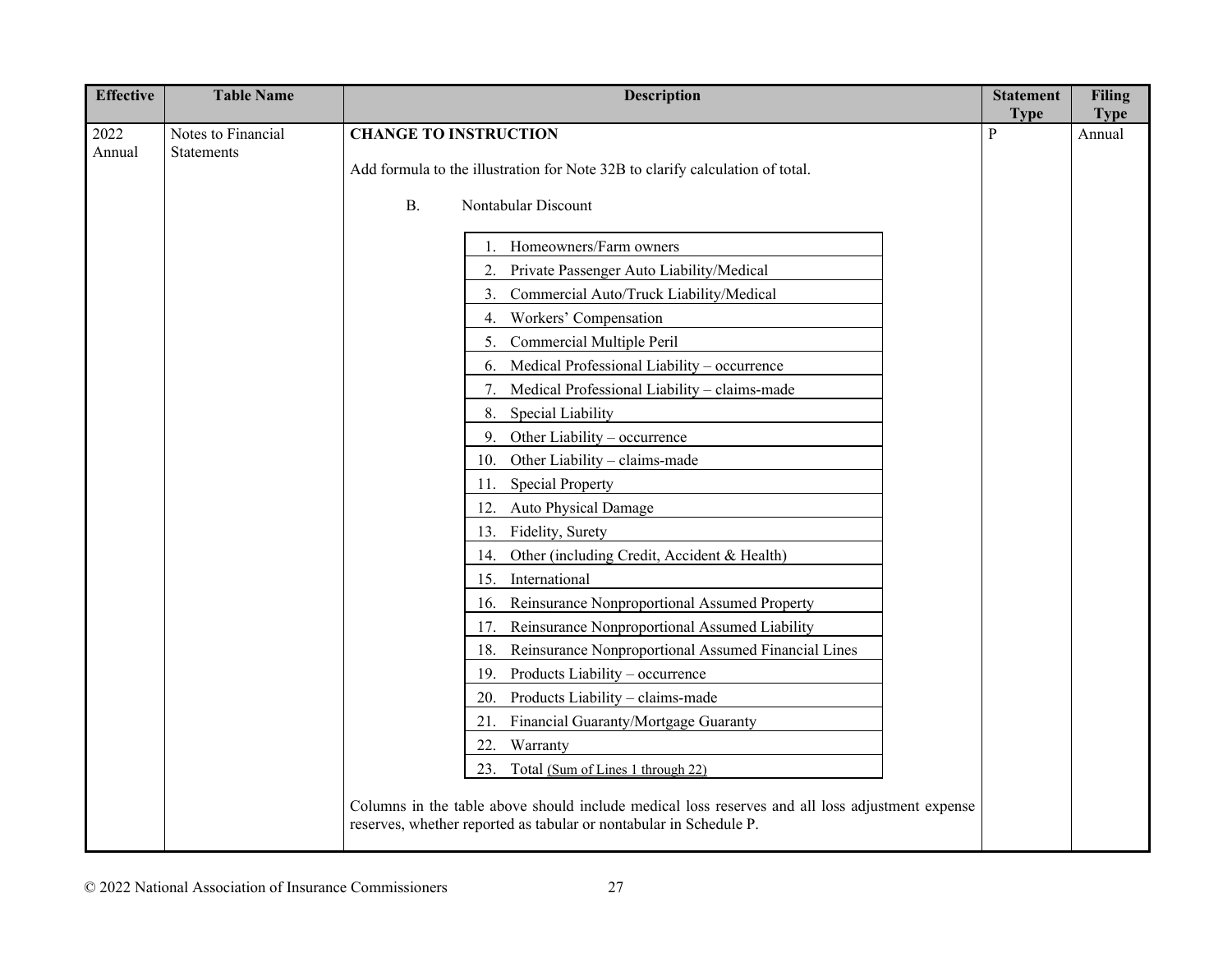| <b>Effective</b> | <b>Table Name</b>                | <b>Description</b>                                                                                              | <b>Statement</b><br><b>Type</b> | <b>Filing</b><br><b>Type</b> |
|------------------|----------------------------------|-----------------------------------------------------------------------------------------------------------------|---------------------------------|------------------------------|
| 2022<br>Annual   | Notes to Financial<br>Statements | <b>CHANGE TO INSTRUCTION</b><br>Add formulas to the illustration for Note 33A to clarify calculation of totals. | $\mathbf{P}$                    | Annual                       |
|                  |                                  | A.                                                                                                              |                                 |                              |
|                  |                                  | Direct-<br>(1)                                                                                                  |                                 |                              |
|                  |                                  | Beginning reserves:<br>a.                                                                                       |                                 |                              |
|                  |                                  | Incurred losses and loss adjustment expense:<br>b.                                                              |                                 |                              |
|                  |                                  | Calendar year payments for losses and loss adjustment expenses:<br>c.                                           |                                 |                              |
|                  |                                  | Ending reserves $(a+b-c)$ :<br>d.                                                                               |                                 |                              |
|                  |                                  | Assumed Reinsurance-<br>(2)                                                                                     |                                 |                              |
|                  |                                  | Beginning reserves:<br>a.                                                                                       |                                 |                              |
|                  |                                  | Incurred losses and loss adjustment expense:<br>b.                                                              |                                 |                              |
|                  |                                  | Calendar year payments for losses and loss adjustment expenses:<br>c.                                           |                                 |                              |
|                  |                                  | Ending reserves $(a+b-c)$ :<br>d.                                                                               |                                 |                              |
|                  |                                  | Net of Ceded Reinsurance -<br>(3)                                                                               |                                 |                              |
|                  |                                  | Beginning reserves:<br>a.                                                                                       |                                 |                              |
|                  |                                  | Incurred losses and loss adjustment expense:<br>b.                                                              |                                 |                              |
|                  |                                  | Calendar year payments for losses and loss adjustment expenses:<br>c.                                           |                                 |                              |
|                  |                                  | Ending reserves $(a+b-c)$ :<br>d.                                                                               |                                 |                              |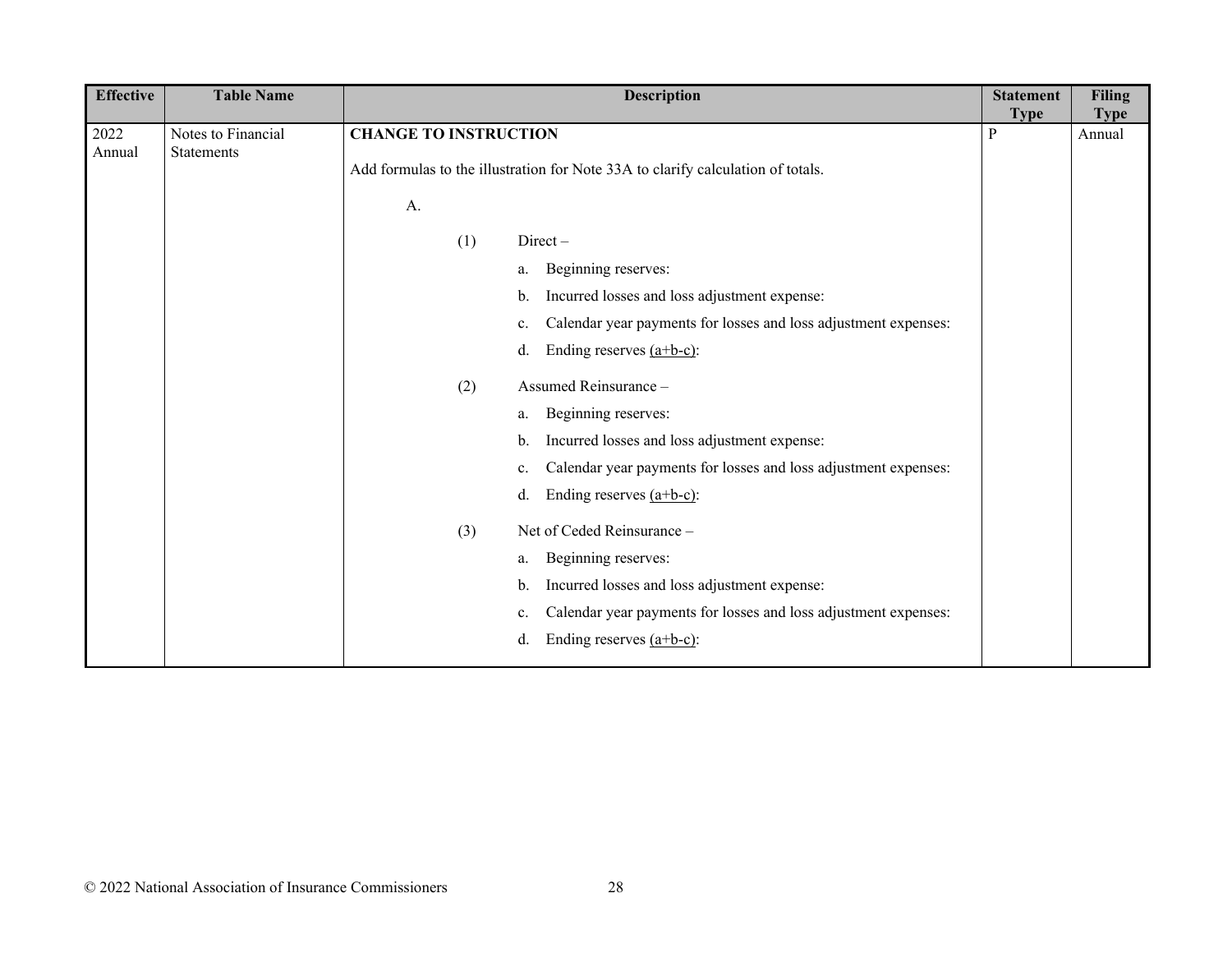| <b>Effective</b> | <b>Table Name</b>                       | <b>Description</b>                                                                                              | <b>Statement</b><br><b>Type</b> | <b>Filing</b><br><b>Type</b> |
|------------------|-----------------------------------------|-----------------------------------------------------------------------------------------------------------------|---------------------------------|------------------------------|
| 2022<br>Annual   | Notes to Financial<br><b>Statements</b> | <b>CHANGE TO INSTRUCTION</b><br>Add formulas to the illustration for Note 33D to clarify calculation of totals. | P                               | Annual                       |
|                  |                                         | D.                                                                                                              |                                 |                              |
|                  |                                         | (1)<br>$Direct -$                                                                                               |                                 |                              |
|                  |                                         | Beginning reserves:<br>a.                                                                                       |                                 |                              |
|                  |                                         | Incurred losses and loss adjustment expense:<br>b.                                                              |                                 |                              |
|                  |                                         | Calendar year payments for losses and loss adjustment expenses:<br>c.                                           |                                 |                              |
|                  |                                         | Ending reserves $(a+b-c)$ :<br>d.                                                                               |                                 |                              |
|                  |                                         | Assumed Reinsurance-<br>(2)                                                                                     |                                 |                              |
|                  |                                         | Beginning reserves:<br>a.                                                                                       |                                 |                              |
|                  |                                         | Incurred losses and loss adjustment expense:<br>b.                                                              |                                 |                              |
|                  |                                         | Calendar year payments for losses and loss adjustment expenses:<br>c.                                           |                                 |                              |
|                  |                                         | Ending reserves $(a+b-c)$ :<br>d.                                                                               |                                 |                              |
|                  |                                         | Net of Ceded Reinsurance -<br>(3)                                                                               |                                 |                              |
|                  |                                         | Beginning reserves:<br>a.                                                                                       |                                 |                              |
|                  |                                         | Incurred losses and loss adjustment expense:<br>b.                                                              |                                 |                              |
|                  |                                         | Calendar year payments for losses and loss adjustment expenses:<br>c.                                           |                                 |                              |
|                  |                                         | Ending reserves $(a+b-c)$ :<br>d.                                                                               |                                 |                              |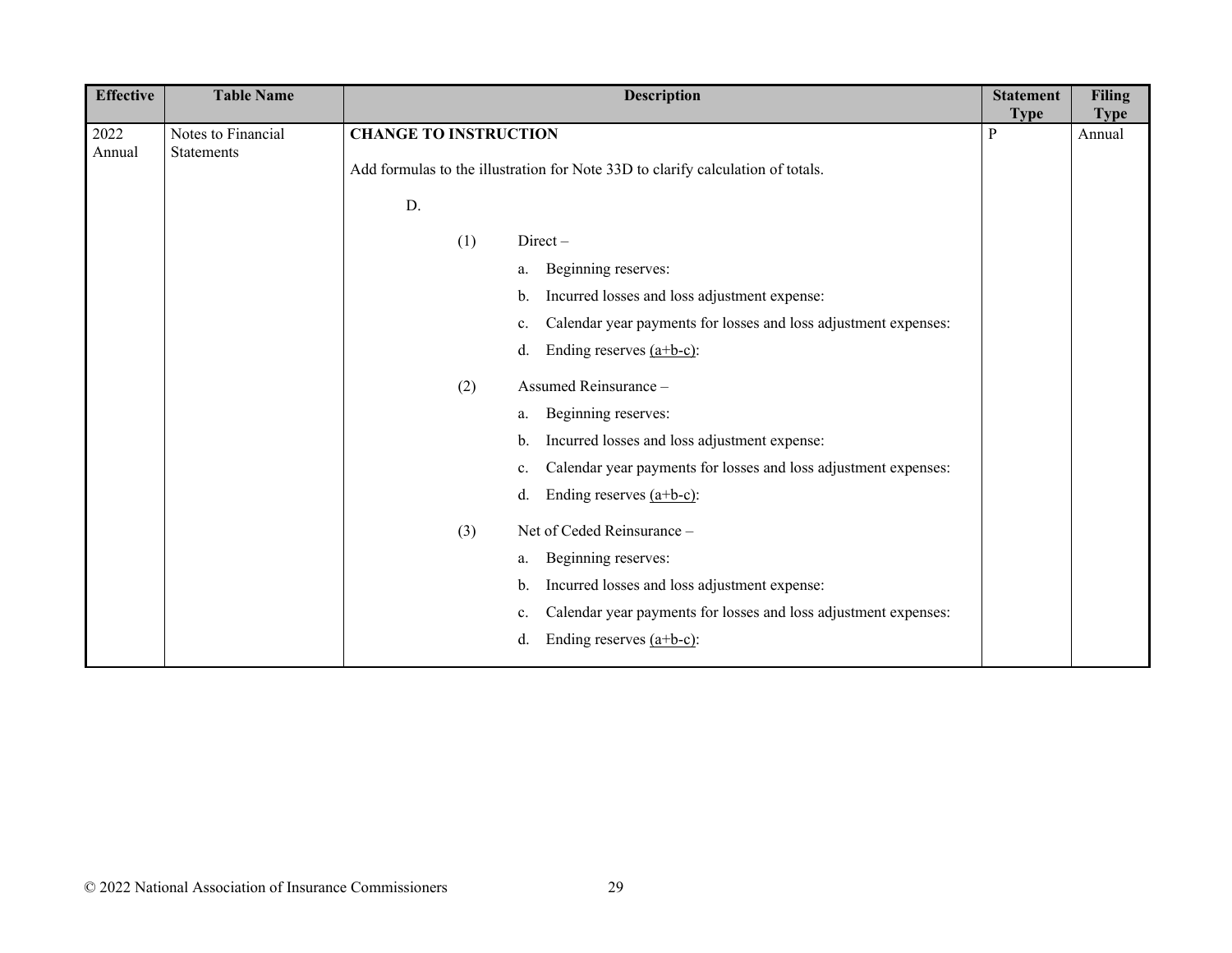| <b>Table Name</b> | <b>Description</b>                                                                                                                                                                                                                                                                                                        | <b>Statement</b>             | <b>Filing</b>         |
|-------------------|---------------------------------------------------------------------------------------------------------------------------------------------------------------------------------------------------------------------------------------------------------------------------------------------------------------------------|------------------------------|-----------------------|
|                   |                                                                                                                                                                                                                                                                                                                           |                              | <b>Type</b><br>Annual |
|                   |                                                                                                                                                                                                                                                                                                                           |                              |                       |
|                   | Add formulas to the illustration for Note 36A(1)c and 36A(3)b to clarify calculation of totals.                                                                                                                                                                                                                           |                              |                       |
|                   | A.                                                                                                                                                                                                                                                                                                                        |                              |                       |
|                   | Financial guarantee insurance contracts where premiums are received as<br>(1)<br>installment payments over the period of the contract, rather than at inception:                                                                                                                                                          |                              |                       |
|                   | Roll forward of the expected future premiums (undiscounted), including:<br>c.                                                                                                                                                                                                                                             |                              |                       |
|                   | Expected future premiums – Beginning of Year<br>Less - Premium payments received for existing installment contracts<br>2.<br>Add – Expected premium payments for new installment contracts<br>3.<br>Adjustments to the expected future premium payments<br>4.<br>Expected future premiums – End of Year $(1-2+3+4)$<br>5. |                              |                       |
|                   | (3)<br>Claim liability:                                                                                                                                                                                                                                                                                                   |                              |                       |
|                   | Significant components of the change in the claim liability for the period<br>b.                                                                                                                                                                                                                                          |                              |                       |
|                   | Components<br>Accretion of the discount<br>(1)<br>Changes in timing<br>(2)<br>New reserves for defaults of insured contracts<br>(3)<br>Change in deficiency reserves<br>(4)<br>Change in incurred but not reported claims<br>(5)<br>Total $(1+2+3+4+5)$<br>(6)                                                            |                              |                       |
|                   | Notes to Financial<br><b>Statements</b>                                                                                                                                                                                                                                                                                   | <b>CHANGE TO INSTRUCTION</b> | <b>Type</b><br>P      |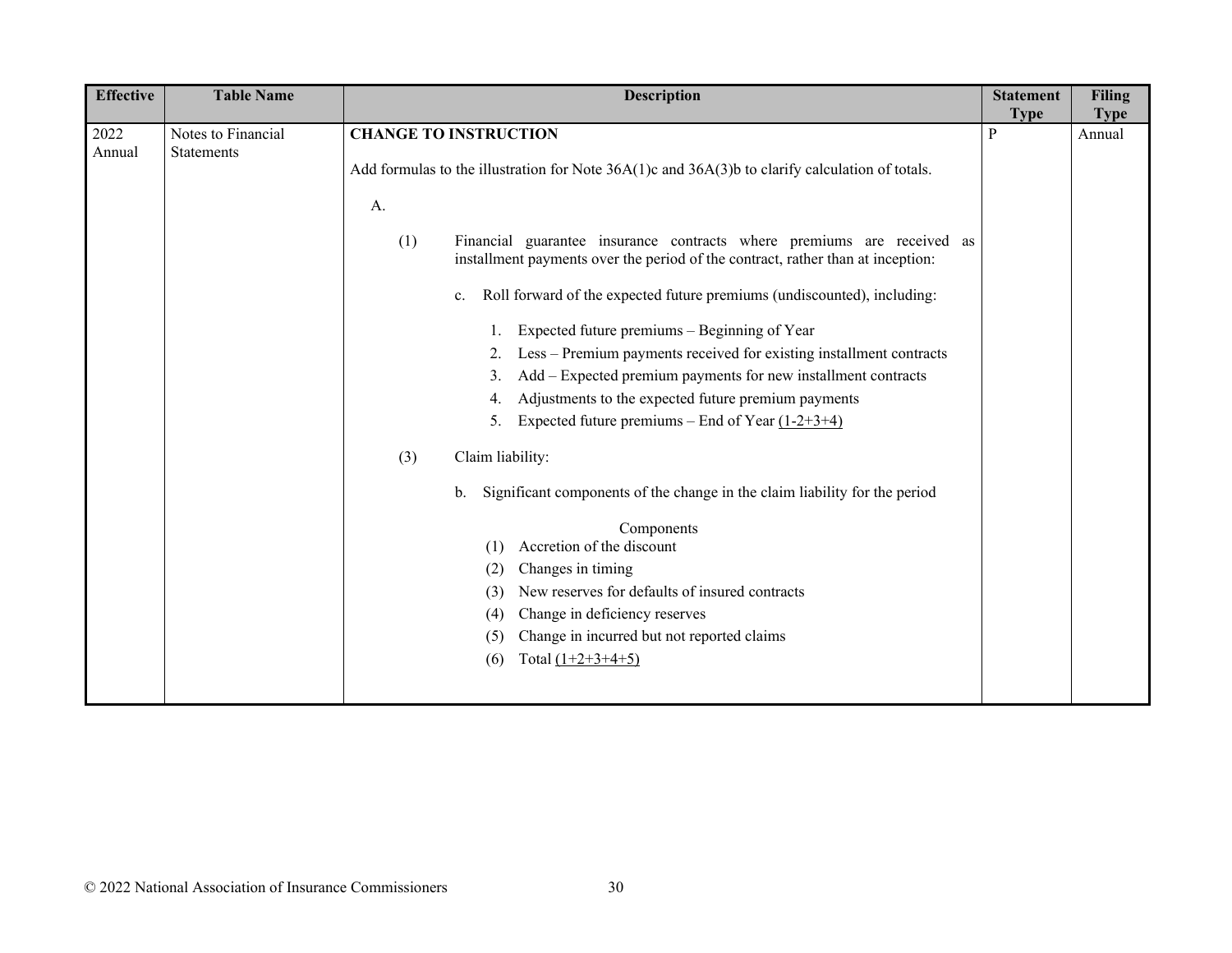| <b>Effective</b> | <b>Table Name</b>                | <b>Description</b>                                                              | <b>Statement</b><br><b>Type</b> | <b>Filing</b><br><b>Type</b> |
|------------------|----------------------------------|---------------------------------------------------------------------------------|---------------------------------|------------------------------|
| 2022<br>Annual   | Notes to Financial<br>Statements | <b>CHANGE TO INSTRUCTION</b>                                                    | $\mathbf{P}$                    | Annual                       |
|                  |                                  | Add formulas to the illustration for Note 36B to clarify calculation of totals. |                                 |                              |
|                  |                                  | Schedule of insured financial obligations at the end of the period<br><b>B.</b> |                                 |                              |
|                  |                                  | Number of policies<br>1.                                                        |                                 |                              |
|                  |                                  | 2. Remaining weighted-average contract<br>period (in years)                     |                                 |                              |
|                  |                                  | Insured contractual payments outstanding:                                       |                                 |                              |
|                  |                                  | 3a. Principal<br>3b. Interest<br>3c. Total $(3a+3b)$                            |                                 |                              |
|                  |                                  | Gross claim liability<br>4.                                                     |                                 |                              |
|                  |                                  | Less:<br>5a. Gross potential recoveries<br>5b. Discount, net                    |                                 |                              |
|                  |                                  | Net claim liability (4-5a-5b)<br>6.                                             |                                 |                              |
|                  |                                  | Unearned premium revenue<br>7.                                                  |                                 |                              |
|                  |                                  | Reinsurance recoverables<br>8.                                                  |                                 |                              |
|                  |                                  |                                                                                 |                                 |                              |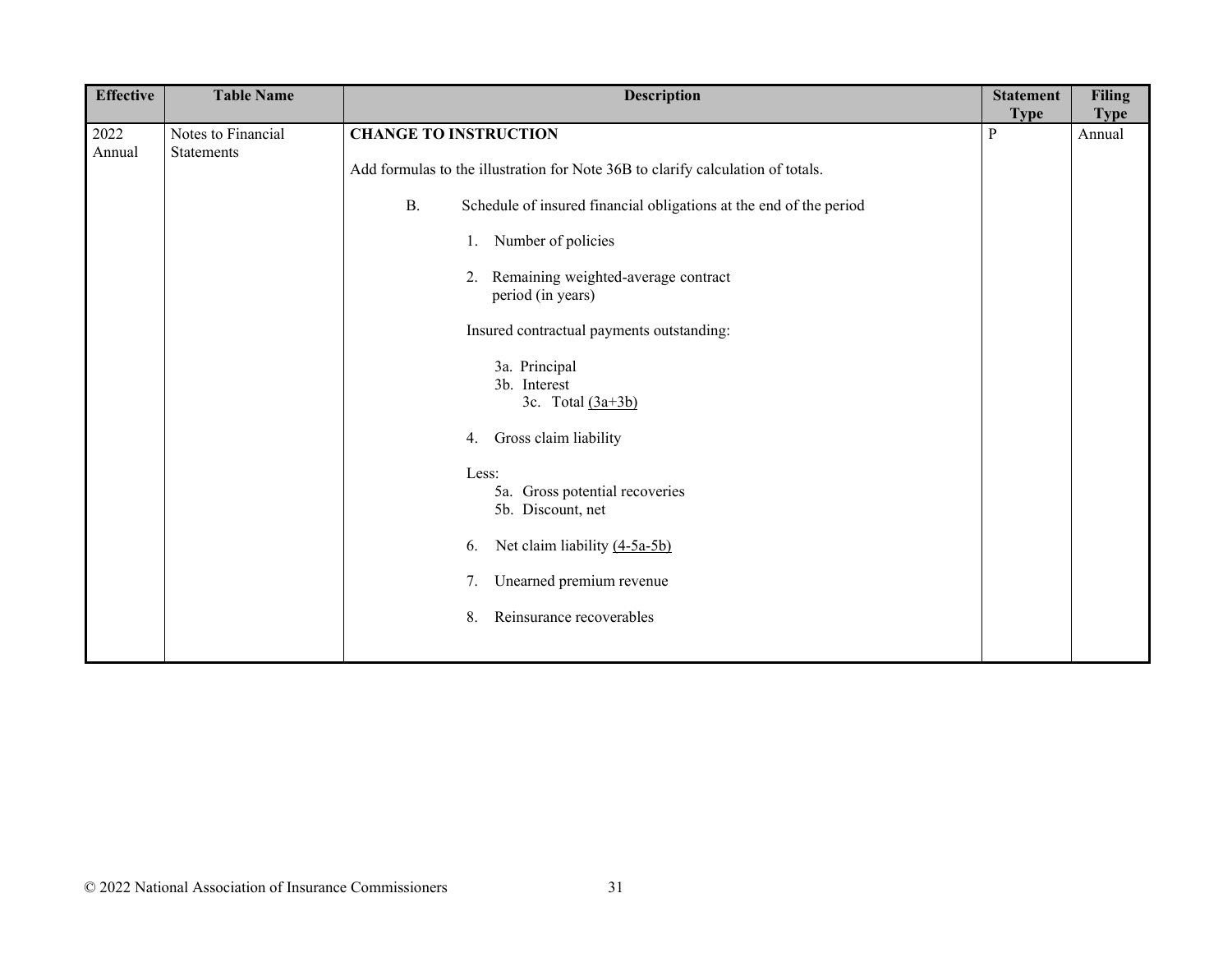| <b>Effective</b> | <b>Table Name</b>         | <b>Description</b>                                                                                                                                                                                                                                                                                                                                                                                                                                                                                                                                                                                                                                                                                                                                                                                                                                                                                                                                                                                                                                                                                                                                                                                                  | <b>Statement</b><br><b>Type</b> | <b>Filing</b><br><b>Type</b> |  |  |  |
|------------------|---------------------------|---------------------------------------------------------------------------------------------------------------------------------------------------------------------------------------------------------------------------------------------------------------------------------------------------------------------------------------------------------------------------------------------------------------------------------------------------------------------------------------------------------------------------------------------------------------------------------------------------------------------------------------------------------------------------------------------------------------------------------------------------------------------------------------------------------------------------------------------------------------------------------------------------------------------------------------------------------------------------------------------------------------------------------------------------------------------------------------------------------------------------------------------------------------------------------------------------------------------|---------------------------------|------------------------------|--|--|--|
|                  | <b>Adopted 05/26/2021</b> |                                                                                                                                                                                                                                                                                                                                                                                                                                                                                                                                                                                                                                                                                                                                                                                                                                                                                                                                                                                                                                                                                                                                                                                                                     |                                 |                              |  |  |  |
| 2022             | Schedule DL, Part 1       | <b>CHANGE TO INSTRUCTION</b><br>Remove the "\$" code for certificates of deposit to be consistent with the change for Schedule D,<br>Part 1 adopted with 2020-35BWG. This change should have been included in original proposal.<br>Column 3<br>Code<br>Enter "*" in this column for all SVO Identified Funds designated for<br>systematic value.<br>Enter " $\hat{w}$ " in this column for all Principal STRIP Bonds or other zero coupon<br>bonds.<br>Enter "\$" in this column for Certificates of Deposit under the FDIC limit.<br>Enter " $\&$ " in this column for To Be Announced (TBA) securities.<br>If assets are not under the exclusive control of the company as shown in the<br>General Interrogatories, they are to be identified by placing one of the codes<br>(identified in the Investment Schedules General Instructions) in this<br>column.<br>If the security is an SVO Identified Fund designated for systematic value,<br>Principal STRIP bond or other zero coupon bond, certificates of deposit<br>under the FDIC limit or a To Be Announced (TBA) security and is not under<br>the exclusive control of the company, the "*", " $\mathbb{Q}$ ", " $\mathbb{S}^{\bullet}$ " or "&" should | H, L/F,<br>P/C, T               | Quarterly                    |  |  |  |
|                  |                           | appear first, immediately followed by the appropriate code (identified in the<br><b>Investment Schedules General Instructions</b> ).                                                                                                                                                                                                                                                                                                                                                                                                                                                                                                                                                                                                                                                                                                                                                                                                                                                                                                                                                                                                                                                                                |                                 |                              |  |  |  |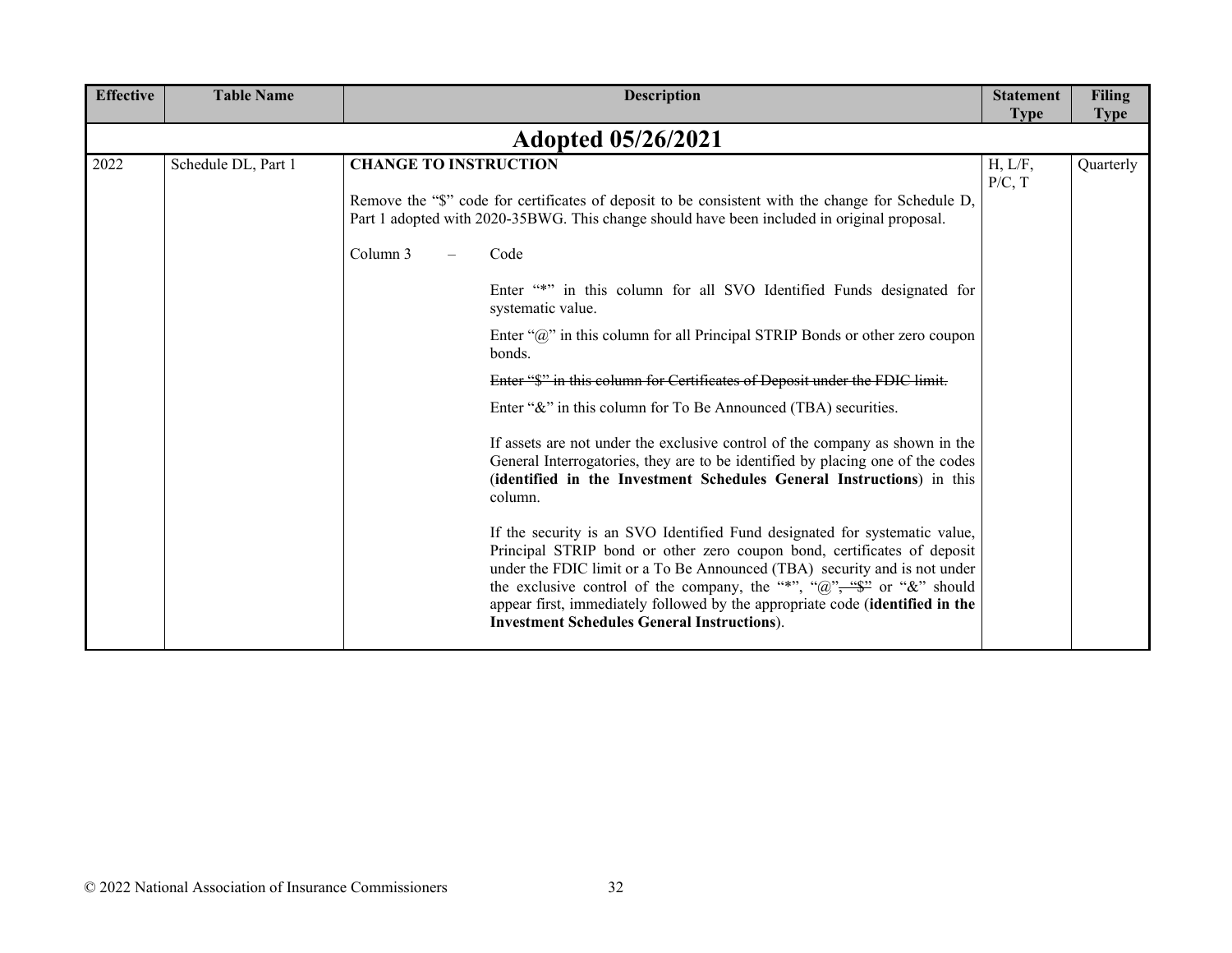| <b>Effective</b> | <b>Table Name</b>   | <b>Description</b>           |                                                                                                                                                                                                                                                                                                                                                                                                                                                             | <b>Statement</b><br><b>Type</b> | <b>Filing</b><br><b>Type</b> |
|------------------|---------------------|------------------------------|-------------------------------------------------------------------------------------------------------------------------------------------------------------------------------------------------------------------------------------------------------------------------------------------------------------------------------------------------------------------------------------------------------------------------------------------------------------|---------------------------------|------------------------------|
| 2022             | Schedule DL, Part 2 | <b>CHANGE TO INSTRUCTION</b> | Remove the "\$" code for certificates of deposit to be consistent with the change for Schedule D,                                                                                                                                                                                                                                                                                                                                                           | H, L/F,<br>P/C, T               | Quarterly                    |
|                  |                     |                              | Part 1 adopted with 2020-35BWG. This change should have been included in original proposal.                                                                                                                                                                                                                                                                                                                                                                 |                                 |                              |
|                  |                     | Column 3                     | Code                                                                                                                                                                                                                                                                                                                                                                                                                                                        |                                 |                              |
|                  |                     |                              | Enter "*" in this column for all SVO Identified Funds designated for<br>systematic value.                                                                                                                                                                                                                                                                                                                                                                   |                                 |                              |
|                  |                     |                              | Enter " $\hat{w}$ " in this column for all Principal STRIP Bonds or other zero coupon<br>bonds.                                                                                                                                                                                                                                                                                                                                                             |                                 |                              |
|                  |                     |                              | Enter "\$" in this column for Certificates of Deposit under the FDIC limit.                                                                                                                                                                                                                                                                                                                                                                                 |                                 |                              |
|                  |                     |                              | Enter "&" in this column for To Be Announced (TBA) securities.                                                                                                                                                                                                                                                                                                                                                                                              |                                 |                              |
|                  |                     |                              | If assets are not under the exclusive control of the company as shown in the<br>General Interrogatories, they are to be identified by placing one of the codes<br>(identified in the Investment Schedules General Instructions) in this<br>column.                                                                                                                                                                                                          |                                 |                              |
|                  |                     |                              | If the security is an SVO Identified Fund designated for systematic value,<br>Principal STRIP bond or other zero coupon bond, certificates of deposit<br>under the FDIC limit or a To Be Announced (TBA) security and is not under<br>the exclusive control of the company, the "*", " $@$ ", " $@$ "" or "&" should<br>appear first, immediately followed by the appropriate code (identified in the<br><b>Investment Schedules General Instructions).</b> |                                 |                              |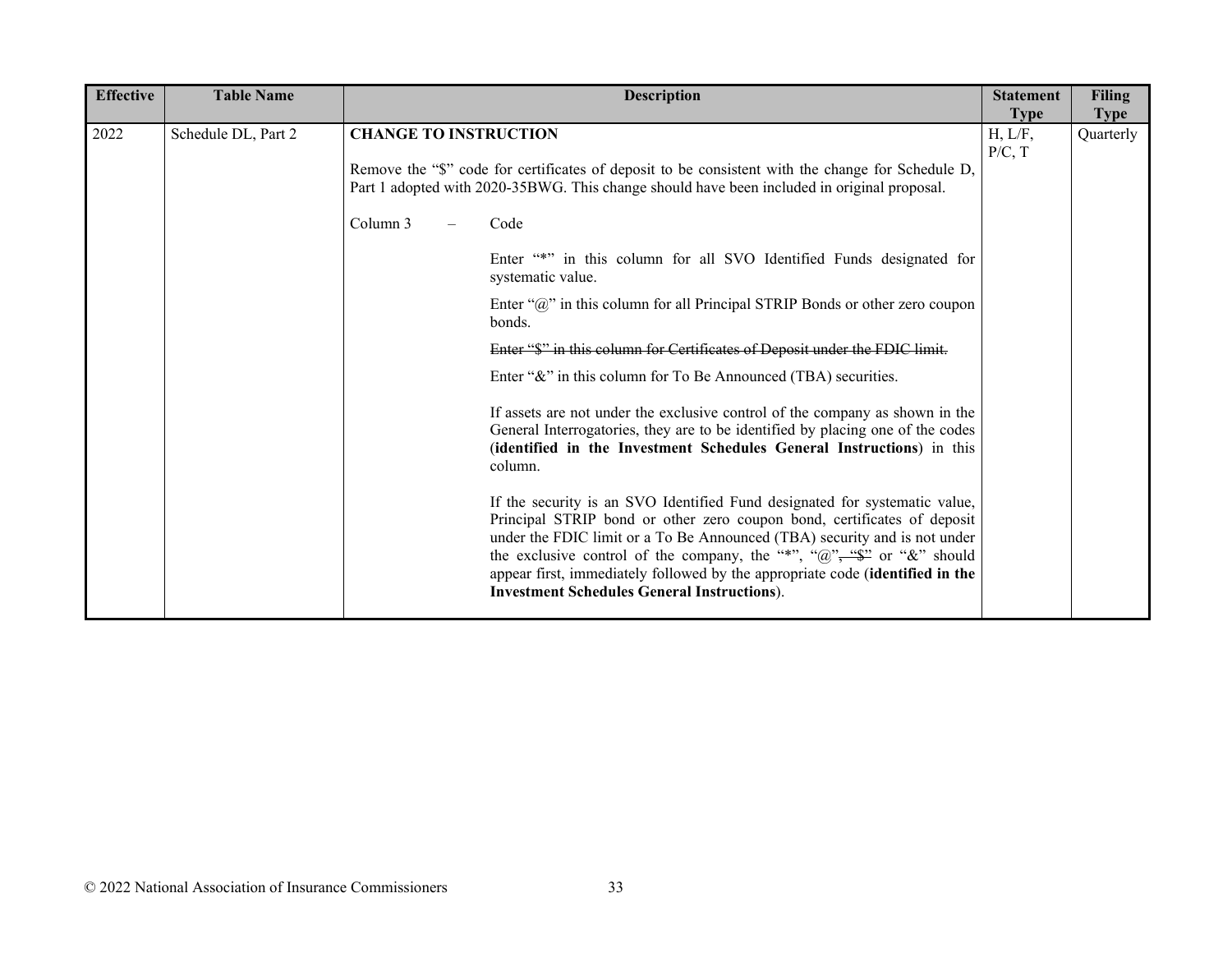| <b>Effective</b> | <b>Table Name</b>   | <b>Description</b>                                                                                                                                                                                                                                                                                                                                                                                                                                                                                                      |                        | <b>Filing</b><br><b>Statement</b> |
|------------------|---------------------|-------------------------------------------------------------------------------------------------------------------------------------------------------------------------------------------------------------------------------------------------------------------------------------------------------------------------------------------------------------------------------------------------------------------------------------------------------------------------------------------------------------------------|------------------------|-----------------------------------|
| 2022             | Schedule DL, Part 1 | <b>CHANGE TO INSTRUCTION</b>                                                                                                                                                                                                                                                                                                                                                                                                                                                                                            | <b>Type</b><br>H, L/F, | <b>Type</b><br>Annual             |
|                  |                     | Remove the "\$" code for certificates of deposit to be consistent with the change for Schedule D,<br>Part 1 adopted with 2020-35BWG. This change should have been included in original proposal.                                                                                                                                                                                                                                                                                                                        | P/C, T                 |                                   |
|                  |                     | Column 3<br>Code                                                                                                                                                                                                                                                                                                                                                                                                                                                                                                        |                        |                                   |
|                  |                     | Enter "*" in this column for all SVO Identified Funds designated for<br>systematic value.                                                                                                                                                                                                                                                                                                                                                                                                                               |                        |                                   |
|                  |                     | Enter " $\hat{a}$ " in this column for all Principal STRIP Bonds or other zero-coupon<br>bonds.                                                                                                                                                                                                                                                                                                                                                                                                                         |                        |                                   |
|                  |                     | Enter "\$" in this column for Certificates of Deposit under the FDIC limit.                                                                                                                                                                                                                                                                                                                                                                                                                                             |                        |                                   |
|                  |                     | Enter "&" in this column for TBA (To Be Announced) securities.                                                                                                                                                                                                                                                                                                                                                                                                                                                          |                        |                                   |
|                  |                     | Enter "/" in this column for all assets that are bifurcated between the<br>insulated separate account filing and the non-insulated separate account<br>filing.                                                                                                                                                                                                                                                                                                                                                          |                        |                                   |
|                  |                     | If assets are not under the exclusive control of the company as shown in the<br>General Interrogatories, they are to be identified by placing one of the codes<br>(identified in the Investment Schedules General Instructions) in this<br>column.                                                                                                                                                                                                                                                                      |                        |                                   |
|                  |                     | If the security is an SVO Identified Fund designated for systematic value,<br>Principal STRIP bond or other zero coupon bond, certificates of deposit<br>under the FDIC limit or a TBA (To Be Announced) security and is not under<br>the exclusive control of the company, the "*", " $\hat{a}$ ", " $\hat{\Phi}$ " or "&" should<br>appear first, immediately followed by the appropriate code (identified in the<br><b>Investment Schedules General Instructions).</b>                                               |                        |                                   |
|                  |                     | <b>Separate Account Filing Only:</b>                                                                                                                                                                                                                                                                                                                                                                                                                                                                                    |                        |                                   |
|                  |                     | If the asset is a bifurcated asset between the insulated separate account<br>filing and the non-insulated separate account filing, the "^" should<br>appear first and may be used simultaneously with the "*", " $\mathcal{D}$ ", " $\mathcal{D}$ " or<br>"&" with the " $\wedge$ " preceding the other characters ("*", " $\omega$ ", " $\omega$ " or "&")<br>depending on the asset being reported, immediately followed by the<br>appropriate code (identified in the Investment Schedules General<br>Instructions). |                        |                                   |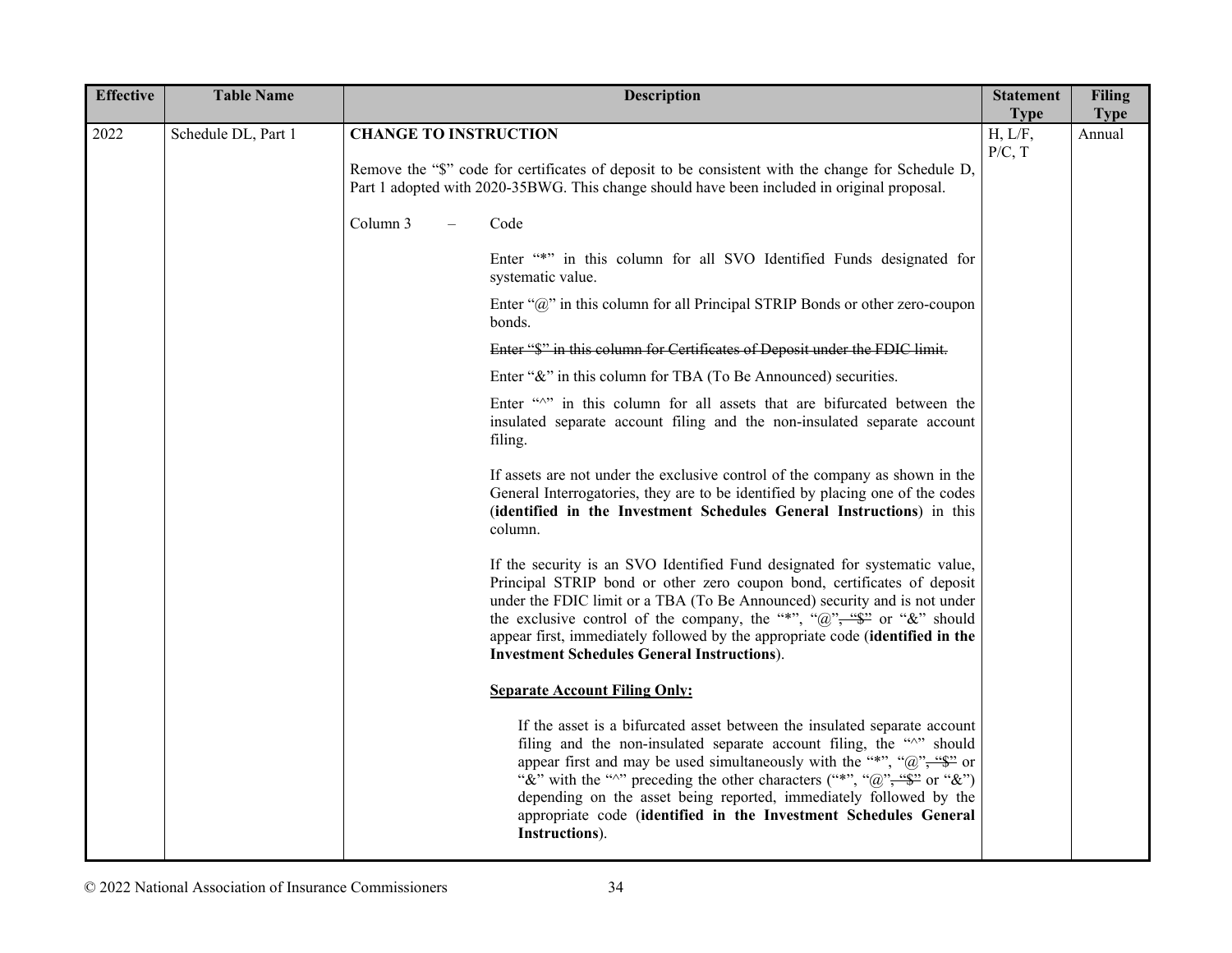| <b>Effective</b> | <b>Table Name</b>   | <b>Description</b>                                                                                                                                                                                                                                                                                                                                                                                                                                                                |                   | <b>Filing</b> |
|------------------|---------------------|-----------------------------------------------------------------------------------------------------------------------------------------------------------------------------------------------------------------------------------------------------------------------------------------------------------------------------------------------------------------------------------------------------------------------------------------------------------------------------------|-------------------|---------------|
|                  |                     |                                                                                                                                                                                                                                                                                                                                                                                                                                                                                   | <b>Type</b>       | <b>Type</b>   |
| 2022             | Schedule DL, Part 2 | <b>CHANGE TO INSTRUCTION</b><br>Remove the "\$" code for certificates of deposit to be consistent with the change for Schedule D,                                                                                                                                                                                                                                                                                                                                                 | H, L/F,<br>P/C, T | Annual        |
|                  |                     | Part 1 adopted with 2020-35BWG. This change should have been included in original proposal.                                                                                                                                                                                                                                                                                                                                                                                       |                   |               |
|                  |                     | Column 3<br>Code                                                                                                                                                                                                                                                                                                                                                                                                                                                                  |                   |               |
|                  |                     | Enter "*" in this column for all SVO Identified Funds designated for<br>systematic value.                                                                                                                                                                                                                                                                                                                                                                                         |                   |               |
|                  |                     | Enter " $@$ " in this column for all Principal STRIP Bonds or other zero-coupon<br>bonds.                                                                                                                                                                                                                                                                                                                                                                                         |                   |               |
|                  |                     | Enter "\$" in this column for Certificates of Deposit under the FDIC limit.                                                                                                                                                                                                                                                                                                                                                                                                       |                   |               |
|                  |                     | Enter "&" in this column for TBA (To Be Announced) securities.                                                                                                                                                                                                                                                                                                                                                                                                                    |                   |               |
|                  |                     | Enter """ in this column for all assets that are bifurcated between the<br>insulated separate account filing and the non-insulated separate account<br>filing.                                                                                                                                                                                                                                                                                                                    |                   |               |
|                  |                     | If assets are not under the exclusive control of the company as shown in the<br>General Interrogatories, they are to be identified by placing one of the codes<br>(identified in the Investment Schedules General Instructions) in this<br>column.                                                                                                                                                                                                                                |                   |               |
|                  |                     | If the security is an SVO Identified Fund designated for systematic value,<br>Principal STRIP bond or other zero coupon bond, certificates of deposit<br>under the FDIC limit or a TBA (To Be Announced) security and is not under<br>the exclusive control of the company, the "*", " $\hat{a}$ ", " $\hat{\Phi}$ " or "&" should<br>appear first, immediately followed by the appropriate code (identified in the<br><b>Investment Schedules General Instructions</b> ).        |                   |               |
|                  |                     | <b>Separate Account Filing Only:</b>                                                                                                                                                                                                                                                                                                                                                                                                                                              |                   |               |
|                  |                     | If the asset is a bifurcated asset between the insulated separate account<br>filing and the non-insulated separate account filing, the "^" should<br>appear first and may be used simultaneously with the "*", " $@$ ", " $@$ "" or<br>"&" with the " $\sim$ " preceding the other characters ("*", "@", "\"" or "&")<br>depending on the asset being reported, immediately followed by the<br>appropriate code (identified in the Investment Schedules General<br>Instructions). |                   |               |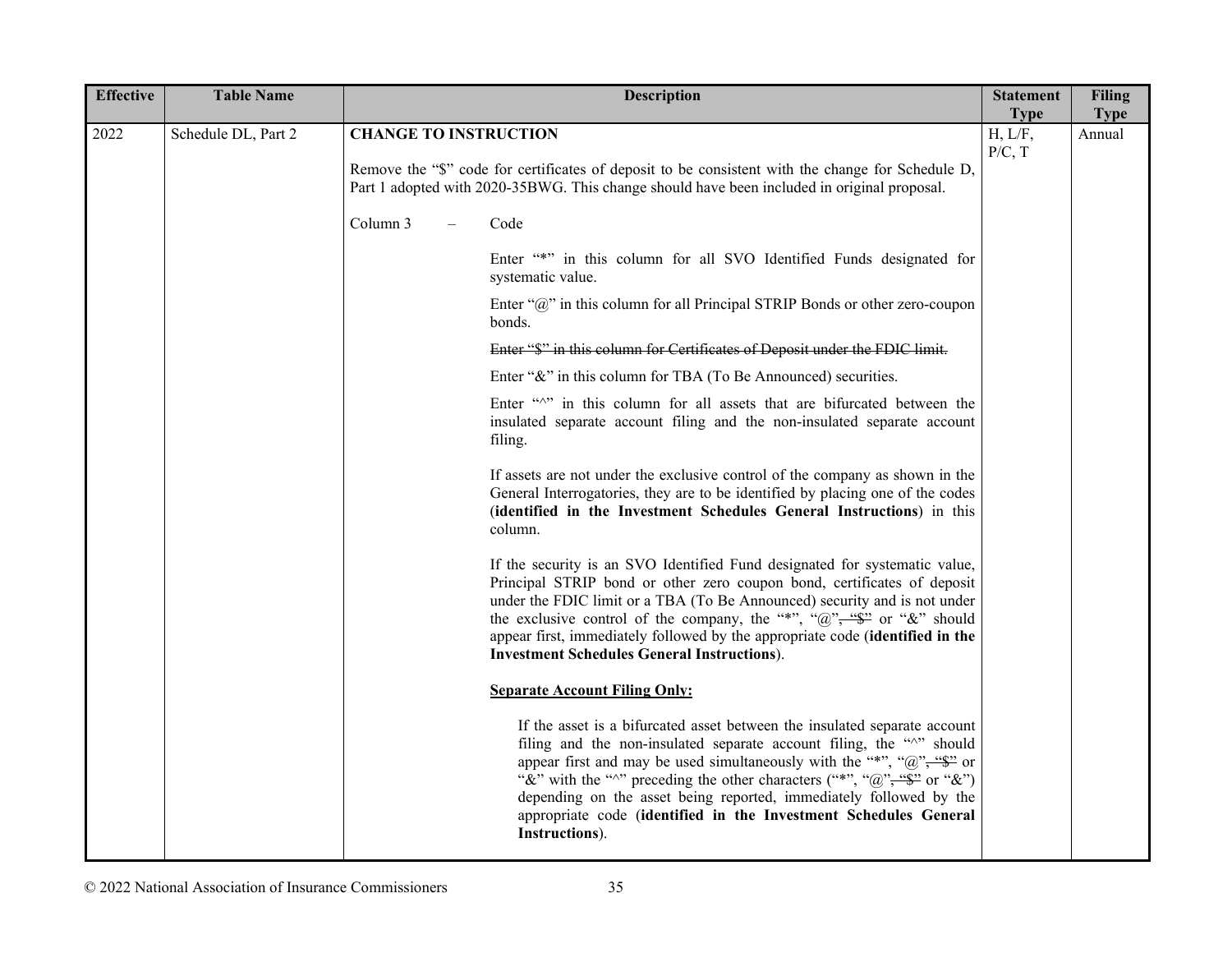| <b>Effective</b> | <b>Table Name</b> | <b>Description</b> | <b>Statement</b> | <b>Filing</b>         |
|------------------|-------------------|--------------------|------------------|-----------------------|
|                  |                   |                    | <b>vpe</b>       | <b>STATE</b><br>" vpe |

#### **Adopted 03/16/2021**

| 2022 | Schedule Y, Part 1A | <b>CHANGE TO BLANK</b>                |                                                                                                                                                                                                                                                                        | H, L/F, P/C, | Quarterly |
|------|---------------------|---------------------------------------|------------------------------------------------------------------------------------------------------------------------------------------------------------------------------------------------------------------------------------------------------------------------|--------------|-----------|
|      |                     |                                       | Change Column 15 header description as shown below.                                                                                                                                                                                                                    |              |           |
|      |                     |                                       | Is an SCA Filing Required? (Yes/No)                                                                                                                                                                                                                                    |              |           |
| 2022 | Schedule Y, Part 1A | <b>CHANGE TO INSTRUCTION</b>          |                                                                                                                                                                                                                                                                        | H, L/F, P/C, | Quarterly |
|      |                     |                                       | Change Column 15 instructions as shown below.                                                                                                                                                                                                                          |              |           |
|      |                     | Column 15<br>$\overline{\phantom{m}}$ | Is an SCA Filing Required? (Yes/No)                                                                                                                                                                                                                                    |              |           |
|      |                     |                                       | Answer $yYes (Y)$ or $nNo (N)$ if an SCA (Subsidiary, Controlled and Affiliated) SUB 1<br>(initial) or SUB 2 (annual) filing with the NAIC is required per $SSAP$ No. 97-<br>Investments in Subsidiary, Controlled and Affiliated Entities for the entity in Column 8. |              |           |

#### **Adopted 12/16/2020**

| 2022 | Jurat | <b>CHANGE TO INSTRUCTION</b>                                                                                                                                                                                                                                                                                                                                                                                                                                                                                                                                                                                                                                                                                                                                                                                                                                                                                 | H, L/F, P/C, | Quarterly |
|------|-------|--------------------------------------------------------------------------------------------------------------------------------------------------------------------------------------------------------------------------------------------------------------------------------------------------------------------------------------------------------------------------------------------------------------------------------------------------------------------------------------------------------------------------------------------------------------------------------------------------------------------------------------------------------------------------------------------------------------------------------------------------------------------------------------------------------------------------------------------------------------------------------------------------------------|--------------|-----------|
|      |       | Add the clarification below for signatures.                                                                                                                                                                                                                                                                                                                                                                                                                                                                                                                                                                                                                                                                                                                                                                                                                                                                  | T            |           |
|      |       | Signatures                                                                                                                                                                                                                                                                                                                                                                                                                                                                                                                                                                                                                                                                                                                                                                                                                                                                                                   |              |           |
|      |       | Complete the Jurat signature requirements in accordance with the requirements of the domiciliary<br>state. Direct any questions concerning signature requirements to that state. At least one statement<br>filed with Consult the requirements of the domiciliary state regarding filing of the statement with<br>must have original signatures and must be manually signed by the appropriate corporate officers,<br>have with the corporate seal affixed thereon where appropriate and be-properly notarized. For<br>statements filed in non-domestic states, facsimile signatures or reproductions of original signatures<br>may be used except where otherwise mandated. If the appropriate corporate officers are incapacitated<br>or otherwise not available due to a personal emergency, the reporting entity should contact the<br>domiciliary state for direction as to who may sign the statement. |              |           |
|      |       | NOTE: If the United States Manager of a U.S. Branch or the Attorney-in-Fact of a Reciprocal<br>Exchange or Lloyds Underwriters is a corporation, the affidavit should be signed by two<br>(or three) principal officers of the corporation; or, if a partnership, by two (or three) of the<br>principal members of the partnership.                                                                                                                                                                                                                                                                                                                                                                                                                                                                                                                                                                          |              |           |
|      |       | For domiciliary jurisdictions that require the reporting entity to submit signatures on the Jurat page<br>as part of the PDF filed with the NAIC, see the instructions for submitting a signed Jurat in the<br>General Electronic Filing Directive. The link to that directive can be found at the following Web<br>address:                                                                                                                                                                                                                                                                                                                                                                                                                                                                                                                                                                                 |              |           |
|      |       | www.naic.org/cmte e app blanks.htm                                                                                                                                                                                                                                                                                                                                                                                                                                                                                                                                                                                                                                                                                                                                                                                                                                                                           |              |           |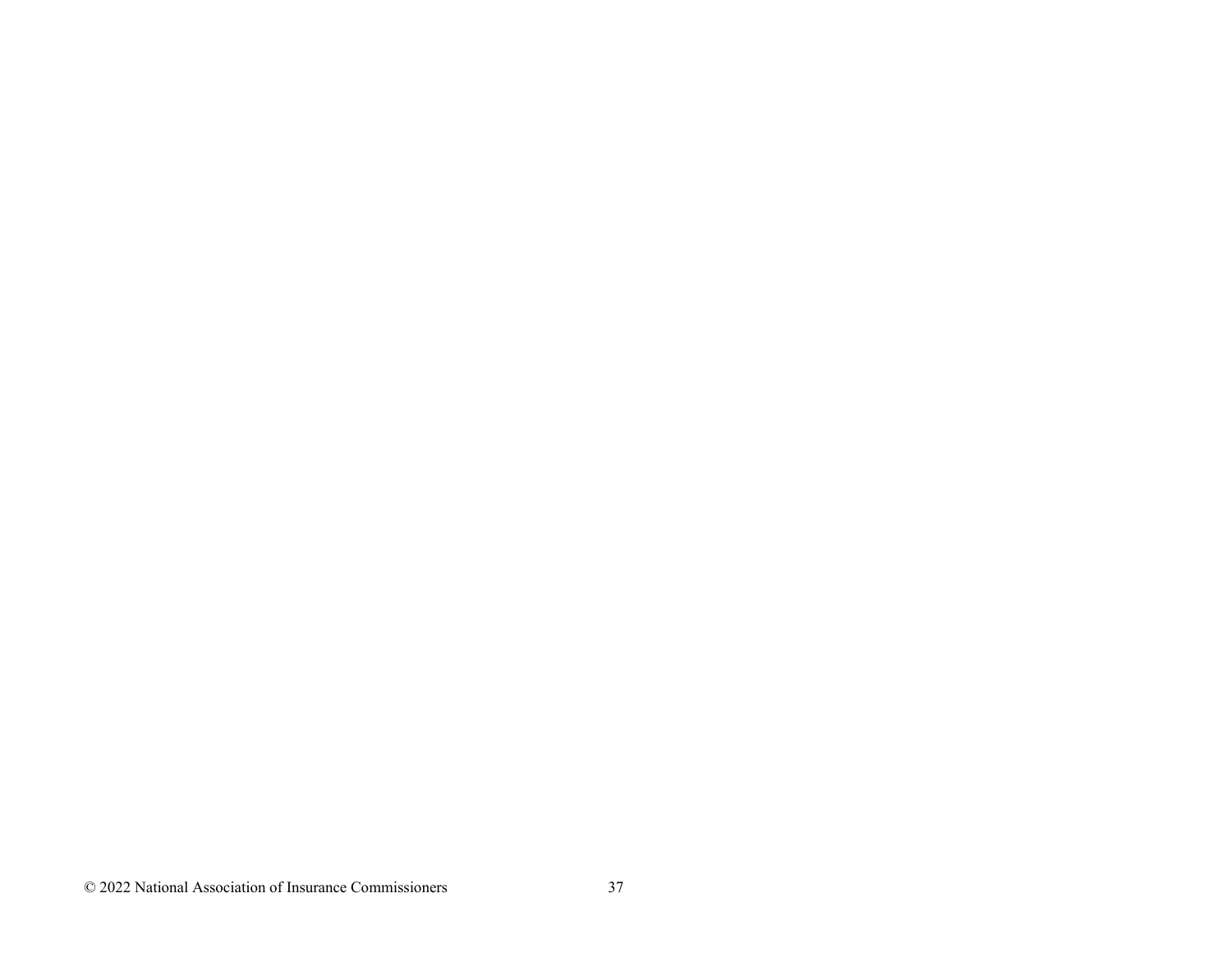#### **Blanks (E) Working Group Editorial Revisions to the Blanks and Instructions Effective 2023 Reporting**

Statement Type:

**H** = Health; **L/F** = Life/Fraternal Combined; **P/C** = Property/Casualty; **SA** = Separate Accounts; **T** = Title

| <b>Effective</b>          | <b>Table Name</b>                | <b>Description</b>                                                              | <b>Statement</b><br><b>Type</b> | <b>Filing</b><br><b>Type</b> |  |  |  |
|---------------------------|----------------------------------|---------------------------------------------------------------------------------|---------------------------------|------------------------------|--|--|--|
| <b>Adopted 03/29/2022</b> |                                  |                                                                                 |                                 |                              |  |  |  |
| 2023                      | Notes to Financial<br>Statements | <b>CHANGE TO INSTRUCTION</b>                                                    | P/C                             | Quarterly                    |  |  |  |
|                           |                                  | Add formulas to the illustration for Note 36B to clarify calculation of totals. |                                 |                              |  |  |  |
|                           |                                  | <b>B.</b><br>Schedule of insured financial obligations at the end of the period |                                 |                              |  |  |  |
|                           |                                  | Number of policies<br>1.                                                        |                                 |                              |  |  |  |
|                           |                                  | Remaining weighted-average contract<br>2.<br>period (in years)                  |                                 |                              |  |  |  |
|                           |                                  | Insured contractual payments outstanding:                                       |                                 |                              |  |  |  |
|                           |                                  | 3a. Principal<br>3b. Interest<br>3c. Total $(3a+3b)$                            |                                 |                              |  |  |  |
|                           |                                  | Gross claim liability<br>4.                                                     |                                 |                              |  |  |  |
|                           |                                  | Less:<br>5a. Gross potential recoveries<br>5b. Discount, net                    |                                 |                              |  |  |  |
|                           |                                  | Net claim liability (4-5a-5b)<br>6.                                             |                                 |                              |  |  |  |
|                           |                                  | Unearned premium revenue<br>7.                                                  |                                 |                              |  |  |  |
|                           |                                  | Reinsurance recoverables<br>8.                                                  |                                 |                              |  |  |  |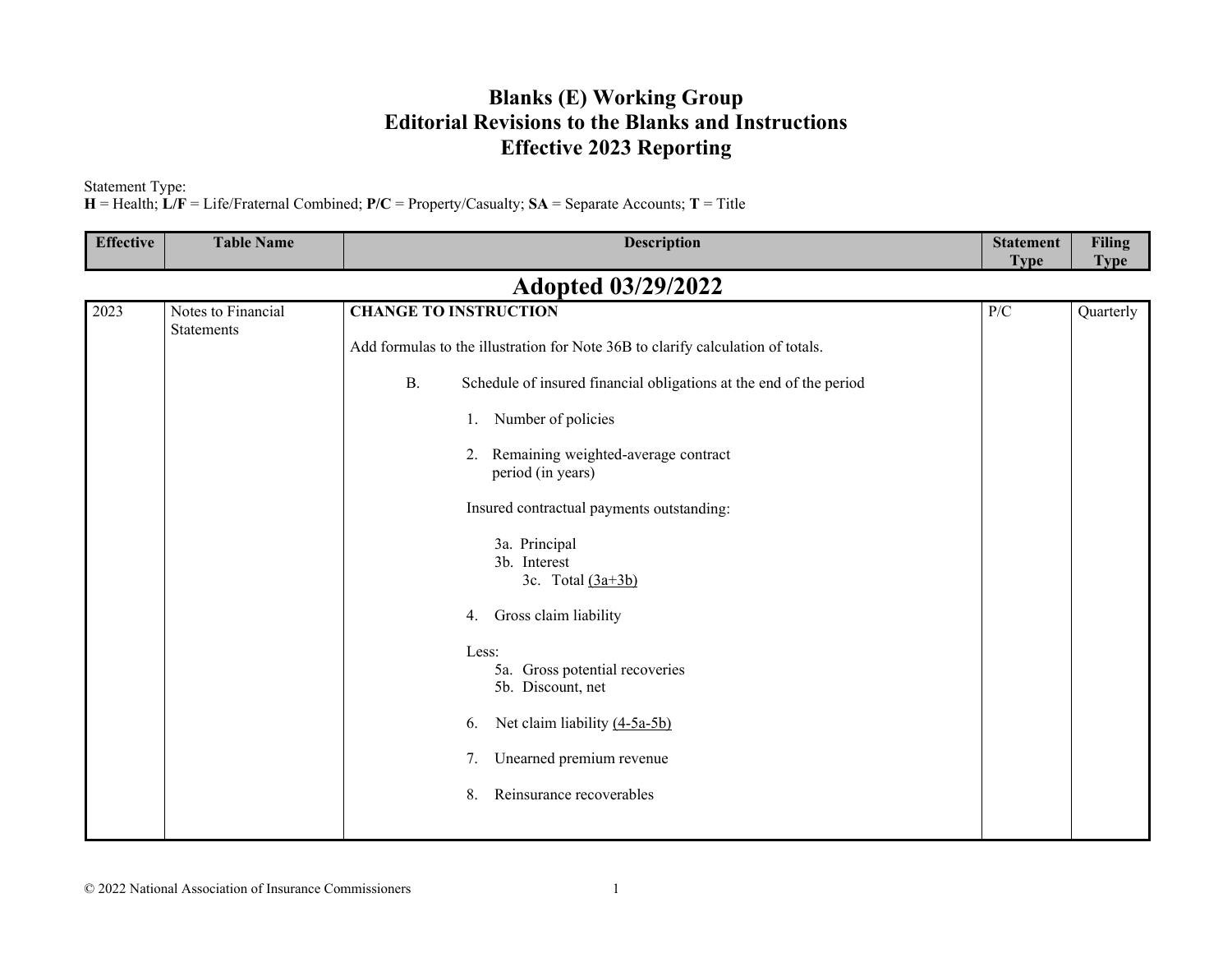| <b>Effective</b> | <b>Table Name</b>                       | <b>Description</b>                                                                                                                                                                                                                                                                                                                                                                                                                                                                                                                                                                                                                                                                                                                                                                                                                                                                                                                                                                                                                                                                                                                                                                                                                             | <b>Statement</b>                 | <b>Filing</b>            |
|------------------|-----------------------------------------|------------------------------------------------------------------------------------------------------------------------------------------------------------------------------------------------------------------------------------------------------------------------------------------------------------------------------------------------------------------------------------------------------------------------------------------------------------------------------------------------------------------------------------------------------------------------------------------------------------------------------------------------------------------------------------------------------------------------------------------------------------------------------------------------------------------------------------------------------------------------------------------------------------------------------------------------------------------------------------------------------------------------------------------------------------------------------------------------------------------------------------------------------------------------------------------------------------------------------------------------|----------------------------------|--------------------------|
| 2023             | Notes to Financial<br><b>Statements</b> | <b>CHANGE TO INSTRUCTION</b><br>Add formulas to the illustration for Note 5D(2) to clarify calculation of totals.<br>Loan-Backed Securities<br>D.<br>(2)<br>OTTI recognized 1st Quarter<br>Intent to sell<br>a.<br>Inability or lack of intent to retain the investment in the security<br>b.<br>for a period of time sufficient to recover the amortized cost basis<br>Total 1 <sup>st</sup> Quarter $(a+b)$<br>c.<br>OTTI recognized 2 <sup>nd</sup> Quarter<br>Intent to sell<br>d.<br>Inability or lack of intent to retain the investment in the security<br>e.<br>for a period of time sufficient to recover the amortized cost basis<br>Total $2^{nd}$ Quarter $(d+e)$<br>f.<br>OTTI recognized 3rd Quarter<br>Intent to sell<br>g.<br>Inability or lack of intent to retain the investment in the security<br>h.<br>for a period of time sufficient to recover the amortized cost basis<br>Total $3^{rd}$ Quarter $(g+h)$<br>i.<br>OTTI recognized 4 <sup>th</sup> Quarter<br>Intent to sell<br>j.<br>Inability or lack of intent to retain the investment in the security<br>k.<br>for a period of time sufficient to recover the amortized cost basis<br>Total $4^{th}$ Quarter $(i+k)$<br>1.<br>m. Annual Aggregate Total (c+f+i+l) | <b>Type</b><br>L/F, H,<br>P/C, T | <b>Type</b><br>Quarterly |